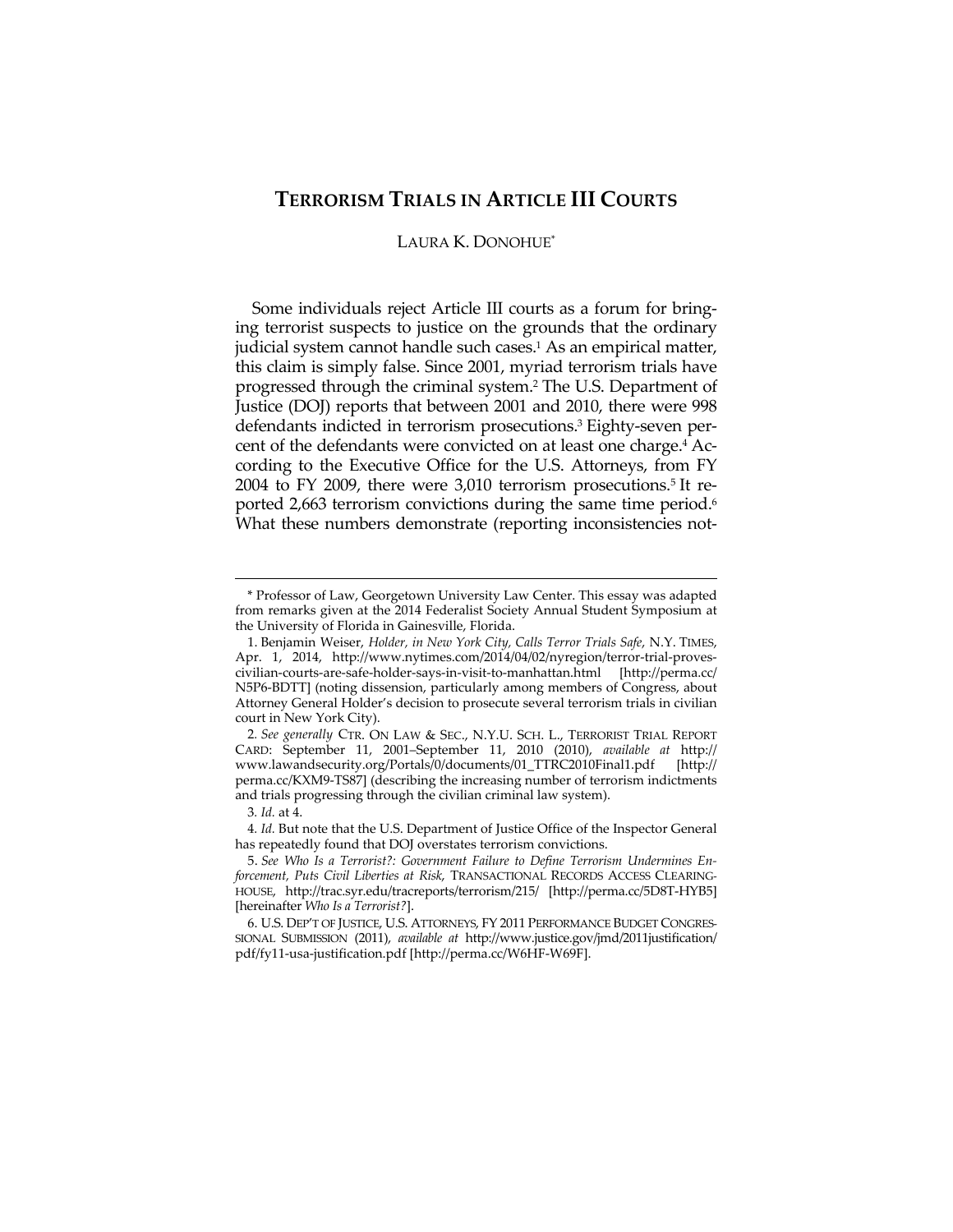withstanding<sup>7</sup>) is that Article III courts have routinely, and successfully, managed international and domestic terrorist cases.8 Nevertheless, there are important concerns driving such critiques that deserve further scrutiny.

Today, I will first consider the most common objections to pursuing terrorist cases in the ordinary judicial system. The arguments fall into five categories: rules of evidence, the problems created by classification, the right to call and confront witnesses, the right to a speedy and public trial by an impartial jury, and the right to self-representation. Critics look to these areas to suggest that either detention or military commissions

 <sup>7.</sup> In 2009 the Transactional Records Access Clearinghouse (TRAC) issued a report stating that the criteria used by different federal entities to determine what constitutes a terrorism prosecution appears to differ. *See Who Is a Terrorist?*, *supra* note 5. Comparing the terrorism cases listed by three separate and independent agencies (the courts, the U.S. Attorney's Office, and DOJ's National Security Division), TRAC found that there were only 4% of the defendants in common. *Id.* The discrepancy was not explained by emphasis on international versus domestic terrorism: when limited to just international terrorism or terrorist-related finance (which is tied to international terrorism), TRAC still only found an 8% overlap between the lists. *Id.* DOJ subsequently critiqued the study, suggesting that TRAC omitted important information. TRAC responded by refuting DOJ's claims. *See TRAC Seeks Retraction From DOJ*, TRANSACTIONAL RECORDS ACCESS CLEARING-HOUSE, http://trac.syr.edu/tracreports/terrorism/219/ [http://perma.cc/37FN-EJXY] (last updated Oct. 19, 2009). In 2013 the Office of the Inspector General issued a report on the reporting of terrorism statistics, finding that the Executive Office of the U.S. Attorneys was continuing to overreport the numbers. OFFICE OF THE IN-SPECTOR GEN., U.S. DEP'T OF JUSTICE, FOLLOW-UP AUDIT OF THE DEPARTMENT OF JUSTICE'S INTERNAL CONTROLS OVER REPORTING OF TERRORISM-RELATED STATIS-TICS: THE EXECUTIVE OFFICE FOR UNITED STATES ATTORNEYS ii (2013) ("We found that although EOUSA revised its procedures for gathering, classifying, and reporting terrorism-related statistics based on the recommendations from our 2007 audit, EOUSA's implementation of the revised procedures was not effective to ensure that terrorism-related statistics were reported accurately."). For additional analysis of the patterns of prosecution in terrorism cases, see CTR. ON LAW AND SECURITY, N.Y. UNIV. SCH. OF LAW, TERRORIST TRIAL REPORT CARD: SEPTEMBER 11, 2001-SEPTEMBER 11, 2009 (2010), *available at* http://www.lawandsecurity.org/ Portals/0/documents/02\_TTRCFinalJan142.pdf [http://perma.cc/L5XG-KPKJ].

<sup>8</sup>*. The Criminal Justice System as a Counterterrorism Tool: Fact Sheet*, U.S. DEP'T OF JUSTICE (Jan. 26, 2010), http://blogs.justice.gov/main/archives/541 [http://perma.cc/ UML8-V5WZ]. For purposes of this Article, I include both foreign and domestic terrorism in the general category of terrorist prosecutions. For discussion of the distinction and particular emphasis on domestic terrorist organizations and prosecutions see JEROME P. BJELOPERA, CONG. RESEARCH SERV., R42536, THE DOMESTIC TERRORIST THREAT: BACKGROUND AND ISSUES FOR CONGRESS (2013), *available at* http://fas.org/sgp/crs/terror/R42536.pdf [http://perma.cc/YC2K-NV96].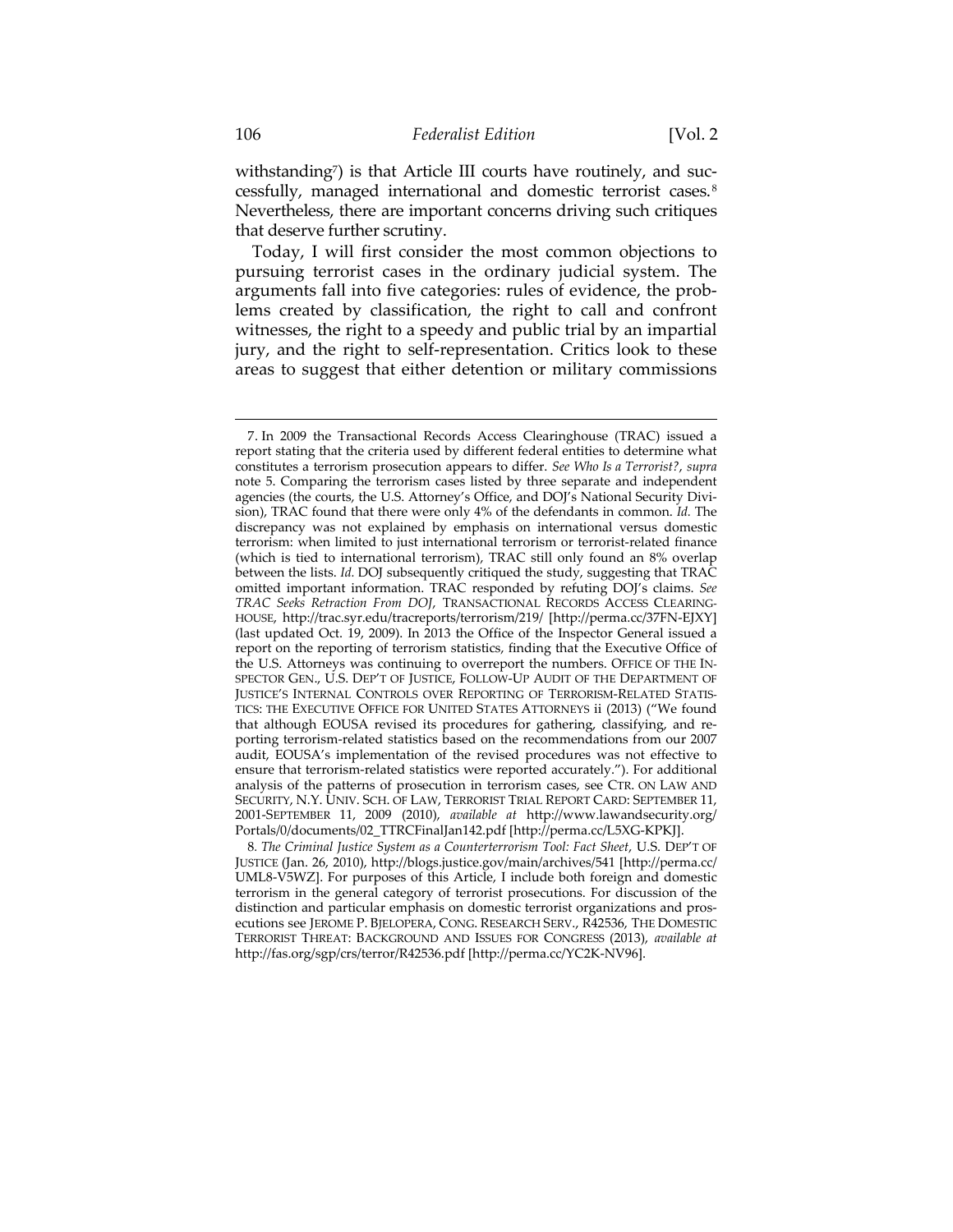would be a more appropriate way to handle individuals suspected of terrorist activity.

Second, I would like to suggest that there are risks in sidestepping Article III courts. Lowered standards that mark the alternative realms impact due process, public perception, and conviction. Transferring cases out of the civilian system undermines citizens' rights: namely, the right to participate in the administration of justice. The creation of alternative venues creates forum competition, which may lead to an abrogation of justice. Pursuing cases through the military system may also undermine judicial authority and contribute to a perception of incompetence with regard to the criminal system.

Third, as an empirical matter, many of the claims about the incompetence of Article III courts do not play out in practice. Here, by way of illustration, I will focus on a case currently underway in Manhattan, *United States v. Abu Ghayth*.9 Some procedures (not used in this case) offer further ways to address the difficulties endemic to terrorist prosecution. While many of the objections can be overcome, one—the right to self-representation—proves more troublesome. Although it occurs in only a small fraction of cases and there are a handful of ways to address it, each of the solutions carries consequences. The problem, nevertheless, is not unique to the Article III context and thus vitiates not in favor of moving to a system of military commissions, but instead a re-examination of the issues associated with denying a defendant a right to appear *pro se* and appointment of standby counsel to address the underlying purpose of the right itself.

#### I. CRITIQUES OF THE ORDINARY CRIMINAL JUSTICE SYSTEM

Let us begin with the five critiques most commonly articulated as to why the ordinary criminal justice system is ineffective as a means of pursuing terrorist prosecutions. First is the failure of the criminal rules of evidence to allow for certain kinds of information, collected under conditions that differ from

 <sup>9.</sup> No. S14 98 Crim. 1023, 2014 WL 1613197 (S.D.N.Y. Apr. 22, 2014). Court records and the public record all differ at times on the spelling of the defendant in this case. For purposes of this Article, I adopt one spelling "Abu Ghayth," recognizing that at times this means that the spelling will depart from the sources cited, which occasionally use the spelling "Abu Ghaith."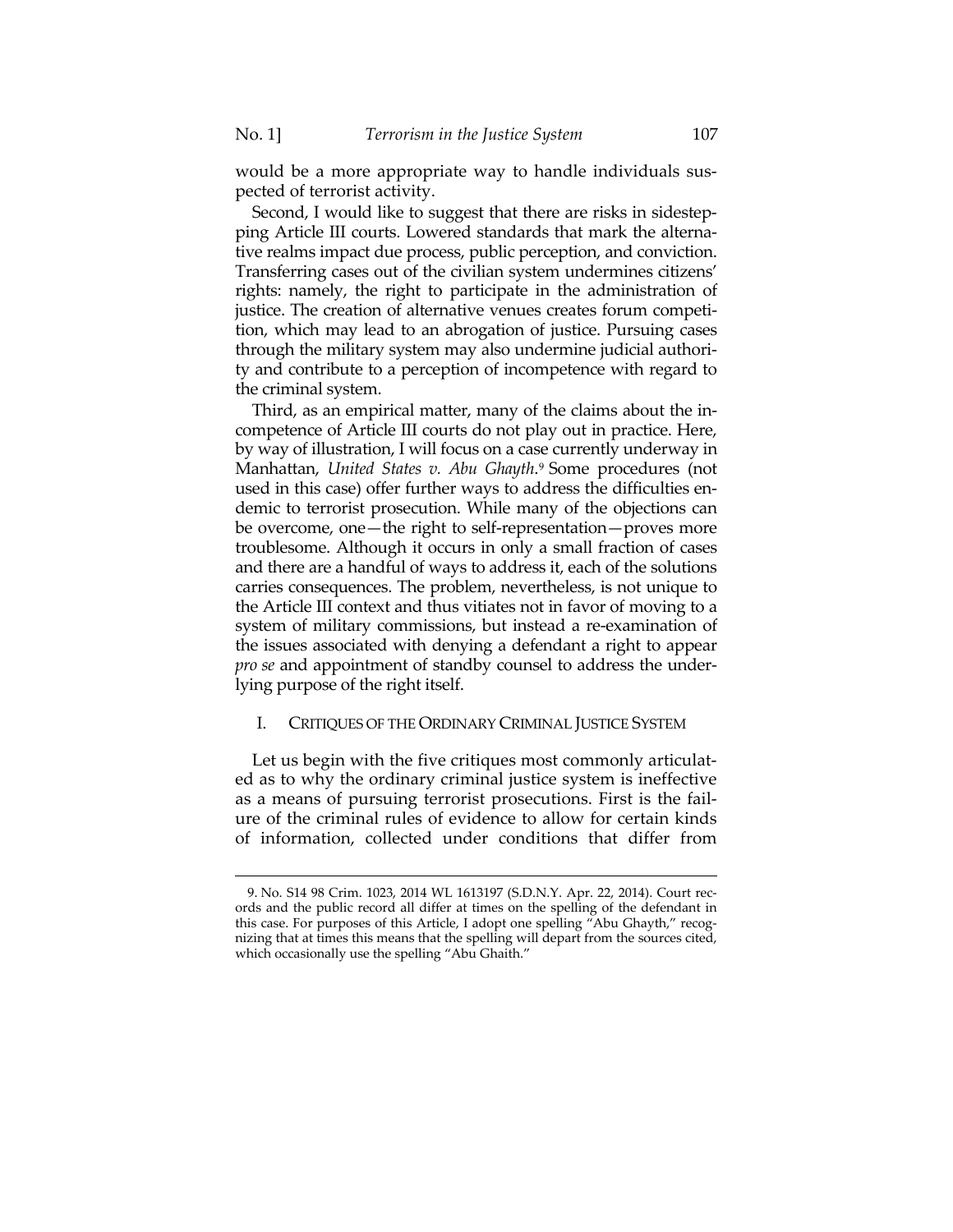#### 108 *Federalist Edition* [Vol. 2

those that generally accompany criminal investigations, to be allowed. Second is the risk that classified information may become public and endanger U.S. national security. Third is the difficulty that attends providing access to witnesses and incorporating their testimony in the trial. Fourth is the concern that the requirement of a speedy and public trial by an impartial jury cannot be met in cases involving terrorist threats. And fifth is the difficulty of guaranteeing self-representation to individuals posing a national security threat. Due process concerns permeate many of the procedural objections.

## *A. Rules of Evidence*

The first set of objections centers on rules of evidence. Two principal concerns tend to arise in this area: rules preventing the introduction of hearsay, and the doctrine regarding the voluntariness of confessions and information obtained through interrogation.<sup>10</sup> These barriers may be difficult to overcome, limiting the type of information that can be presented to establish a defendant's guilt.

# *1. Inadmissibility of Hearsay*

Hearsay is defined under the Federal Rules of Evidence (FRE) as a statement that (a) "the declarant does not make while testifying at the current trial or hearing" and (b) "a party offers in evidence to prove the truth of the matter asserted in the statement."11 Rule 801 addresses what is (and is not) hearsay for the purpose of

 <sup>10.</sup> The rule against hearsay and the right to confront one's accusers, although derived from a common origin, have become distinct areas of the law. *See* Giles v. California, 554 U.S. 353, 365 (2008) ("[i]t seems apparent that the Sixth Amendment's Confrontation Clause and the evidentiary hearsay rule stem from the same roots."(quoting Dutton v. Evans, 400 U.S. 74, 86 (1970)); Ashker v. Leapley, 5 F.3d 1178, 1180 (8th Cir. 1993) ("Confrontation-clause analysis is a separate and distinct inquiry that does not necessarily overlap with hearsay analysis."). *See also* John C. O'Brien, *The Hearsay Within Confrontation,* 29 ST. LOUIS U. PUB. L. REV. 501. For purposes of this Article, I thus treat them as separate considerations, with hearsay falling under critiques related to evidence and Confrontation Clause constituting a separate category. In addition to hearsay and interrogation-related concerns, objections about using foreign intelligence-derived information, obtained in a manner that departs from the Fourth Amendment standards governing criminal law, may also give cause for concern. For further discussion, see Laura K. Donohue, *Section 702 and the Collection of International Telephone and Internet Content*, 38 HARV. J.L. & PUB. POL'Y 117 (2015).

 <sup>11.</sup> FED. R. EVID. 801.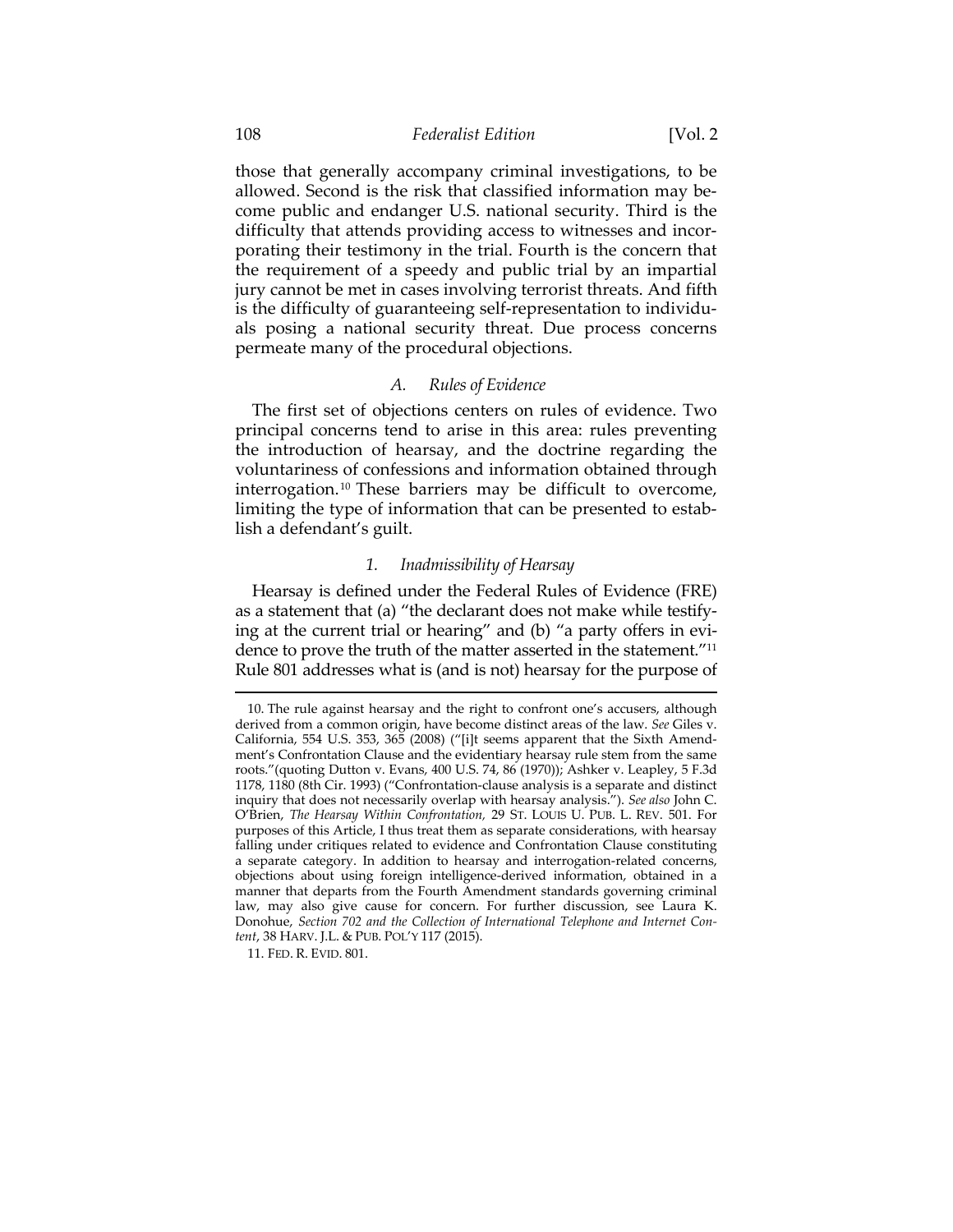admitting a prior statement as substantive evidence.12 Hearsay is not admissible unless specifically allowed by federal statute, rules prescribed by the Supreme Court, or the FRE,13 though myriad exceptions exist.14

The argument, for purposes of terrorism prosecution, is that in the murky world of intelligence gathering, information that may be material to apprehending a terrorist suspect may not rise to the level of assuredness required for exceptions to the hearsay rule. One exception, for instance, is that information relating to an individual's reputation with regard to character may be admitted, as may judgments involving personal, family, or general history.15 What may not be admitted is a statement that an individual is rumored to be a member of a gang or engaged in criminal activity. Such allegations would have to be offered as evidence of a material fact, substantiated or made under oath, and subject to challenge or cross-examination.16 But in the case of international terterrorism, the collection of intelligence leading to apprehension of a suspected terrorist may be based solely on allegations from unnamed informants—none of which may be admitted as evidence against the accused at trial.

To some extent, the distinction between the types of information obtained in the world of national security versus the realm

 <sup>12.</sup> S.R. NO. 93-1277, at 16–17 (1974), *available at* http://www.law.cornell.edu/ rules/fre/rule\_801 [http://perma.cc/4DJE-BRVZ]. Prior statements of a witness that are inconsistent with their testimony is always admissible for the purpose of impeaching the witness' credibility. More specifically, where the declarant-witness has testified and has been subject to cross-examination about a prior statement, and the statement (which is inconsistent with the declarant's testimony) was given under penalty of perjury at a trial, hearing, or other proceeding or in a deposition, or (where consistent with the declarant's testimony) is offered to rebut or express an implied charge, to rehabilitate the declarant's credibility, or to identify a person, the statement is not hearsay. Nor is a statement hearsay when it is offered against an opposing party and it was made by the party in an individual or representative capacity, is one the party manifested that it adopted or believed to be true, was made by an individual authorized by the party to make a statement on the subject, was made by the party's agent or employee within the scope of that relationship, or was made by the party's coconspirator during and in furtherance of the conspiracy. *Id.*

 <sup>13.</sup> FED. R. EVID. 802.

<sup>14</sup>*. See, e.g.*, FED. R. EVID. 803 (allowing, *inter alia*, for present sense impressions; excited utterances; then-existing mental, emotional, or physical conditions; statements made for medical diagnosis or treatment; and recorded recollections).

 <sup>15.</sup> FED. R. EVID. 803(21) & (23).

<sup>16</sup>*. See, e.g.*, FED. R. EVID. 807 (residual exception).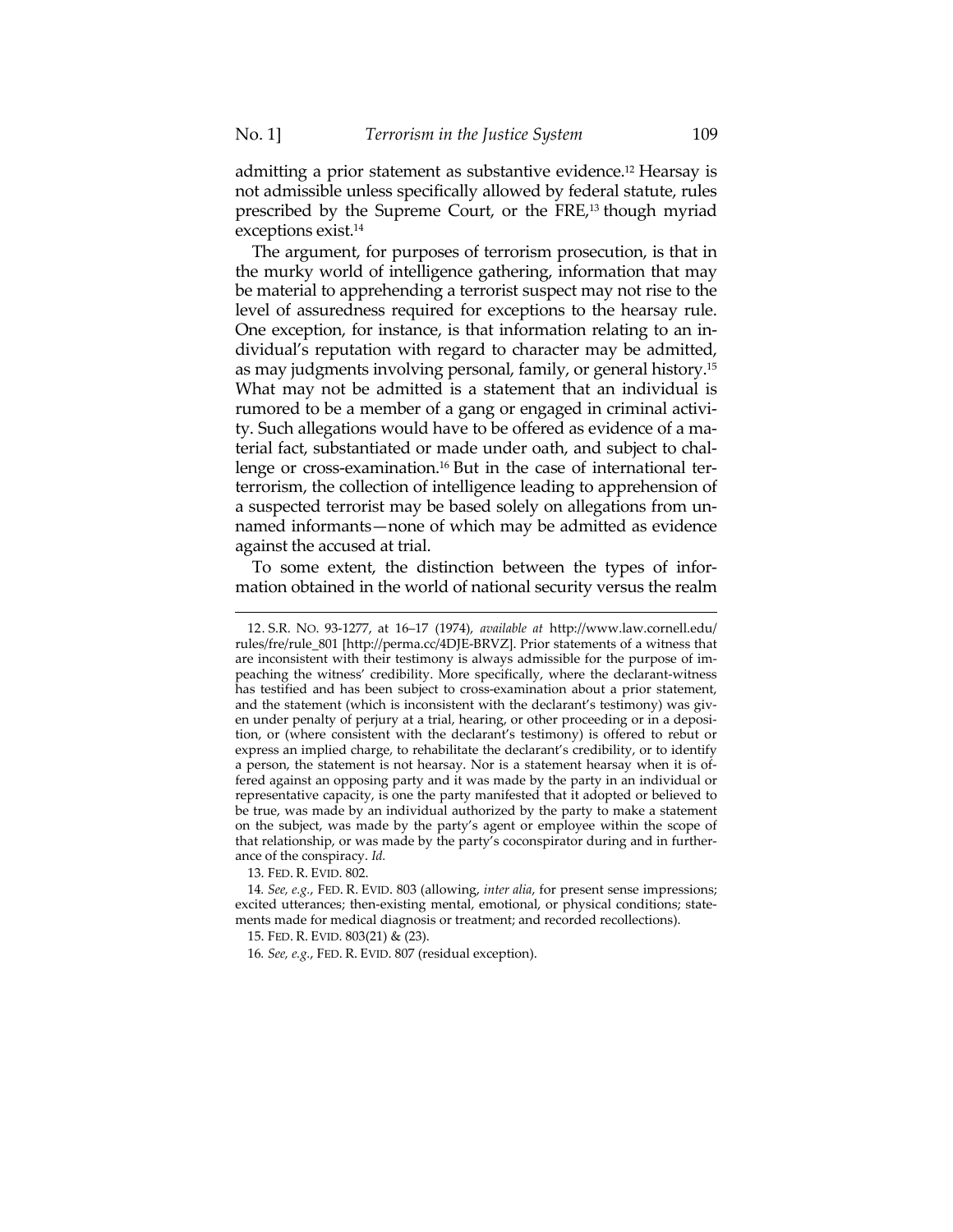of law enforcement is related to the systems' underlying orientations. For military matters, associational status may be more important than actual conduct; the type of information establishing the former may be subject to more lenient conditions. In criminal law, emphasis on individual action is more important than general status (e.g., one acting in the capacity of a terrorist). So there is a specificity required, backed by evidence of engagement in the activity, that differs from the standards employed in the military realm.17 This undergirds the requirement that the prosecution, in a criminal trial, establish proof beyond a reasonable doubt of engagement in illegal activity. With these different goals in mind, it could be argued, the former provides a more appropriate venue to try terrorist offenses than the latter.

# *2. Requirement of Voluntariness*

Like the general prohibition against the admission of hearsay, methods of interrogation in counter-terrorist operations may undermine the use of evidence in the ordinary criminal system. Once again, the underlying goals of the institutions in question matters.

In police investigations, the goal of interrogation is to figure out what happened in relation to a particular crime. In contrast, in the world of international terrorist threats, the aim of interrogation conducted by the intelligence community or the military is to obtain information that may be useful to prevent acts of terrorism, or to provide the United States with a strategic or tactical advantage. Different rules apply for the questioning of suspects and the recording of information obtained. Compounding the distinction, in the aftermath of the attacks of September 11, 2001, the United States departed from previous norms, engaging in coercive interrogation methods.

What this means is that information obtained from the custodial interrogation of prisoners in the intelligence or military context may not be admissible in civilian courts. Since the Founding, the Supreme Court has rejected confessions obtained through police

 <sup>17.</sup> For thoughtful discussion of the distinction between conduct and status in the military and criminal justice realms, see Robert M. Chesney & Jack L. Goldsmith, *Terrorism and the Convergence of Criminal and Military Detention Models*, 60 STANFORD L. REV. 1079 (2008).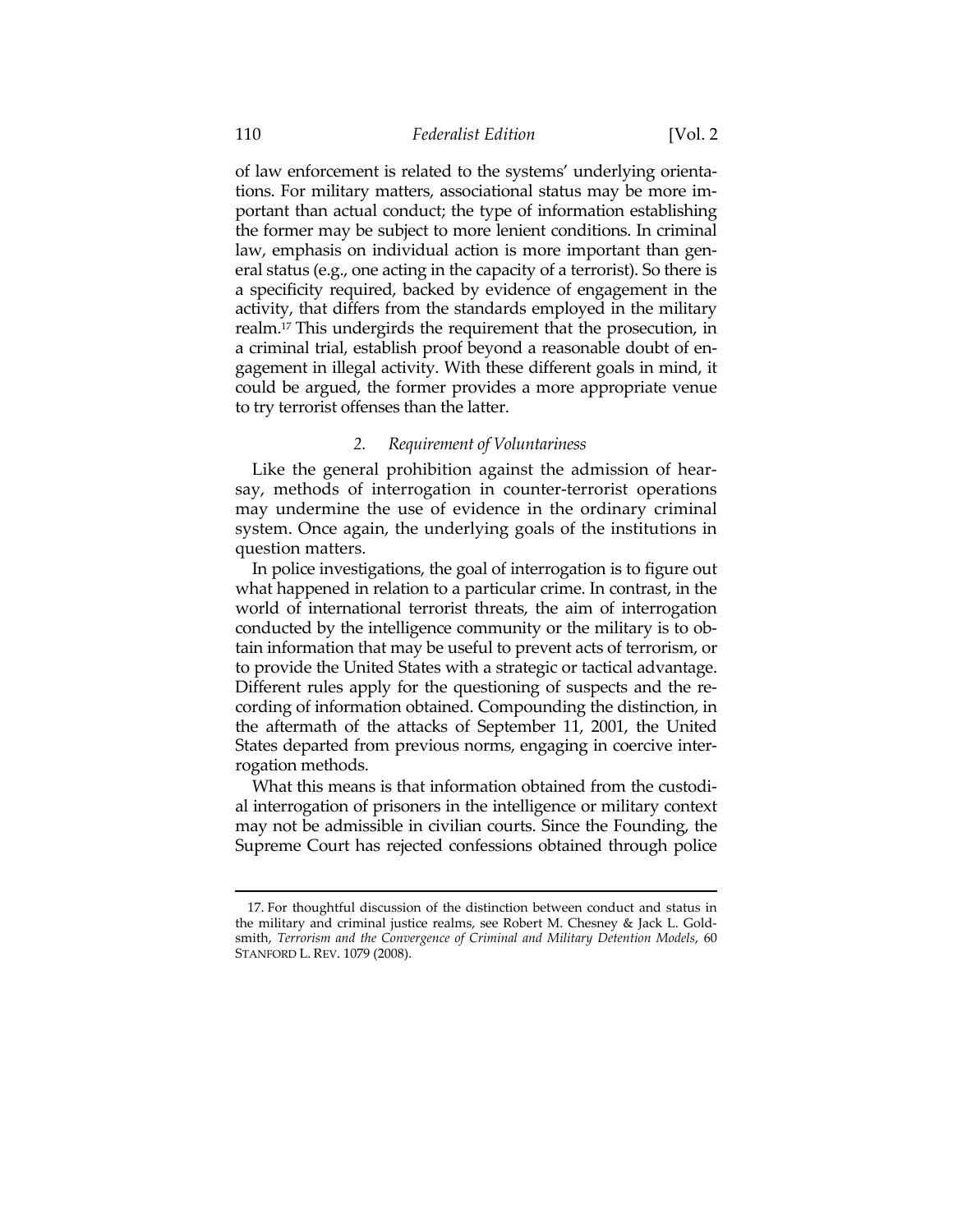brutality or torture. 18 Starting in 1936, a series of cases found that tactics resulting in involuntary statements violate the Fifth and Fourteenth Amendments guarantee to due process of law. The Court gradually incorporated more subtle means of eliciting statements, such as denial of food or sleep, holding suspects incommunicado, and exerting psychological pressure as evidence of the (in)voluntariness of confessions—all methods employed by the military in the aftermath of the September 11, 2001 attacks.19 As a domestic, civilian matter, whether or not a criminal suspect conveys accurate information in the statement thereby obtained matters little; the point of the prohibition is the nature of the interrogation itself.20

To limit the potential for involuntary confessions, in 1966, the Supreme Court introduced a requirement that law enforcement inform suspects of their rights prior to questioning. In *Miranda v. Arizona*, 21 the Court considered four different cases involving custodial interrogations, where the defendants had been sequestered and no full warning of rights administered prior to interrogation.22 The Court placed special emphasis on the potentially coercive nature of custodial detention, noting that "the prosecution may not use statements, whether exculpatory or inculpatory, stemming from custodial interrogation of the defendant unless it demonstrates the use of procedural safeguards effective to secure the privilege against self-incrimination."23 A criminal defendant, therefore, "must be warned prior to any questioning that he has the right to remain silent, that anything he says can be used against him in a court of law, that he has the right to the presence of an attorney, and that if he cannot afford an attorney one will be appointed for him prior to any questioning if he so desires."24

21. 384 U.S. 436 (1966).

<sup>&</sup>lt;u> 1989 - Johann Barn, mars ar breithinn ar chuid ann an t-Alban ann an t-Alban ann an t-Alban ann an t-Alban a</u> 18*. See, e.g.*, Hopt v. Utah, 110 U.S. 574, 584–85 (1884); Bram v. United States, 168 U.S. 532, 542 (1897).

<sup>19</sup>*. See* GEORGE W. BUSH, DECISION POINTS 168–171, 178–79, 180 (2010); Obama Statement on Release of Torture Memos, WALL ST. J., Apr. 16, 2009, *available at* http://blogs.wsj.com/washwire/2009/04/16/obama-statement-on-release-of-torturememos/ [http://perma.cc/VU28-M9PT].

 <sup>20.</sup> Rogers v. Richmond, 365 U.S. 534, 543 (1960).

 <sup>22.</sup> *Id.* at 440.

<sup>23</sup>*. Id.* at 444. By custodial interrogation, the Court meant any "questioning initiated by law enforcement officers after a person has been taken into custody or otherwise deprived of his freedom of action in any significant way." *Id.*

 <sup>24.</sup> *Id.*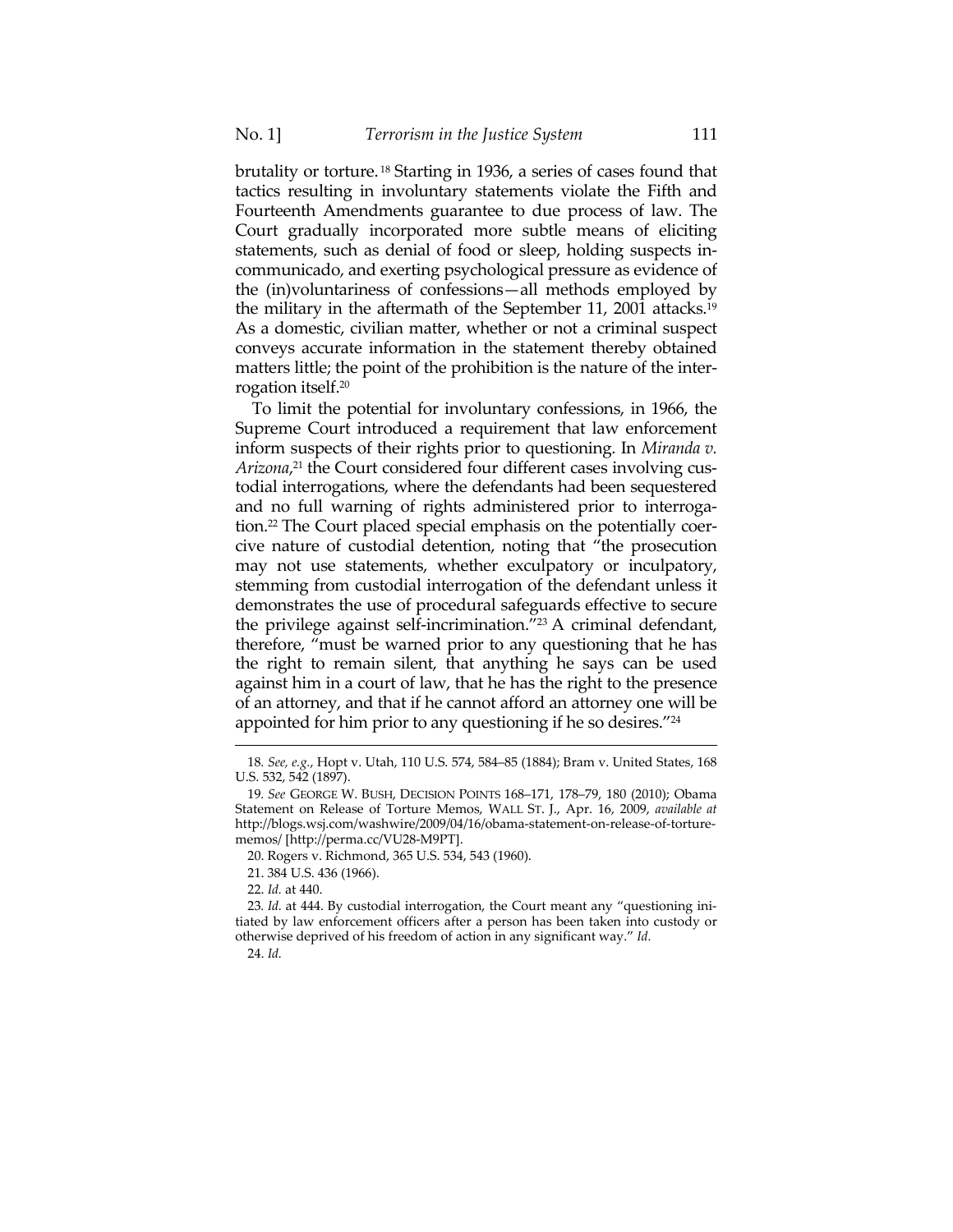The argument against using ordinary criminal courts notes that individuals suspected of terrorist activity, who are apprehended abroad by the intelligence agencies or by the military, are typically not informed of their rights prior to the initiation of questioning. The situations in which individuals are being held may be chaotic, the questions put may relate to immediate threats, and those who are conducting the interviews are not police officers.

While there is a "public safety" exception to *Miranda* that is triggered when the police have an objectively reasonable belief that extraordinary steps are required to protect the police or the public from immediate danger,<sup>25</sup> a prior awareness of particular facts or circumstances giving rise to the imminent concern provides a baseline.26 It may not always be the case, however, at the time at which a terrorism suspect is apprehended abroad, that the officers interrogating the individual have enough information to meet this standard. In 1984 the Supreme Court further made it clear that the only questions that could be put to an individual in custodial detention under the public safety exception were those necessary for law enforcement "to secure their own safety or the safety of the public."27

In some terrorist cases, of course, this standard may be met. In *United States v. Khalil*, for instance, the New York Police Department raided an apartment after obtaining information that individuals living inside had built, and were planning to detonate, a bomb.28 When police entered the apartment, one of the suspects grabbed a police officer's gun while another tried to reach a black bag believed to be holding an explosive device.<sup>29</sup> Having subdued the occupants, the police opened the bag and saw pipe bombs, one of which had the detonator switch flipped. 30 The police went to the hospital to question one of the suspects, who told officers, *inter alia*, how many bombs there were, how many switches were on each bomb, and which wires should be cut to disarm them.<sup>31</sup> Both the District Court and the Court of Appeals rejected the de-

 <sup>25.</sup> New York v. Quarles, 467 U.S. 659 (1984).

 <sup>26.</sup> *See, e.g.*, United States v. Talley, 275 F.3d 560 (6th Cir. 2001).

 <sup>27.</sup> *Quarles*, 467 U.S. at 659.

 <sup>28.</sup> United States v. Khalil, 214 F.3d 111 (2d Cir. 2000).

 <sup>29.</sup> *Id.* at 115–16.

 <sup>30.</sup> *Id.* at 116.

 <sup>31.</sup> *Id.*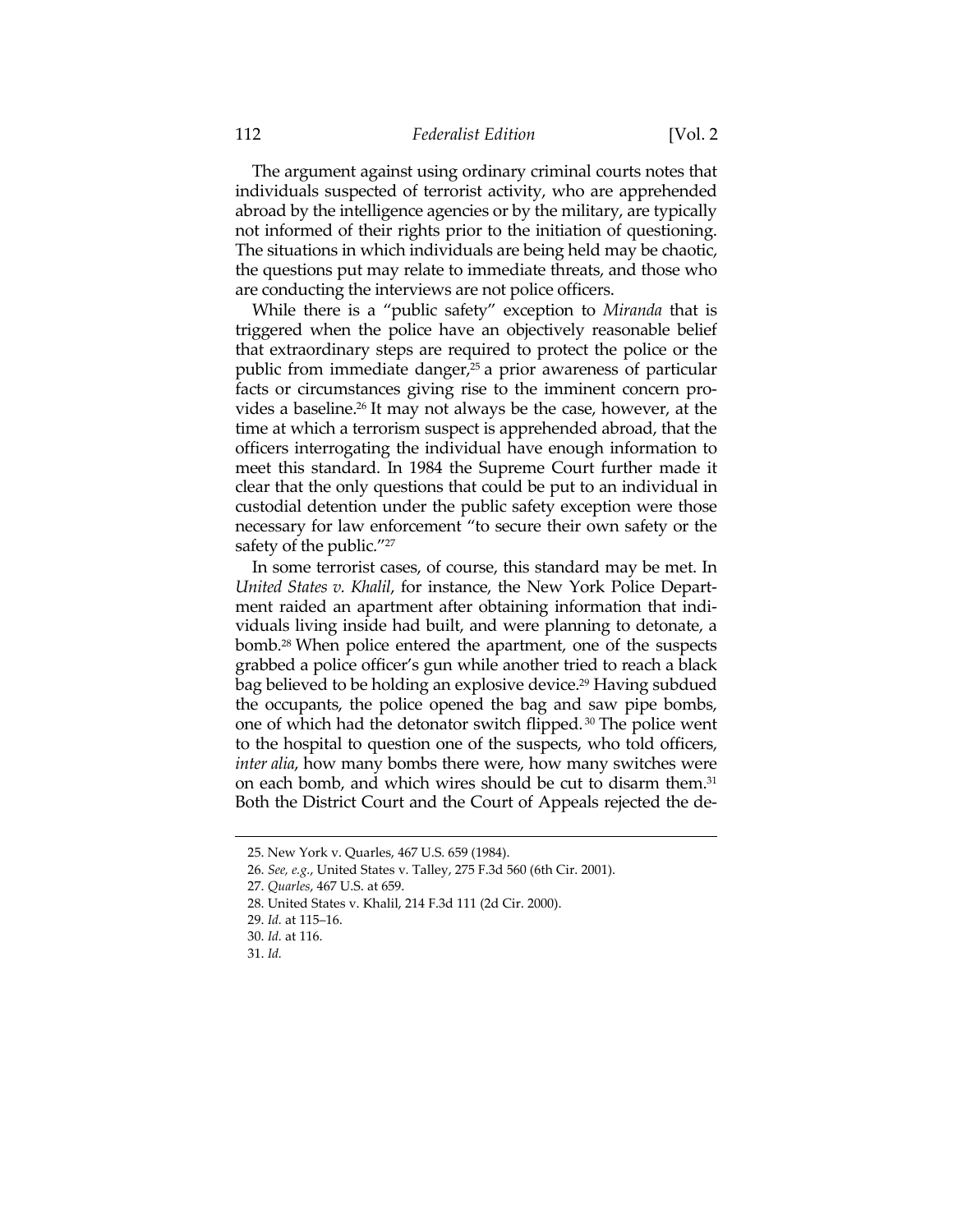fendant's efforts to suppress his statements on the grounds that the queries put to the suspect clearly fell within the public safety exception.32

Not all questions put by the intelligence community to terrorist suspects, however, may fall within the public safety exception. Information that may be germane to U.S. national security may lead to information that ultimately results in criminal prosecution. One argument against using civilian trials therefore focuses on the limits that would otherwise be placed on the intelligence community's ability to identify threats to the country, should terrorism prosecution be limited to the criminal realm.

#### *B. Role of Classification*

The second major objection to Article III trials has to do with the role of classification, and particularly the damage to national security that would be caused if classified materials were to enter the public domain. The objection has two aspects: what is seen and who sees it.

In 1980 Congress addressed the first aspect through the Classified Information Procedures Act (CIPA).<sup>33</sup> The statute sought to address the problem of "graymail," where criminal defendants threatened to disclose classified information during the course of a trial, forcing the government to abandon prosecution altogether. The statute is purely procedural: it outlines steps to be taken to prevent the unnecessary or inadvertent disclosure of classified information, while making the impact of continuing the trial transparent. It provides for pretrial conference, the use of protective orders, the manner in which the defendant may discover classified information, and notice of the intent to use classified information. I will return to CIPA and how it works in practice in a moment.

The second aspect of classified material that generates concern about using the ordinary judicial system is who has access to the information. This issue does not affect the courts directly. Article III judges automatically have security clearances.34 The federal

 <sup>32.</sup> *Id.* at 115.

 <sup>33.</sup> Classified Information Procedures Act (CIPA), Pub. L. 96-456, 94 Stat. 2025, (Oct. 15, 1980).

 <sup>34.</sup> ROBERT TIMOTHY REAGAN, FEDERAL JUDICIAL CENTER, NATIONAL SECURITY CASE MANAGEMENT: AN ANNOTATED GUIDE 7 (2011). Magistrate judges, in con-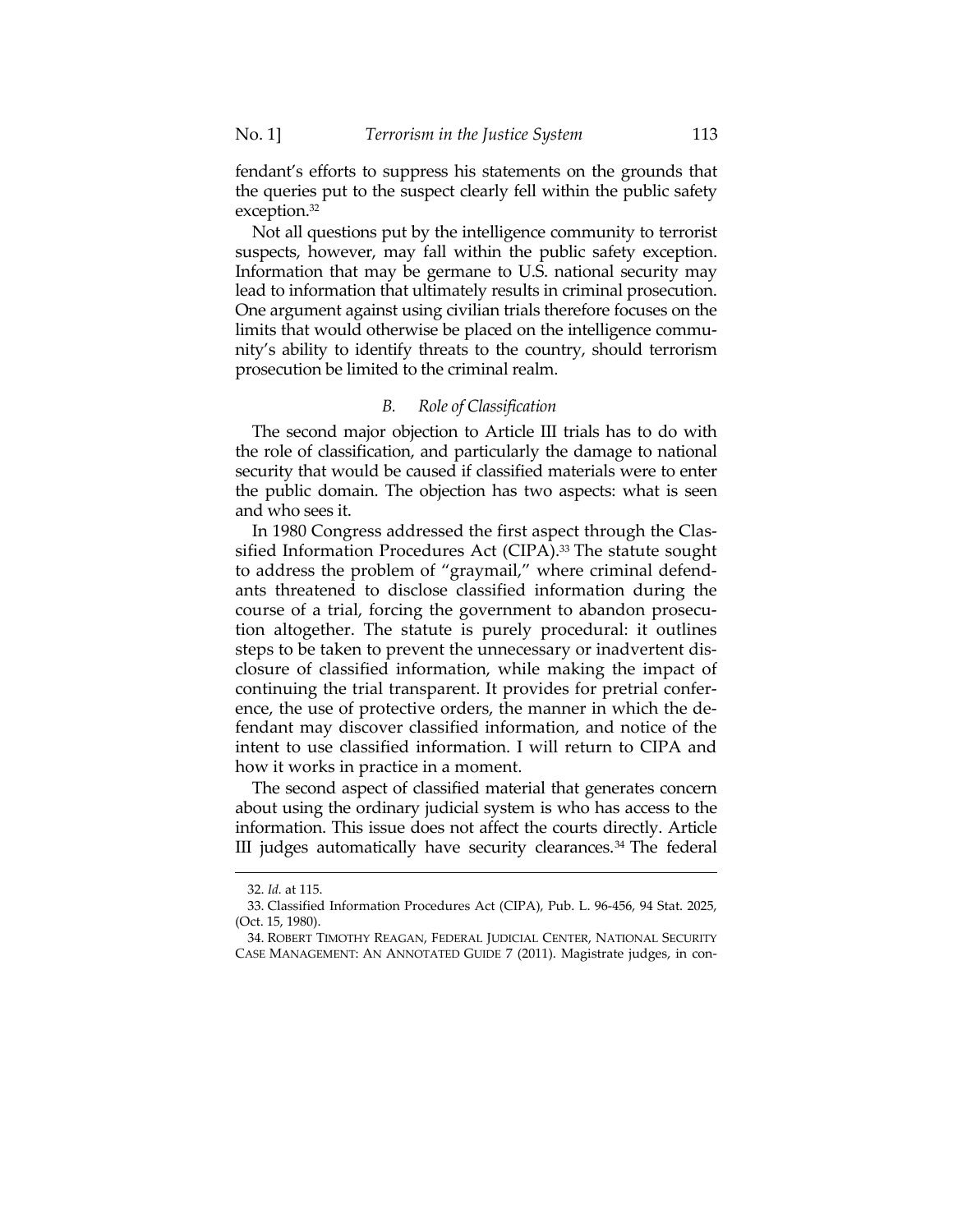judiciary, moreover, has a Litigation Security Group to facilitate security clearances for court staff (judges who deal with a great number of classified cases usually require clerks to obtain a security clearance).<sup>35</sup> Prosecutors often have clearances as well.<sup>36</sup>

The real question is how to make the necessary information available to the defense to ensure a fair trial. Regular criminal defense attorneys rarely, if ever, have security clearances. The dangers associated with granting them clearances may be significant. Civilian defense attorneys may be unfamiliar with the threats that result from information being revealed. They (and their families) may be put at great personal risk by being given access. Beyond this, attorneys may themselves be linked to organizations seeking access to classified information. So even if the court allows the defense team to see information that is not made public, there is an additional national security risk in expanding the number of people who have access to the information.

Relatedly, there is concern about *not* being able to make use of classified materials and the impact that this would have on the United States' ability to pursue justice. Where the government may be prevented from revealing information material to the defense, the only alternative may be to drop prosecution altogether. This is not dissimilar to the situation that gave rise to CIPA in the first place. In the realm of national security, the costs of allowing an individual engaged in terrorist activity to be released, however, may be particularly high, with devastating consequences for the life and property of U.S. citizens and the governance of the country itself.

Between these bookends are myriad questions relating to particular pieces of information and the extent to which they can be revealed without, in mosaic fashion, providing enough detail to create new vulnerabilities for the United States and its citizens.

# *C. Right to Call and Confront Witnesses*

The third set of objections relate to the constitutional right to call and confront witnesses. The Sixth Amendment provides that

trast, do not automatically have a clearance, althoughthe process to obtain a clearance usually takes a matter of days due to the rigors involved in becoming a magistrate judge in the first place.

 <sup>35.</sup> *Id.* at 8.

 <sup>36.</sup> *Id.*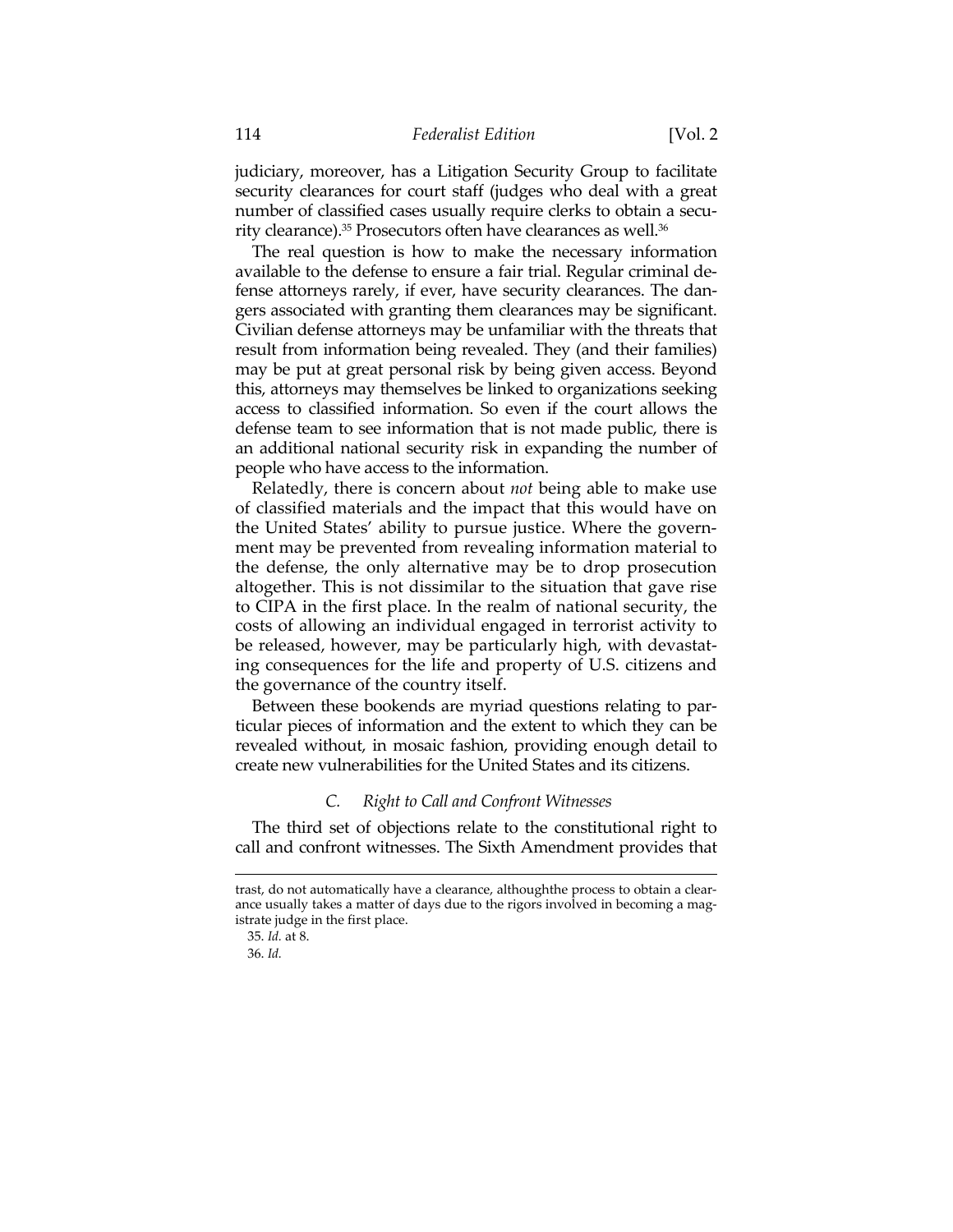"[i]n all criminal prosecutions, the accused shall enjoy the right . . . to be confronted with the witnesses against him [and] to have compulsory process for obtaining witnesses in his favor."37

The Supreme Court understands the Confrontation Clause, derived from the same origin as the common law rule against the admission of hearsay, to ensure that the defendant has an opportunity to challenge the credibility of anyone testifying in opposition, and to cross-examine the individual making the statements. While exceptions to hearsay exist, in 2004 the Supreme Court recognized that *testimonial* statements made outside the courtroom are inadmissible where the accused has not had the opportunity to cross-examine the individual and the person is not available at trial.38

In the terrorism context, one concern centers on access to detainees. That is, the government may have an individual in custody who has provided information material to the prosecution. In order to use this information at trial, the defendant must be provided with an opportunity to challenge the information through cross-examination. The government, however, may be concerned about allowing the defendant to contact individuals being held for terrorist offenses. Detainees may use the opportunity to send messages to others in their organization. They may take the opportunity to manipulate the media. They may use it to develop strategies with others similarly situated.

To the extent that the government refuses access to a detainee, the Compulsory Process Clause, which gives every criminal defendant the right to call witnesses in their favor, may also come into play. That is, the defendant may want to contact a detainee held by the government to obtain exculpatory statements.39 The defendant may want the individual to testify in their defense at trial. The same concerns, however, that mark giving a defendant direct access to a detainee—and to the media and the public through the civilian judicial system—may accompany allowing a detainee to testify in court. Information

 <sup>37.</sup> U.S. CONST. amend VI.

 <sup>38.</sup> Crawford v. Washington, 541 U.S. 36 (2004).

<sup>39</sup>*. See, e.g.*, Jerry Markon, *Lawyers Want Detainees to Testify in Terror Trial*, WASH. POST, July 15, 2008, http://www.washingtonpost.com/wp-dyn/content/ article/2008/07/14/AR2008071401446.html [http://perma.cc/RRV4-FVXU].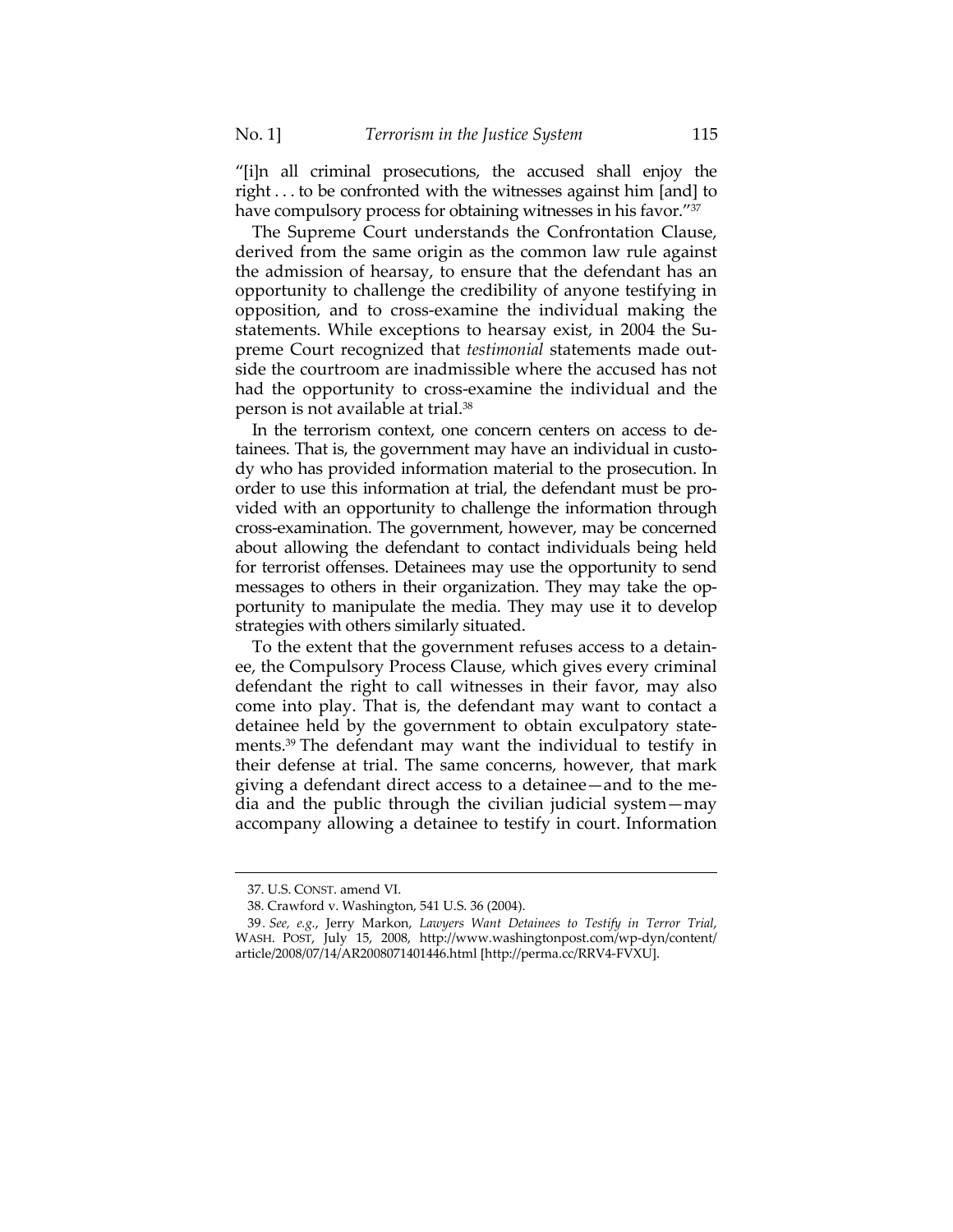may be conveyed in the process to individuals who present a threat to the United States and its people.

The Confrontation Clause extends to physical evidence as well. The jury must have an opportunity to view the physical evidence, and the defense must have an opportunity to cross-examine the meaning and validity of the evidence presented. For evidence obtained overseas, held overseas, or destroyed in the conduct of military operations conducted outside domestic borders, this requirement may be difficult (or impossible) to meet. It may be dangerous to bring the evidence into a domestic courtroom. It may also create a different type of security risk to do so, providing in the process information about weapons and vulnerabilities.

Additionally, there is a practical consideration: geography. Since terrorism is often global and many trials are international, proceedings may be complicated by efforts to incorporate the testimony, and allow for the cross-examination of, witnesses located outside the United States.40

#### *D. Right to a Speedy and Public Trial by an Impartial Jury*

The fourth set of objections relates to the conduct of the trial itself. Specifically, the Sixth Amendment provides criminal defendants with "the right to a speedy and public trial, by an impartial jury of the State and district wherein the crime shall have been committed, which district shall have been previously ascertained by law."41 Speed, transparency, and impartiality, however, may be difficult to guarantee when prosecuting individuals for terrorist offences.

Consider first the swiftness of the trial. Unlike criminal law, where, as a general matter, individuals are apprehended and cases prepared in rapid sequence, individuals prosecuted for terrorist crimes may first be held for intelligence-gathering purposes. Extended detention, once adopted, thus means a lengthy process.

Even if we consider the trial process from the point at which a suspect is charged, a number of characteristics unique to the world of counter-terrorism may draw out the proceedings. Classification, and the steps that must be taken to evaluate and negotiate the type of information that will be provided, present

 <sup>40.</sup> REAGAN, *supra* note 34, at 53–54.

 <sup>41.</sup> U.S. CONST. amend. VI.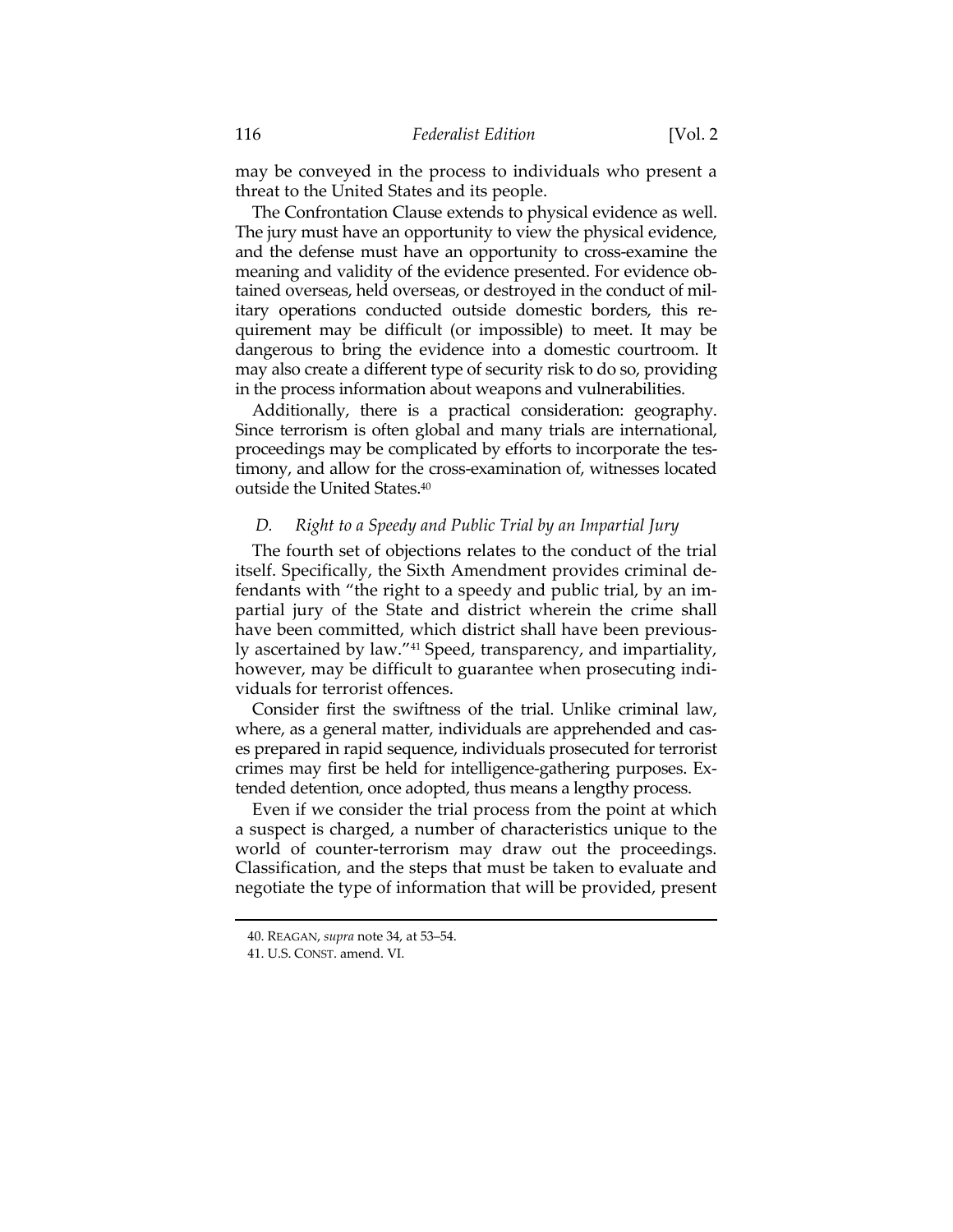a formidable challenge. Terrorism cases typically involve numerous agencies, which hold different pieces of the puzzle. Information from the Central Intelligence Agency, the National Security Agency, the Defense Intelligence Agency, the National Counterterrorism Center, and the Federal Bureau of Investigation may be relevant, as may military records. The U.S. Attorney's Office prosecuting the case, as well as the National Security Division at the Department of Justice may both be involved, as well as local and state law enforcement agencies. The Treasury may have a role to play with regard to sanctions or charges of material support, even as State Department records designating foreign terrorist organizations and their associates may be of issue. Further records from the Department of Homeland Security may similarly be relevant.

This elaborate network, spanning departments, must be managed in order for information to be secured and produced for the prosecution. This takes time. Added to this are the geographic concerns highlighted in the previous section and the difficulty of procuring witnesses and evidence from overseas. Together, the structure itself of the counter-terrorism bureaucracy may raise Sixth Amendment claims in the ordinary judicial system.<sup>42</sup>

The right to a public trial is not absolute. Where there is "an overriding interest based on findings that closure is essential to preserve higher values and is narrowly tailored to serve that interest," a judge may close a trial to public access.43 There are times when this has been done for cases involving, for instance, organized crime, trade secrets, or sexual assault of a minor. And there are cases in the counterterrorism realm, where courts have sought to prevent public access to at least part of the proceedings. But there are still a number of concerns that arise.

The silent witness rule, for instance, is a little-known evidentiary doctrine, wherein the trial participants have copies of a clas-

<sup>42</sup>*. See, e.g.*, Benjamin Weiser, *Former Detainee's Right to Speedy Trial Wasn't Violated, Appeals Panel Rules*, N.Y. TIMES, Oct. 24, 2013, http://www.nytimes.com/2013/ 10/25/nyregion/appeals-panel-upholds-conviction-of-ghailani-ex-detainee.html

<sup>[</sup>http://perma.cc/U68P-YRXR]. *See also* Walter E. Kuhn, *Crime and Punishment: The Modern Development of Homegrown Creative Justice: The Speedy Trial Rights of Military Detainees*, 62 SYRACUSE L. REV. 209 (2012).

 <sup>43.</sup> Press-Enterprise Co. v. Superior Court, 464 U.S. 501, 510 (1986). *See also* Sheppard v. Maxwell, 384 U.S. 333 (1966) (holding that the right to a public trial is not absolute).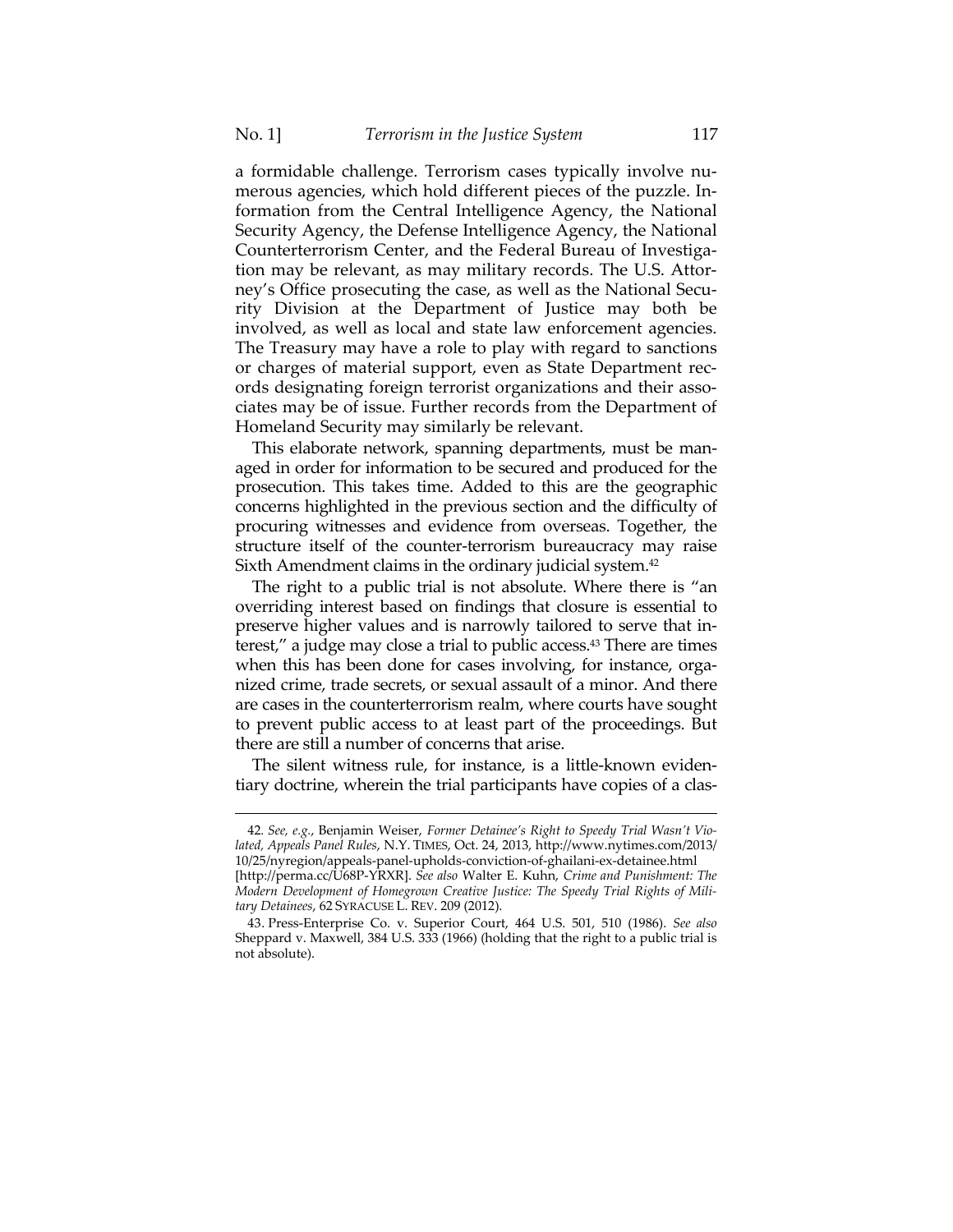sified document providing designated code names for places, names, and other information.<sup>44</sup> The public does not have access to the key. During the trial, reference to classified information is made by using the code words or phrases, thus protecting information from public disclosure.45 In 2007 the silent witness rule (SWR) went into effect for the first time, when Judge T.S. Ellis III presented it as effectively closing a trial from the public by creating two sets of evidence: one available to the public, and the other limited to the trial participants.46 Ellis suggested that "SWR is not *per se* impermissible because it closes the trial, but use of the procedure is permissible only after a searching analysis."47 Ellis proposed a four-part test commensurate with the *Press-Enterprise* standard<sup>48</sup> for partial closure of a trial: the government must establish "(i) an overriding reason for closing the trial, (ii) that the closure is no broader than necessary to protect that interest, (iii) that no reasonable alternatives exist to closure, and (iv) that the use of the SWR provides defendants with substantially the same ability to make their defense as full public disclosure of the evidence, presented without the use of codes."49 While the silent witness rule appears to address concerns about classified information entering the public domain, its use is highly controversial,<sup>50</sup> and efforts to employ it have been unsuccessful.51

 <sup>44.</sup> Jonathan M. Lamb, *The Muted Rise of the Silent Witness Rule in National Security Litigation: The Eastern District of Virginia's Answer to the Fight Over Classified Information at Trial*, 36 PEPP. L. REV. 213, 217 (2009).

 <sup>45.</sup> *Id.*

 <sup>46.</sup> United States v. Rosen, 520 F. Supp. 2d 786, 797 (E.D. Va. 2007) ("[U]se of the SWR constitutes a partial closure of the trial or, if used extensively, a complete closure of the trial because it prevents the public from seeing and hearing the complete body of evidence in the case."). The procedure differs from CIPA in that the information is never be made available to the public. *Id. See also* United States v. Rosen, 445 F. Supp. 2d 602 (E.D. Va. 2006); Steven Aftergood, *AIPAC Court Considers "Silent Witness" Procedure*, SECRECY NEWS (Mar. 27, 2007), *available at* http://fas.org/blogs/secrecy/ 2007/03/aipac\_court\_considers\_silent\_w/ [http://perma.cc/PC4F-KMAK]; Steven Aftergood, *AIPAC Court Adopts Silent Witness* Rule, SECRECY NEWS (Nov. 7, 2007), *available at* http://fas.org/blogs/secrecy/2007/11/aipac\_court\_adopts\_silent\_witn/ [http://perma.cc/QNF5-7GYS].

 <sup>47.</sup> *Rosen*, 520 F. Supp. 2d at 797.

 <sup>48.</sup> *Press-Enterprise Co.*, 464 U.S. at 510.

 <sup>49.</sup> *Rosen*, 520 F. Supp. 2d at 799.

<sup>50</sup>*. See, e.g.*, Jesselyn Radack, *Constitutionally-Questionable "Silent Witness Rule" Approved for Espionage Act Prosecution*, DAILY KOS (Oct. 4, 2011, 8:13 AM), http://www.dailykos.com/story/2011/10/04/1022669/-Constitutionally-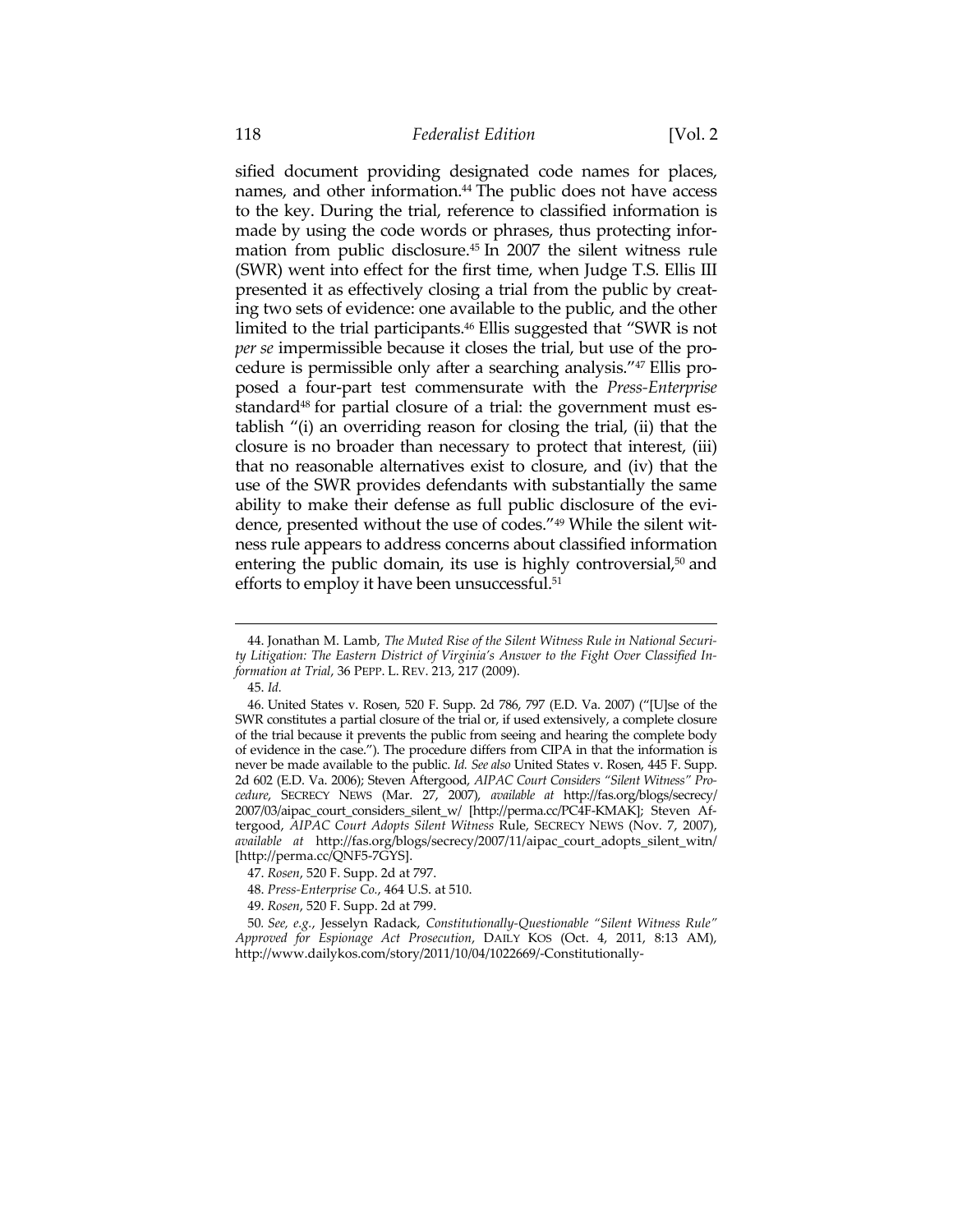The final consideration with regard to conduct of the trial relates to the role of the jury. Here, twin issues arise: the potential threat of violence to the jurors, and the risk of partial juror behavior, as linked to the emotive nature of terrorist activity.

On the former, terrorist threats raise concern about the impact of violence—and the threat of violence—on the judicial process. Civilian jurors may be particularly vulnerable to threatening behavior.<sup>52</sup> They typically are drawn from a cross-section of the public and, as such, (unlike soldiers, for instance), are not deeply embedded in a protective sphere. Especially in a digital age, details about their lives (and those of their families and relatives) may be easily discoverable.<sup>53</sup> In contrast, military personnel—and, particularly, judges in the military system—are by nature fewer in number and by circumstance, more protected from and less vulnerable to efforts at intimidation. 54

The second concern centers on the impartiality requirement and the possibility of juror bias in terrorism cases. Individuals selected for service may exhibit strong leanings either toward or away from the accused, depending on the juror's view of government actions, or perception of potential links between

Questionable-Silent-Witness-Rule-Approved-For-Espionage-Act-Prosecution# [http://perma.cc/F3KM-8KWN].

 <sup>51.</sup> As of *Rosen*, the government had only attempted to use it in three reported cases. United States v. Fernandez, 913 F.2d 148, 161-162 (4th Cir. 1990); United States v. North, 1988 WL 148481, at \*3 (D.D.C. Dec. 12, 1988); United States v. Zettl, 835 F.2d 1059, 1063 (4th Cir. 1987). In only one did the district court permit its use, although the government never made use of the procedure due to interlocutory appeal. *Zettl*, 835 F.2d at 1063. In *United States v. Lindh*, the government appears to have planned to use the rule; however, the case plead out before trial. Crim. No. 02- 37A, E.D. Va. ("In this event, the Government would request that such material be exhibited only to the jury and defense counsel and that the contents of the classified material not be divulged by either party in the questioning of witnesses. . . . This is the so-called 'silent witness' rule."). U.S. District Court Judge Leonie Brinkema later approved the use of the silent witness rule in the case against Jeffrey A. Sterling. United States v. Jeffrey Alexander Sterling, 1:10 cr 485-LMB, Order, Doc. 225, Sept. 29, 2011, *available at* http://www.politico.com/static/PPM156\_sterling\_cia\_ord.html [http://perma.cc/AJ7L-K6L3]. DOJ also attempted to use it in *Drake*, but the case was dismissed prior to a ruling on the motion.

 <sup>52.</sup> Laura K. Donohue, *Terrorism and Trial by Jury: The Vices and Virtues of British and American Criminal Law*, 59 STAN. L. REV. 1321, 1324 (2007).

 <sup>53.</sup> Thaddeus Hoffmeister, *Investigating Jurors in the Digital Age: One Click at a Time*, 60 U. KAN. L. REV. 611, 611 (2012).

 <sup>54.</sup> In the United Kingdom, the risk of juror intimidation in terrorism trials has been dealt with by suspending the use of juries. *See* Donohue, *supra* note 52, at 1322.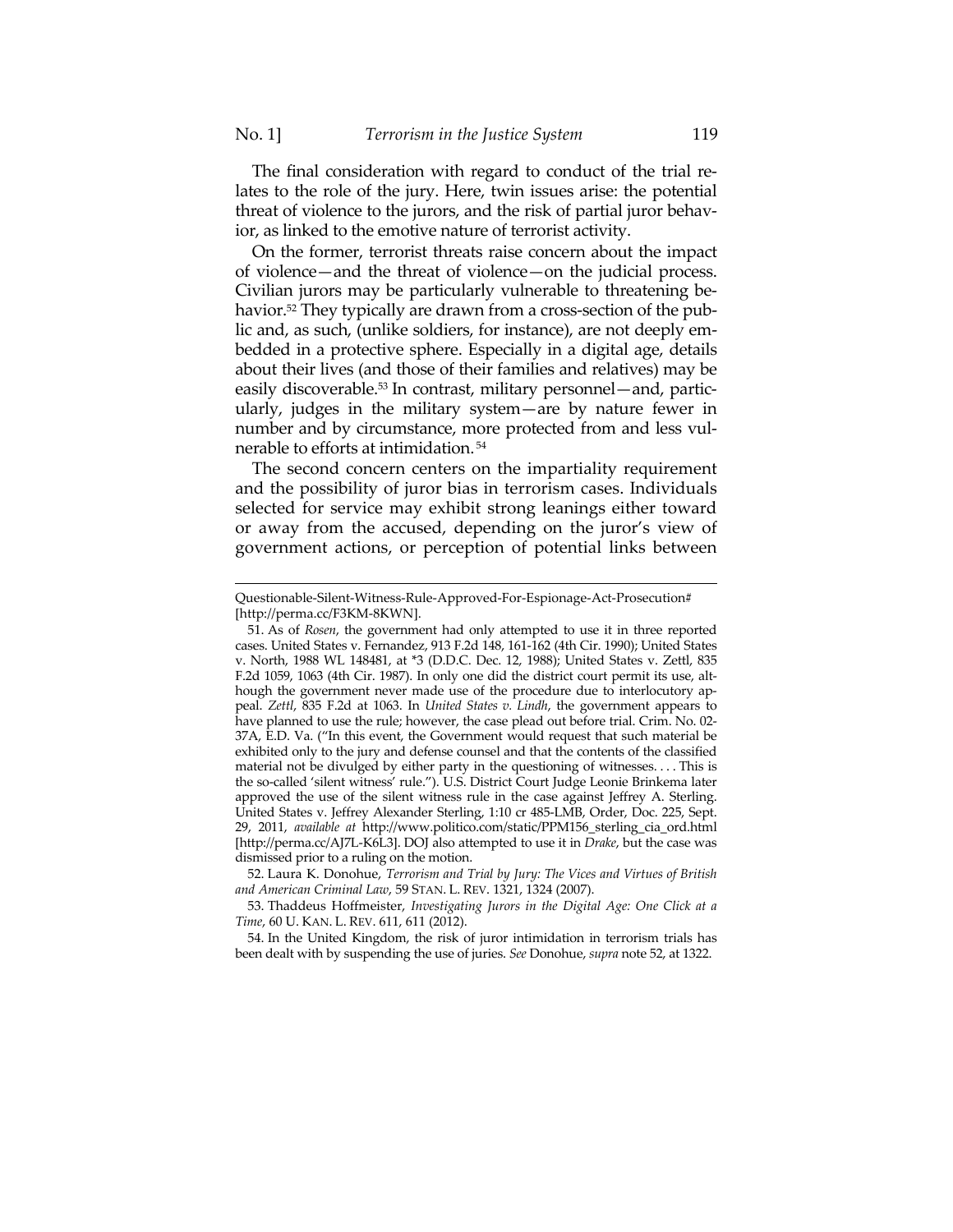the individual and illegal organizations.<sup>55</sup> Cognitive bias, i.e., patterns in judgment that derive from individuals' subjective experience of the world, may play a critical role.<sup>56</sup> Juror proclivity may be particularly pronounced in situations involving anger, violence, and injustice and it may lead to perceptual distortion and inaccurate judgments.<sup>57</sup>

# *E. Right to Self-Representation*

The fifth and final objection relates to the right to selfrepresentation. In 1975 the Supreme Court recognized the right to appear *pro se* as protected by the Sixth Amendment.58 The right, once knowingly and intelligently invoked, is guaranteed even where its exercise may be detrimental to the defendant.<sup>59</sup> In 1984 the Supreme Court established the central elements of this so-called "*Faretta* right" in *McKaskle v. Wiggins*. 60 The trial court appointed counsel over the defendant's objection, leading the Supreme Court to hold that the appointment of standby counsel did not violate the right to self-representation: the defendant was still "entitled to preserve actual control over the case he chooses to present to the jury."61

In the intervening years, much ink has been spilled over the tension between this right and the basic concepts of fairness that undergird the criminal justice system.<sup>62</sup> Not least is the apparent contradiction between the right to appear *pro se* and the right to the assistance of counsel. Indeed, the *Faretta* Court it-

 <sup>55.</sup> *Id.* at 1322.

<sup>56</sup>*. Id.* at 1324.

<sup>57</sup>*. Id.* at 1324–32.

 <sup>58.</sup> Faretta v. Calfornia, 422 U.S. 806 (1975); s*ee also* Martinez v. Court of Appeal of Cal., Fourth Appellate Dist., 528 U.S. 152 (2000).

 <sup>59.</sup> *Faretta*, 422 U.S. at 834–835. For a discussion of the distinction between federal and state law on the contours of what constitutes knowing waiver of the right to counsel, see Luzan Moore, *Choose Your Own Path: A Defendant's Constitutional Right to Legal Representation*, 29 TOURO L. REV. 1427 (2013).

 <sup>60. 465</sup> U.S. 168 (1984).

 <sup>61.</sup> *Id.* at 178.

 <sup>62.</sup> *See, e.g.*, Richard H. Chused, Faretta *and the Personal Defense: The Role of a Represented Defendant in Trial Tactics*, 65 CAL. L. REV. 636, 649–51 (1977); Anne Bown Poulin, *The Role of Standby Counsel in Criminal Cases: In the Twilight Zone of the Criminal Justice System*, 75 N.Y.U. L. REV. 676 (2000); John H. Pearson, Comment, *Mandatory Advisory Counsel for* Pro Se *Defendants: Maintaining Fairness in the Criminal Trial*, 72 CAL. L. REV. 697, 704–15 (1984).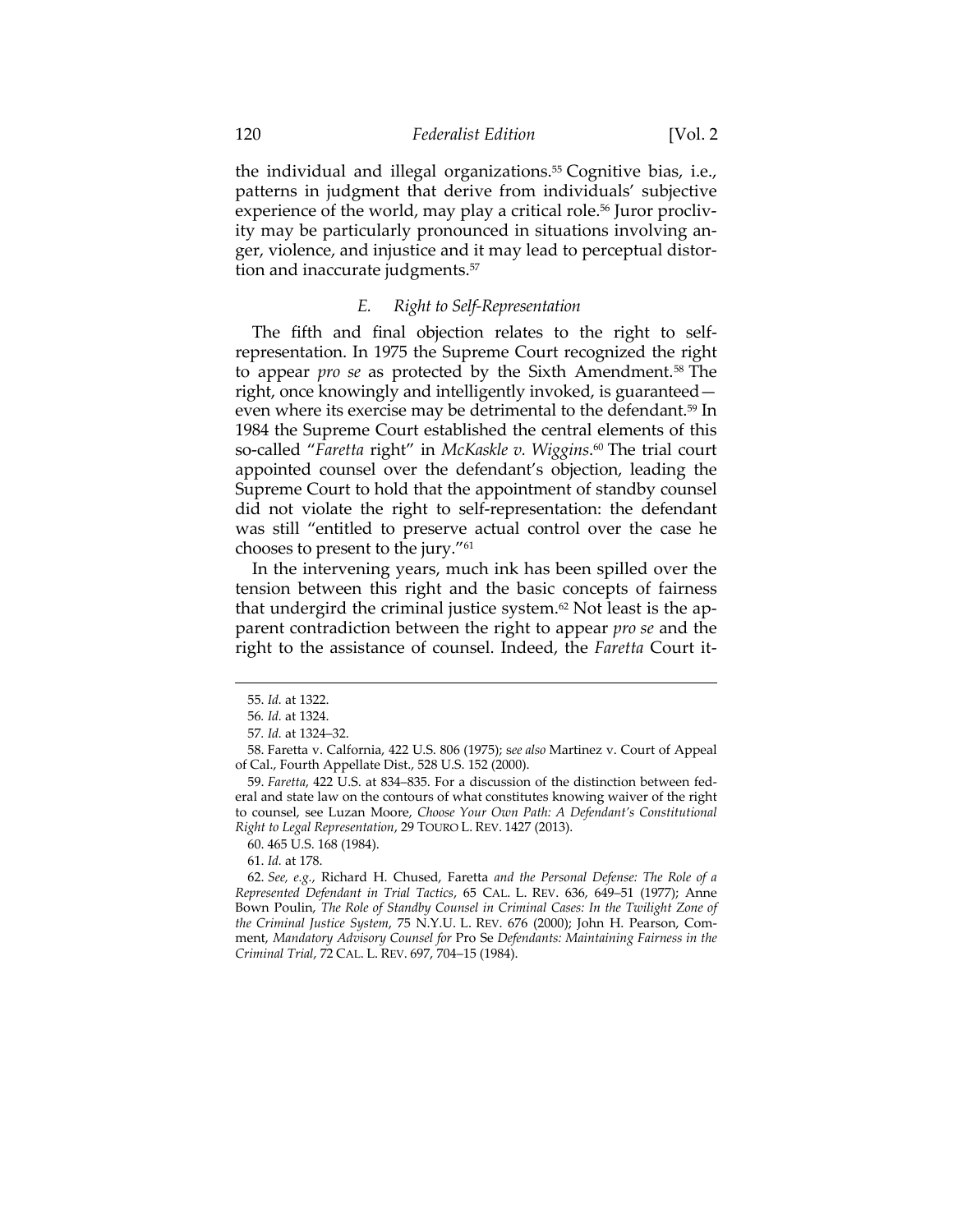self acknowledged that its holding ran somewhat counter to the proposition that the assistance of counsel was essential to the conduct of a fair trial. $63$ 

A unique way in which this tension presents itself in regard to the sufficiency of Article III as a venue for terrorism trials relates to the use of classified evidence. It may be impossible to allow terrorists, or individuals accused of terrorist activities, to represent themselves and, as a consequence, to have access to classified methods, procedures, and information. This information could then be passed to terrorist organizations, with potentially dire national security effects. Even should stand-by counsel be appointed by the trial court, Supreme Court doctrine requires that the defendant preserve control—something that would be exceedingly difficult to do without providing access to sensitive information.

#### II. RISKS INHERENT IN SIDESTEPPING ARTICLE III COURTS

Critics frequently look to one or more of the foregoing arguments to suggest that Article III courts are not appropriate venues for the government to prosecute terrorist suspects.64 Instead, it is argued, suspects should either be detained or charged through military commissions. Before evaluating the arguments, it is worth recognizing that there are a number of risks inherent in *not* pursuing terrorist suspects through the ordinary legal system. Lowered standards impact due process, public perception, and justice. Movement out of the civilian sphere undermines rights of citizenship—particularly the right to participate in the administration of justice. The creation of an alternative system creates forum competition, which may lead to abrogation of justice. Such shifts

 <sup>63.</sup> *Faretta*, 422 U.S. at 832–833.

<sup>64</sup>*. See, e.g.*, Jennifer Steinhauer and Charlie Savage, *U.S. Defends Prosecuting Benghazi Suspect in Civilian Rather Than Military Court*, N.Y. TIMES, June 17, 2014, http://www.nytimes.com/2014/06/18/world/middleeast/us-defends-prosecutingbenghazi-suspect-in-civilian-rather-than-military-court.html [http://perma.cc/3JXB-KXHZ] (reporting on Republican politicians' objections to trial of Abu Khattala in New York); Nick Timiraos and Christopher M. Matthews, *Benghazi Case Revives Terror Trial Debate: Some Argue Such Cases Should be Held in Military Courts*, WALL ST. J., June 29, 2014, http://online.wsj.com/articles/benghazi-case-revives-terror-trial-debate-1404085425 [http://perma.cc/R2Q7-Z89Z] (reporting the objections of House Intelligence Committee Chairman Mike Rogers and Armed Services Committee member Senator Kelly Ayotte to pursuing civilian trials in lieu of military alternatives).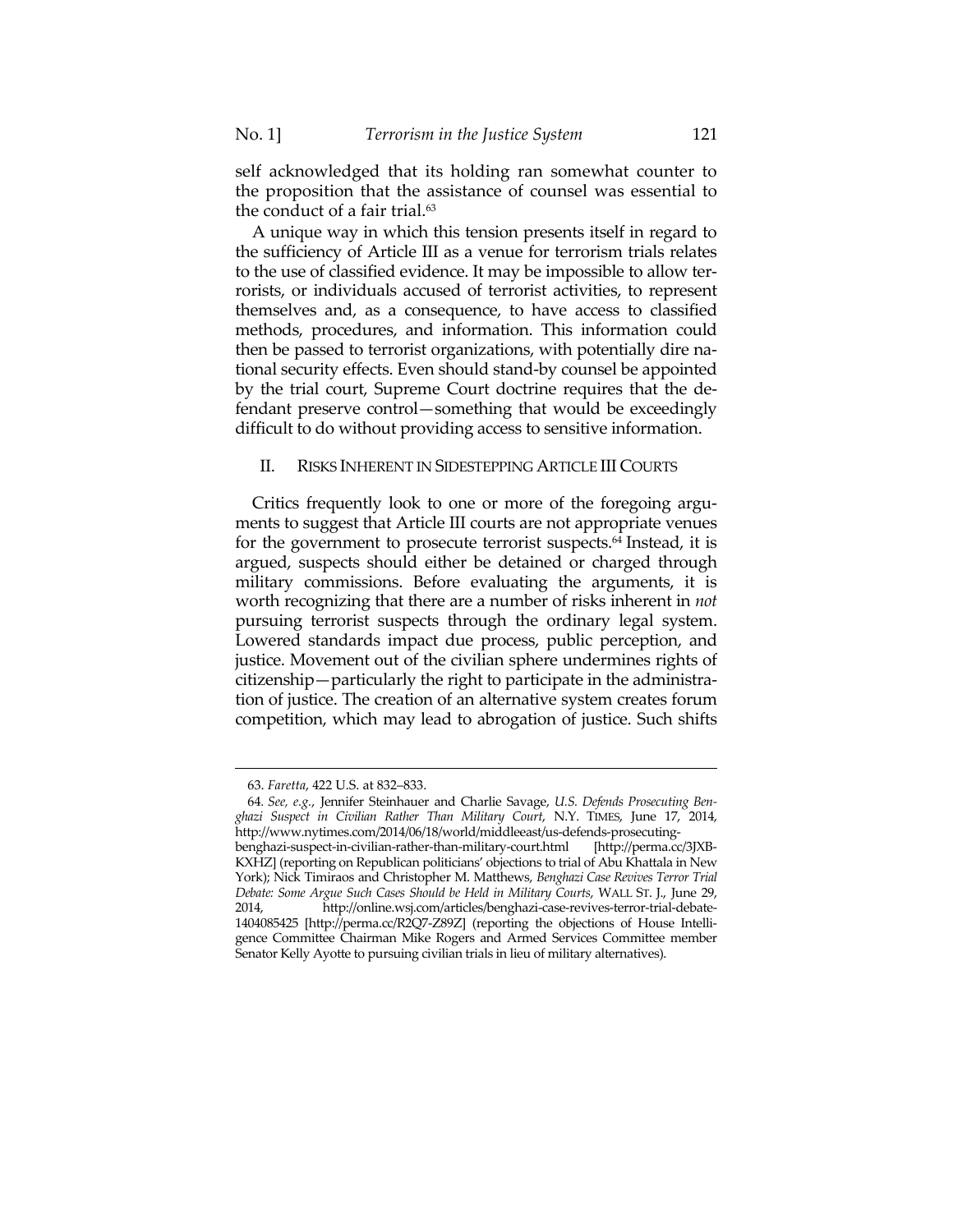may also undermine judicial authority and build a perception of incompetence with regard to the judiciary.

Military commissions have lower standards than those that mark the civilian sphere, with significant constitutional and rights-based implications.<sup>65</sup> Others have written and spoken elegantly and at length about these concerns.<sup>66</sup> Beyond the substantive issues, lowered standards affect other countries' perceptions of the United States, and the country's commitment to the rule of law. Selecting a venue based primarily on likelihood of conviction rather undermines the enterprise. The decision to leave the ordinary criminal system may thus reverberate in important ways, affecting the country's foreign relations and, ultimately, national security, as other countries prove reticent to facilitate U.S. interests abroad or to extradite suspects to the United States. Lower standards may have the further effect of leading to the conviction of individuals who are not guilty of the crimes they have been accused of committing. The reason the protections are built into the criminal justice system in the first place is to prevent those innocent of crimes from being found guilty.

Another consideration that gets rather less attention is that, by shifting the trial out of the civilian realm, it prevents U.S. citizens from being able to take part in the judicial process. There is an important right here that often goes unnoticed: the right to see justice done and to participate in the administration of justice as a way of redressing the harms perpetrated by individuals against society. Victims and their families have the right to their day in court, and to be part of, and to bear witness to, the proceedings. Removing trials from Article III courts deprives citizens of their right to seek redress for wrongs inflicted on the United States and her people.

 <sup>65.</sup> Brian C. Baldrate, *The Supreme Court's Role in Defining the Jurisdiction of Military Tribunals: A Study, Critique, & Proposal for* Hamden v. Rumsfeld, 186 MIL. L. REV. 1, 3–5 (2012).

 <sup>66.</sup> *See, e.g.*, Benjamin V. Madison III, *Trial by Jury or by Military Tribunal for Accused Terrorist Detainees Facing the Death Penalty—An Examination of Principles That Transcend the U.S. Constitution*, 17 U. FLA. J.L. & PUB. POL'Y. 347 (2006); James E. Pfander, *Article I Tribunals, Article II Courts, and the Judicial Power of the United States*, 118 HARV. L. REV. 643 (2004); Anthony F. Renzo, *Making a Burlesque of the Constitution: Military Trials of Civilians in the War Against Terrorism*, 31 VT. L. REV. 447 (2007).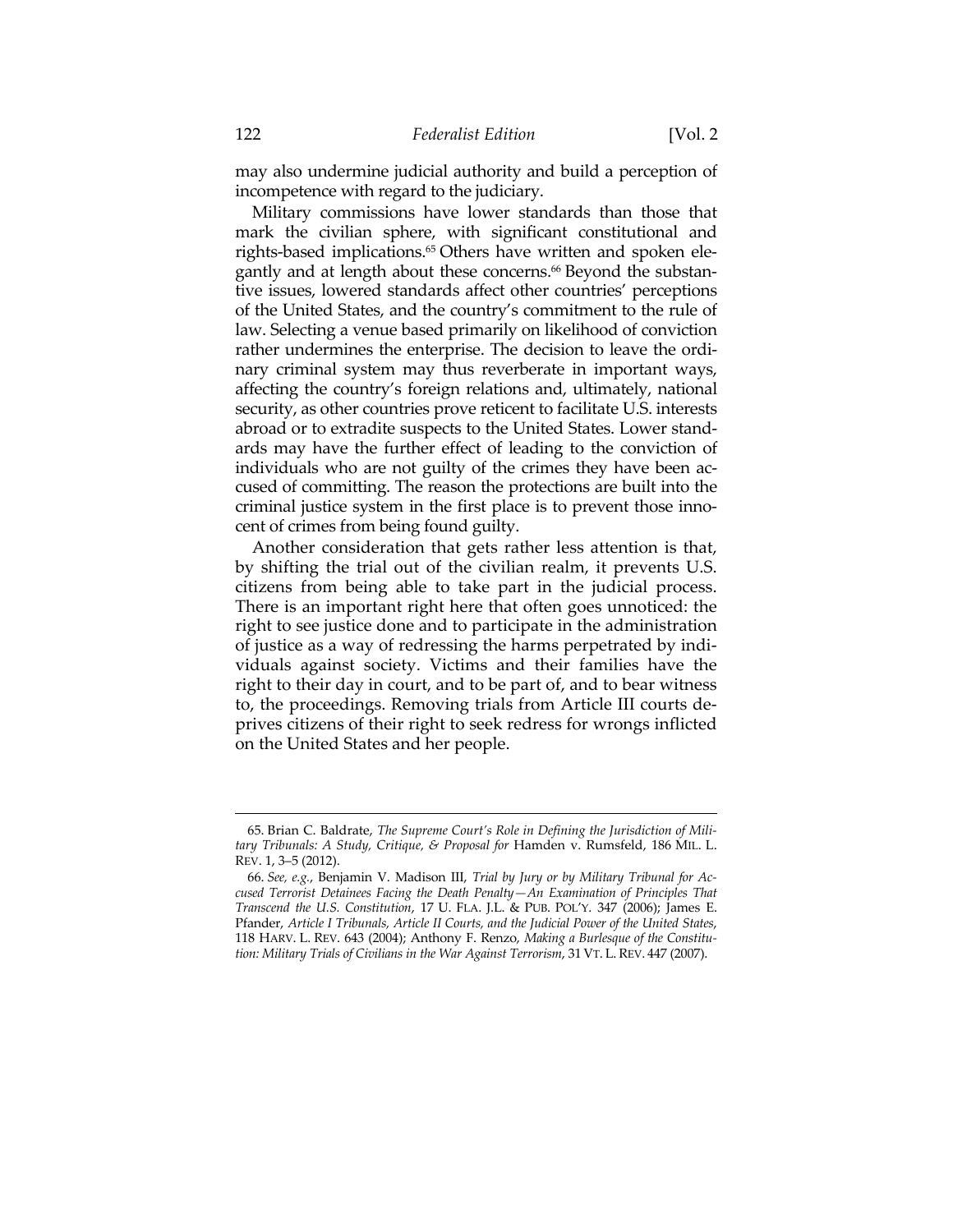Moving trials to the military sphere also creates forum competition with Article III venues, with deleterious effects.<sup>67</sup> We have already seen the negative impact of competition in the public accounting of how cases are doing in Article III courts. Success tends to be gauged by the number of convictions, the length of sentences, the harshness of the punishments imposed. Dissatisfaction results from the perception that sentencing is not sufficiently harsh. Instead of having a conversation about whether the Article III venue offered a fairer process, or whether justice was served, the conversation becomes focused on which system yields the most convictions. This is concerning for rule of law.

Constant critique of the ordinary system may also undermine the judiciary's belief in its ability to operate effectively in the criminal and civil realms. Consider state secrets. We have seen, in a number of cases like *Jeppesen* and *El-Masri*, that in order to protect classified information, the Ninth Circuit and the Fourth Circuit have upheld the state secrets claim on the grounds that they are not able to handle this information in their courtrooms.68 We have seen a similar effect with regard to *Bivens* suits, such as the Rule 12 dismissal on a *Bivens* claim. In the *Arar* case, national security, again, became a special factor. 69 We saw the same thing in *Rasul*, *Ali v. Rumsfeld, and other cases.*<sup>70</sup> In other words, constant questioning may lead to a sort of disenfranchisement across the board, weakening the role of the courts in cases that could (and should) otherwise be handled by Article III entities.71

<sup>&</sup>lt;u> 1989 - Johann Barn, mars ar breithinn ar chuid ann an t-Alban ann an t-Alban ann an t-Alban ann an t-Alban a</u> 67*. But see* Aziz Z. Huq, *Forum Choice for Terrorism Suspects*, 61 DUKE L.J. 1415 (2012) (discussing the benefits of forum competition for terrorist trials).

 <sup>68.</sup> Mohamed v. Jeppesen Dataplan, Inc., 614 F.3d 1070, 1093 (9th Cir. 2010); El-Masri v. United States, 479 F.3d 296, 313 (4th Cir. 2007).

<sup>69</sup>*. See* Arar v. Ashcroft, 585 F.3d 559 (2d Cir. 2009).

 <sup>70.</sup> Rasul v. Bush, 542 U.S. 466 (2004); Ali v. Rumsfeld, 649 F.3d 762 (D.C. Cir. 2011).

 <sup>71.</sup> In addition to the risks addressed in this Article, there are additional considerations associated with jurisdictional redundancy. For a thoughtful discussion of the impact of eliminating redundancy *see* Aziz Z. Huq, *Forum Choice for Terrorism Suspects*, 61 DUKE L.J. 1415, 1427 (2012) (arguing, *inter alia*, "Whatever uncertainty exists about more modest marginal change to jurisdictional specifications . . . the wholesale elimination of redundancy is unlikely to have desirable effects.")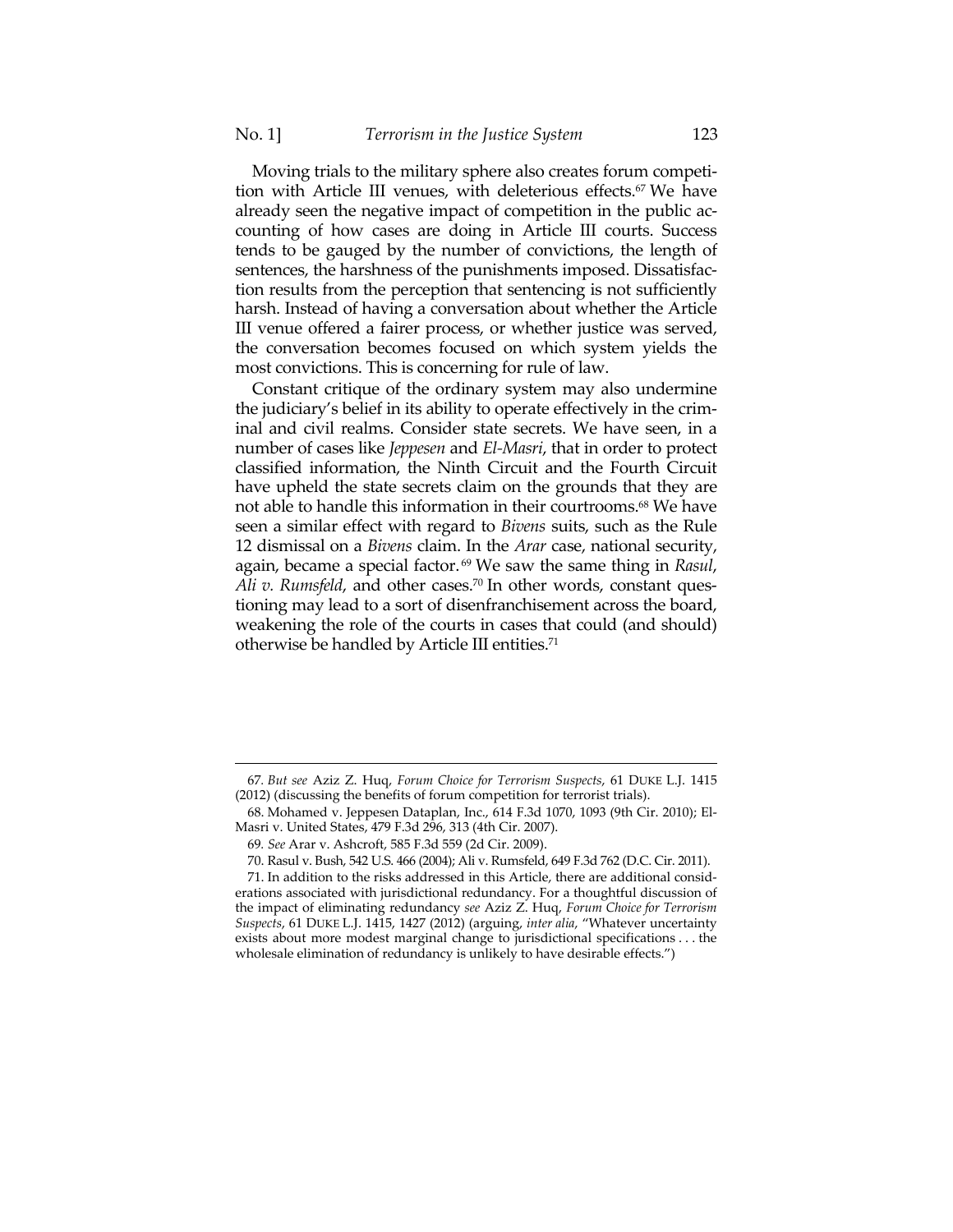# III. EVALUATING THE ARGUMENTS AGAINST CIVILIAN COURTS

With the risks of not pursuing terrorist cases through the ordinary criminal justice system in mind, how persuasive are the arguments put forward in the first place? One way to approach this question is to look at the arguments in light of actual cases. Let us consider Sulaiman Abu Ghayth, whose trial started in April 2014 in Manhattan. 72

It would be difficult to imagine a case more germane to the sets of issues raised by post-9/11 prosecutions than that of Abu Ghayth, a 48-year-old man who is married to Osama bin Laden's daughter, Fatima. 73 He was brought to the United States in 2013.74 The fourteenth superseding indictment, which was issued less than a month before the trial was due to start, alleges that between May of 2001 and 2002, Abu Ghayth served al Qaeda by urging others to take oaths of allegiance to Osama bin Laden, by speaking on behalf of or in support of al Qaeda, and by warning that attacks similar to September 11 would occur.75 This would be a violation of 18 U.S.C. § 2332, which forbids attempt or conspiracy outside the United States against a U.S. national, with the intent of committing homicide.76 How have the arguments put forward to militate against Article III courts played out thus far in *Abu Ghayth*?

# *A. Evidentiary Rules*

Based on the court records, it does not appear that the rules regarding evidence have presented a particularly insurmountable barrier. Granted, questions related to interrogation—either of Abu Ghayth or others in custodial detention—may still arise; however, the rules against hearsay, as well as the doctrine enforcing the voluntariness of confession and related matters, do not appear to have made it impossible for the trial to continue.

- 75*. Id*. at \*2–\*3.
- 76. 18 U.S.C. § 2332 (2012).

<sup>&</sup>lt;u> 1989 - Johann Barn, mars ar breithinn ar chuid ann an t-Alban ann an t-Alban ann an t-Alban ann an t-Alban a</u> 72. United States v. Abu Ghayth, 2014 WL 1613197 (S.D.N.Y. Apr. 22, 2014).

 <sup>73.</sup> Mark Mazzetti and William K. Rashburn, *Bin Laden Relative With Qaeda Past to Have New York Trial*, N.Y. TIMES, Mar. 7, 2013, http://www.nytimes.com/2013/ 03/08/world/middleeast/bin-laden-son-in-law-is-being-held-in-a-new-yorkjail.html [http://perma.cc/MKY9-ABGA].

<sup>74</sup>*. Abu Ghayth*, 2014 WL 1613197, at \*1.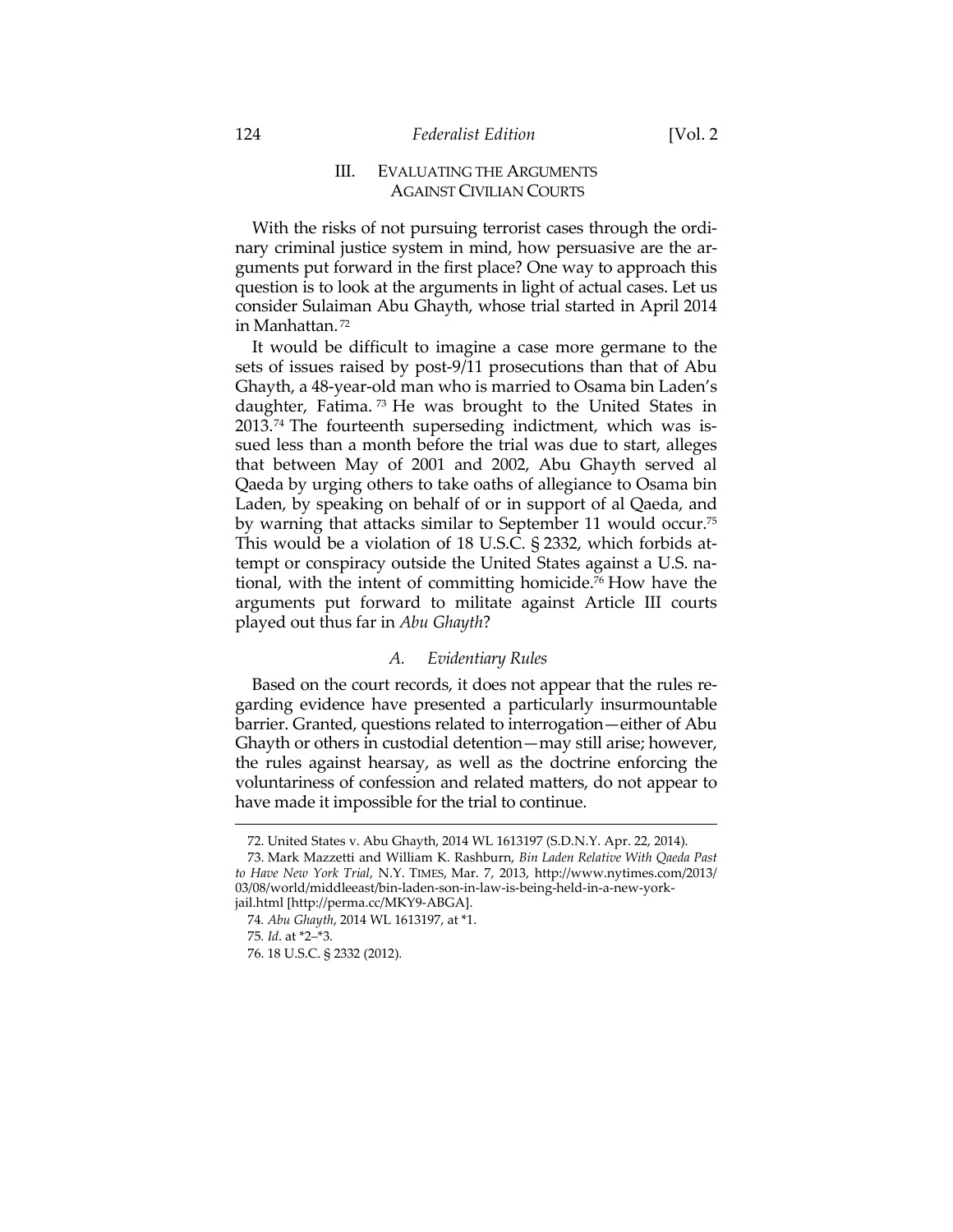Abu Ghayth was apprehended overseas and flown back to the United States.<sup>77</sup> Over the course of the trip, which lasted approximately 14 hours, questioning was conducted over a period of 11 to 12 hours.78 The defendant made a motion to suppress custodial statements made by him during the flight on the grounds that he was not provided with his *Miranda* warnings, that he did not knowingly waive the rights about which the Miranda warnings advise, and that his statements, regardless, were not voluntary.79

The Court found the statements admissible. As the Second Circuit previously recognized, the purpose of the *Miranda* warning is "to ensure that the person in custody has sufficient knowledge of his or her constitutional rights relating to the interrogation and that any waiver of such rights is knowing, intelligence, and voluntary."80 For a waiver to be freely made, it must be "voluntary in the sense that it was the product of a free and deliberate choice rather than intimidation, coercion, or deception . . . [and] made with a full awareness of both the nature of the right being abandoned and the consequences of the decision to abandon it."81 For this determination, the Court looks to the "totality of the circumstances surrounding the interrogation."82 Although pre-*Miranda* custodial statements are generally inadmissible, in the case of *Abu Ghayth*, the Federal Bureau of Investigation separated public safety questions from the rest of the interrogation and then Mirandized the prisoner prior to further questioning.83 All subsequent statements on which the government relies were made *after* Abu Ghayth had been given notice of his rights and responded that he understood them and would answer the agents' questions.84 At no point did Abu Ghayth make a "clear and unambiguous request for a lawyer."85

The Court recognized that, *Miranda* aside, the ultimate test is one of voluntariness.<sup>86</sup> The Second Circuit has thus directed that

<u> 1989 - Johann Barn, mars ar breithinn ar chuid ann an t-Alban ann an t-Alban ann an t-Alban ann an t-Alban a</u>

79. *Id.* at 511.

 <sup>77.</sup> *Abu Ghayth*, 2014 WL 1613197 at \*1.

 <sup>78.</sup> United States v. Abu Ghayth, 945 F. Supp. 2d 511, 513 (S.D.N.Y. 2013)

 <sup>80.</sup> United States v. Carter, 489 F.3d 528, 534 (2d Cir. 2007).

 <sup>81.</sup> Moran v. Burbine, 475 U.S. 412, 421 (1986).

 <sup>82.</sup> Fare v. Michael C., 442 U.S. 707, 725 (1979).

<sup>83</sup>*. Abu Ghayth*, 945 F. Supp. 2d at 513.

 <sup>84.</sup> *Id.*

<sup>85</sup>*. Id*. at 515.

 <sup>86.</sup> *Id.*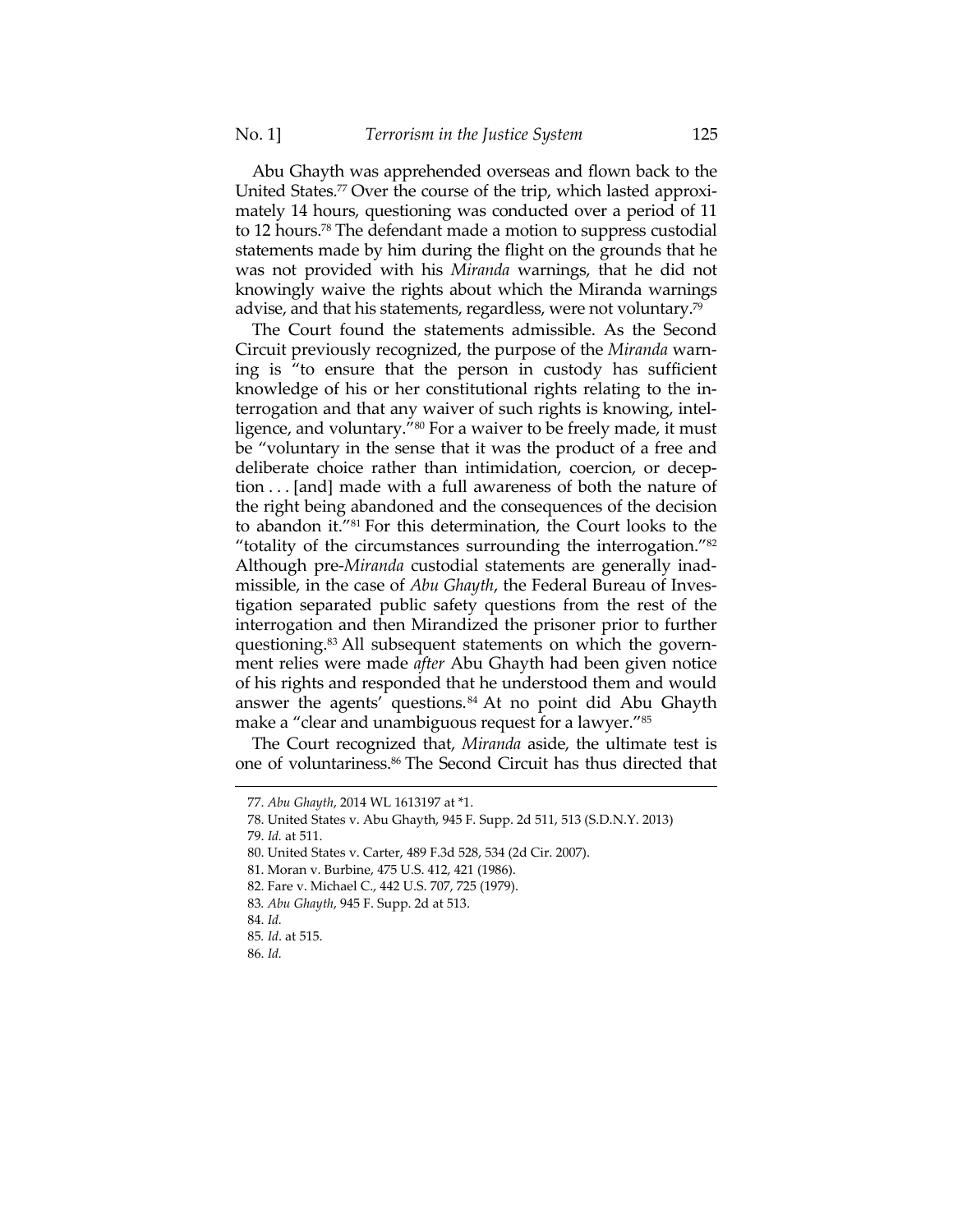the court take account of "all of the circumstances surrounding the interrogation to see if police overreaching overcame a suspect's will and led to an involuntary" statement.<sup>87</sup> Relevant circumstances include characteristics of the individual accused, the conditions of the interrogation, and the conduct of the policy.88

The Court found that Abu Ghayth was treated humanely aboard the airplane and provided with medical personnel during his interrogation.<sup>89</sup> He was told that he could ask for breaks to pray, eat, drink, or use the restroom and was provided with water, food, prayer time, and an opportunity to stretch, use the restroom, and take a nap.<sup>90</sup>

In March 2013 Abu Ghayth's defense submitted a motion *in limine* to admit his initial statement to law enforcement in full, without modification, subject to appropriate limiting instructions for the jury. In making this request, defense counsel argued, "The prohibition against hearsay is inoperative. Any potential prejudice to the government is cured through appropriate limiting instructions."91

According to defense counsel, the manner of interrogation did not bar the admission of the information; to the contrary, it required full provision of the defendant's statement. According to the FBI, Abu Ghayth stated, "I am willing to tell you anything and will not hold back. I will be honest with you. Through your questions, I may have questions."92 The interview subsequently covered a wide range of topics, ranging from Abu Ghayth's awareness of any current or pending threats against the United States, his personal life, family and background, and his custody in Iran, to (*inter alia*) his *Miranda* rights, his views on Osama bin Laden, and speeches he had

 <sup>87.</sup> Weaver v. Brenner, 40 F.3d 527, 536 (2d Cir. 1994).

 <sup>88.</sup> *In re* Terrorist Bombings, 552 F.3d 177, 213 (2d Cir. 2008).

<sup>89</sup>*. Abu Ghayth*, 945 F. Supp. 2d at 516.

 <sup>90.</sup> *Id.*

 <sup>91.</sup> Government's Opposition to the Defendant's Motion in Limine to Admit the Defendant's Statements to Law Enforcement Without Modification, United States v. Abu Ghayth, 17 F. Supp. 3d 289 (S.D.N.Y. 2014) (No. S14 98 Crim. 1023 (LAK)) [hereinafter Government's Opposition], *available at* http://kronosadvisory.com/ Kronos\_US\_v\_Sulaiman\_Abu\_Ghayth\_Memorandum\_of\_Law\_12Mar2014.pdf [http://perma.cc/6HSY-JWGL].

<sup>92</sup>*. Id.* at \*2.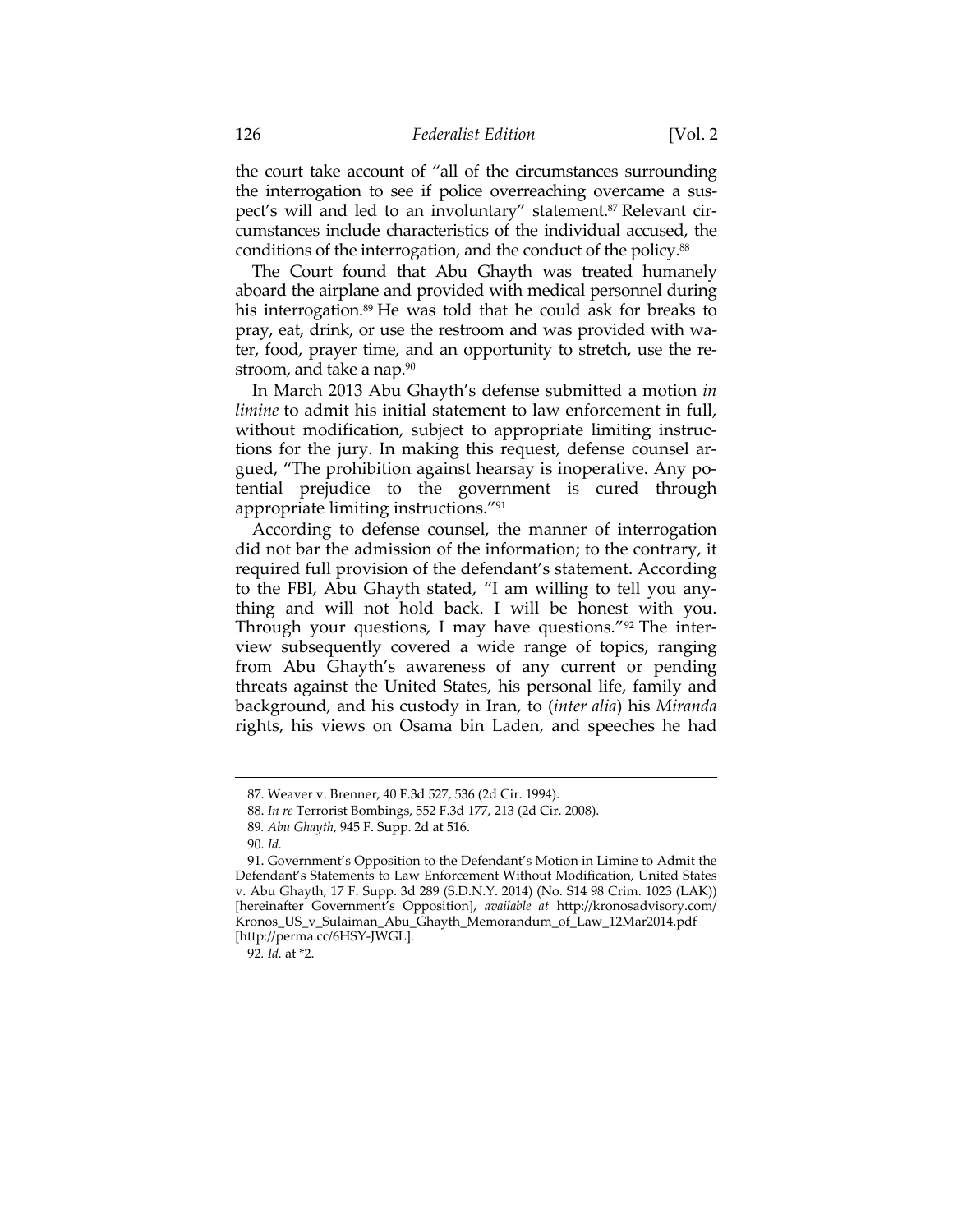given.93 Defense counsel noted that Abu Ghayth's statement to law enforcement appeared to be "the only means by which the government can prove certain material evidence."94 Defense counsel argued that it would be inappropriate to introduce Abu Ghayth's statement in piecemeal fashion; it therefore asked the court to submit his statements in unredacted form.95

For the defense, the question was ultimately one of fairness. Abu Ghayth's attorneys argued,

Mr. Abu Ghayth's right to present a defense must include cross-examination on the accuracy, credibility and scope of any statement that the government seeks to introduce in recorded or testimonial form. Any assertion within his statement is material: where, as here, the government's proof hinges on a defendant's statement, the jury must be entitled to deliberate on the statement as it was made to law enforcement, without modification. Fairness requires it. Once the government elects to question a criminal defendant and then introduces his statement against him at trial, the statement becomes an issue of fact for the jury.<sup>96</sup>

The government objected to the motion on the grounds that the request had "absolutely no basis in the Federal Rules of Evidence or any other legal authority, and would fly in the face of firmlyestablished hearsay rules."97 The government thus took the position that because of the rules governing hearsay—which were "of course, very much operative at this trial"—information irrelevant to the prosecution should not be allowed.<sup>98</sup> Under the Federal Rule of Evidence, when provided by the Government, Abu Ghayth's prior statements represented non-hearsay admissions of a party opponent.<sup>99</sup> Offered by the defendant, however, his own statements would qualify as inadmissible hearsay.<sup>100</sup> Self-

<sup>93</sup>*. Id.* at \*2–6.

<sup>94</sup>*. Id.* at \*6.

 <sup>95.</sup> *Id.* at \*6–7.

 <sup>96.</sup> *Id.*

 <sup>97.</sup> Government's Opposition, *supra* note 91.

<sup>98</sup>*. Id.* at 2.

 <sup>99.</sup> FED. R. EVID. 801(d)(2)(A).

 <sup>100.</sup> *Id.* 801(c), 802. *See also* United States v. Kadir, 718 F.3d 115, 124 (2d Cir. 2013) ("A defendant may not introduce his own prior out-of-court statements because they are hearsay, and not admissible.").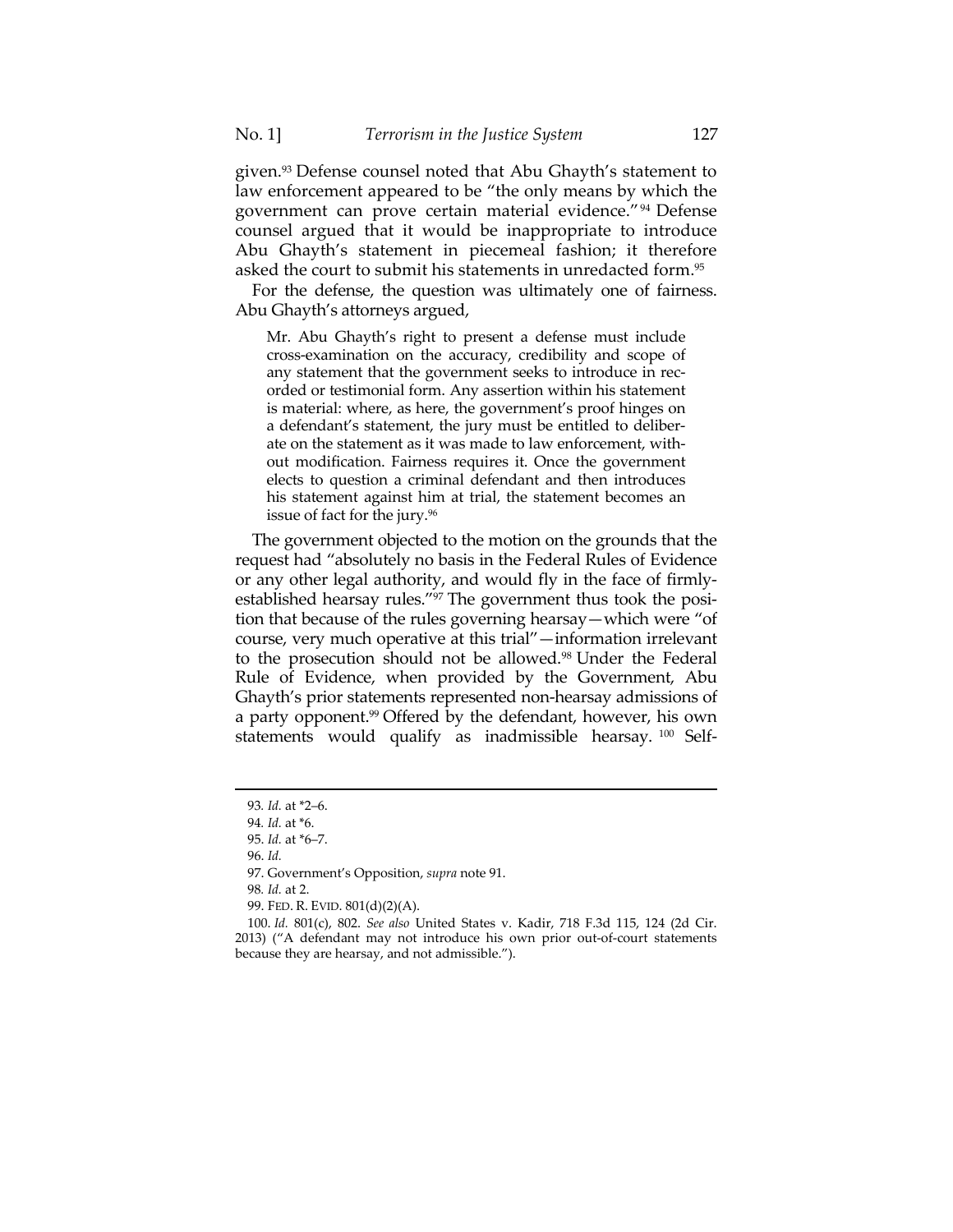servicing statements made by the defendant in the past and offered by the accused are inadmissible.<sup>101</sup>

For the government, the rule of completeness did not change this analysis. Rule 106 of the Federal Rules of Evidence provides, "[i]f a party introduces all or part of a writing or recorded statement, an adverse party may require the introduction, at that time, of any other part—or any other writing or recorded statement that in fairness ought to be considered at the same time."102 Resultantly, although a statement may be hearsay, it may be included where necessary to explain the portion admitted to the record, to put it in context, to avoid misleading the jury, or to ensure that the admitted portion if fairly and impartially understood.103 But the rule of completeness did not compel the Court to admit of otherwise inadmissible hearsay.104 Nor could it become a device to bypass hearsay rules regarding self-serving testimony.105

U.S. District Judge Lewis Kaplan ultimately denied the defendant's *in limine* request. Thus, far from preventing the government from bringing prosecution, the hearsay rules seem rather to have assisted the government in its prosecution. Nor did the manner of interrogation undermine the voluntariness of the statements thus obtained. The intelligence community, moreover, was able to obtain a wide range of information in the course of the interrogation, much of which was unrelated to the trial itself.106

 <sup>101.</sup> United States v. Jackson, 180 F.3d 55, 73 (2d Cir. 1999).

 <sup>102.</sup> FED. R. EVID. 106.

 <sup>103.</sup> United States v. Coplan, 703 F.3d 46, 85 (2d Cir. 2012).

 <sup>104.</sup> Government's Opposition, *supra* note 91.

 <sup>105.</sup> *Id.* (citing United States v. Gonzalez, 299 F. App'x 641, 645 (2d Cir. 2010)).

 <sup>106.</sup> Admittedly, in this case, interrogators did not engage in the types of coercive behaviors that mark U.S. actions the immediate aftermath of September 11. Here, it is worth noting that regardless of which forum provides the backdrop, the exclusion of evidence obtained under coercion or torture, stems from the Constitution. *See generally* Christopher W. Behan*, Everybody Talks: Evaluating the Admissibility of Coercively Obtained Evidence in Trials by Military Commission,* 48 WASHBURN L.J. 563 (2009). The rules are not a procedural consideration unrelated to underlying rights that can simply be shifted to obtain a higher conviction rate. Instead, the doctrine is grounded in fundamental principles upon which the rule of law in the United States is based. They thus speak to substantive rights, as well as the risk of improper conviction and would be of equal import in either an Article III or a non-Article III context.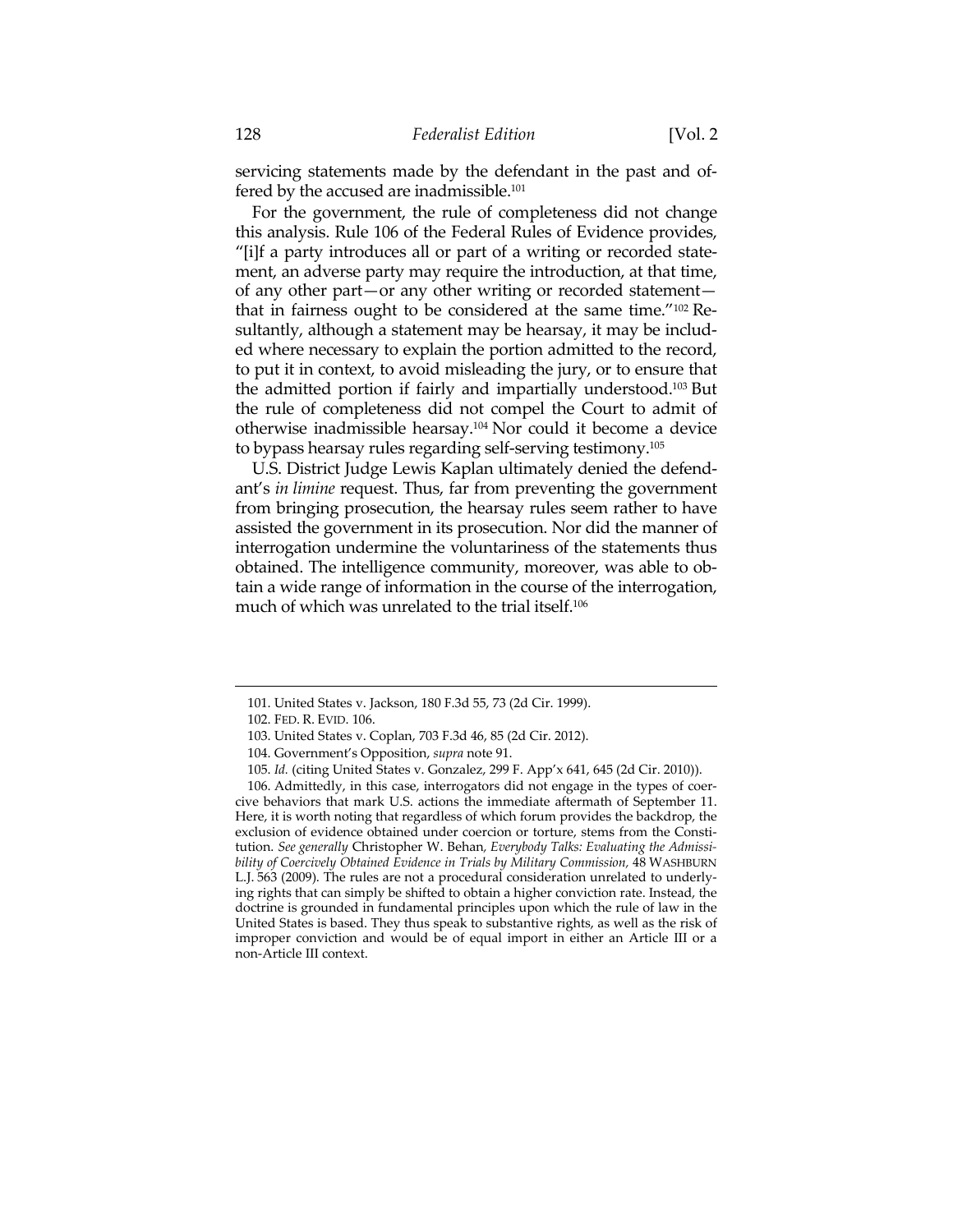# *B. Classification*

What about the role of classification? In *Abu Ghayth*, the question of how to handle classified materials has arisen; however, the associated issues do not appear to have impeded the case. As one goes through the public court record, moreover, there is a tremendous amount of information about how it has been handled, suggesting that a certain degree of transparency can still be maintained, even when classified material is involved.

In April 2013, for instance, the judge issued a protective order pertaining to classified information pursuant to the CIPA.107 The order also drew from the Federal Rules of Criminal Procedure. <sup>108</sup> Under Rule 16, the government is required to disclose certain types of information, including oral statements before or after arrest; written and recorded statements within the government's control; the defendant's prior criminal record; documents and objects material to preparing a defense or that the government intends to use in case-in-chief at trial; reports of examinations and tests; and a written summary of testimony that the government intends to use. Under Rule 16D, the court can introduce special rules for classified materials to regulate discovery.109 The judge may announce protective and modifying orders and consequences for parties' failure to comply with the orders. 110 Finally, under Rule 57, each district court, after public notice and provision of an opportunity to comment, may make or amend rules governing its practice.111

Judge Kaplan determined that the case would involve classified materials, that special security precautions would be required (as mandated by statute, Executive Order 13526, and regulations), and that only those with a need-to-know and the appropriate clearance would have access to this material.112 The order establishes the process that the defense must follow in order to access

 <sup>107.</sup> Protective Order at 1, United States v. Abu Ghayth, 17 F. Supp. 3d 289 (S.D.N.Y. 2014) (No. S14 98 Crim. 1023 (LAK)) [hereinafter Protective Order]; *see also* Classified Information Procedures Act, 18 U.S.C. app. 3, §§ 3, 9. (2012).

 <sup>108.</sup> FED. R. CRIM. P. 16.

 <sup>109.</sup> *Id.*

 <sup>110.</sup> *Id.*

 <sup>111.</sup> FED. R. CRIM. P. 57.

 <sup>112.</sup> Protective Order, *supra* note 107, at 2.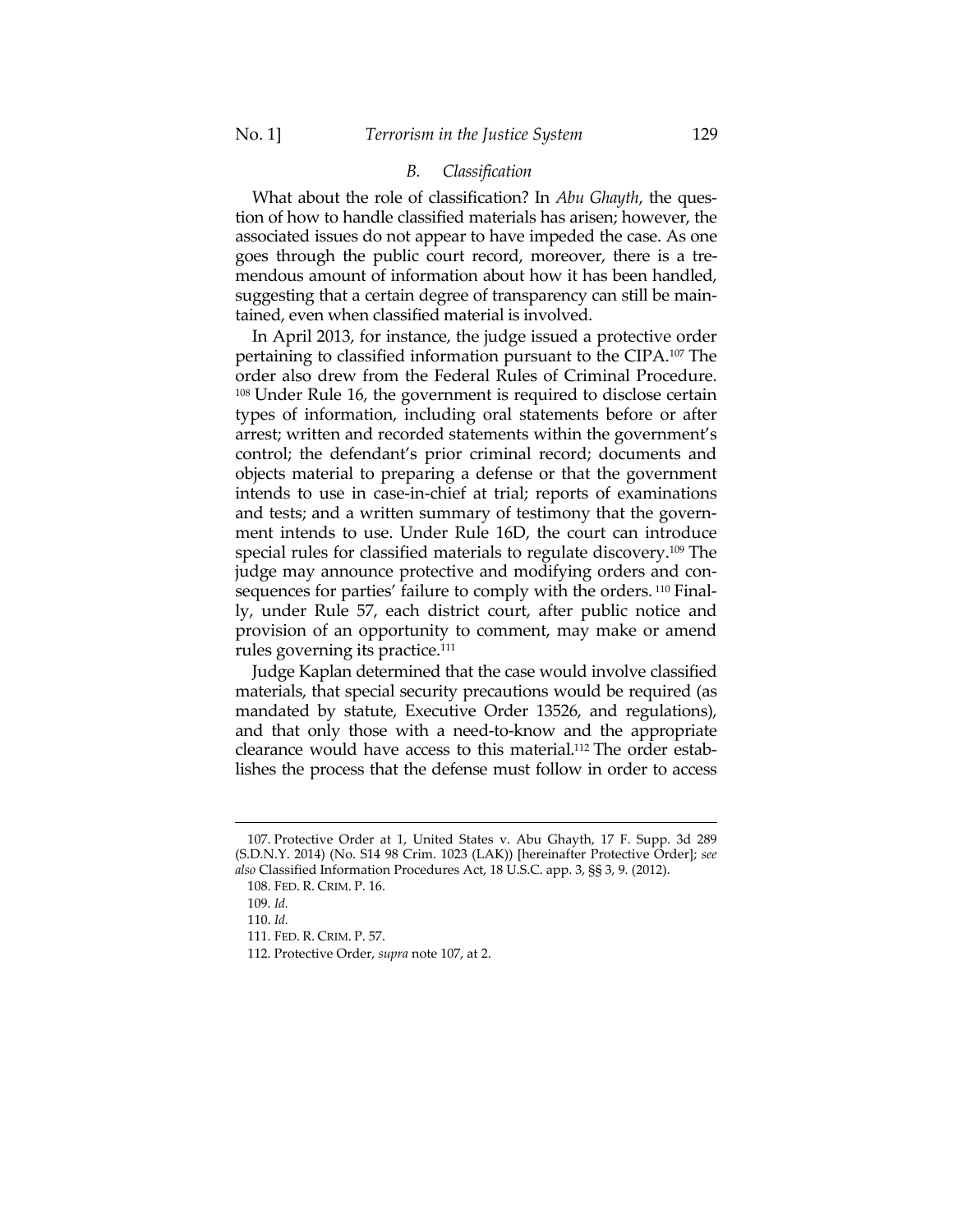this information.113 The order applies to all pretrial, trial, post-trial, and appellate matters.114 The judge could further modify the order pursuant to the FRCP, CIPA, and the court's "inherent supervisory authority to ensure a fair and expeditious trial."115

Classified information, for purposes of the protective order, includes anything classified pursuant to Executive Order 13,526.116 This incorporates not just secret, top-secret, and Sensitive Compartmented Information, but also confidential information.117 It includes any document in private hands that is derived from classified information, any document the defense knows or reasonably should know contains classified information, and any foreign government information.118 (These types of information are defined in Executive Order 13,526.)<sup>119</sup>

There are four elements to the protective order issued by Judge Kaplan that help to illustrate the competence of the court in dealing with sensitive material: access to classified information, treatment of material already in the public domain, granting of security clearances, and special filing procedures where classified information might be involved.120

#### *1. Access to Classified Information*

According to Judge Kaplan's order, access to classified information at issue in the case can only be done in a Sensitive Compartmented Information Facility (SCIF), as accredited by a Classified Information Security Officer (CISO).121 (The use of a SCIF is *pro forma*: government employees with the appropriate level clearances are similarly given access to SCIFs when dealing with classified materials.)

<u> 1989 - Johann Stein, marwolaethau a bhann an t-Amhain an t-Amhain an t-Amhain an t-Amhain an t-Amhain an t-A</u>

117*.* Protective Order, *supra* note 107, at 3.

 <sup>113.</sup> *Id.*

 <sup>114.</sup> *Id.*

 <sup>115.</sup> *Id.*

 <sup>116.</sup> *Id.* at 3; *see also* Exec. Order No. 13,526, 75 Fed. Reg. 707 (Dec. 29, 2009) [hereinafter National Security Information Order].

<sup>118</sup>*. Id*. at 3–4.

 <sup>119.</sup> National Security Information Order, *supra* note 116, at 707–08.

 <sup>120.</sup> Protective Order, *supra* note 107.

 <sup>121.</sup> *Id.* at 7–10.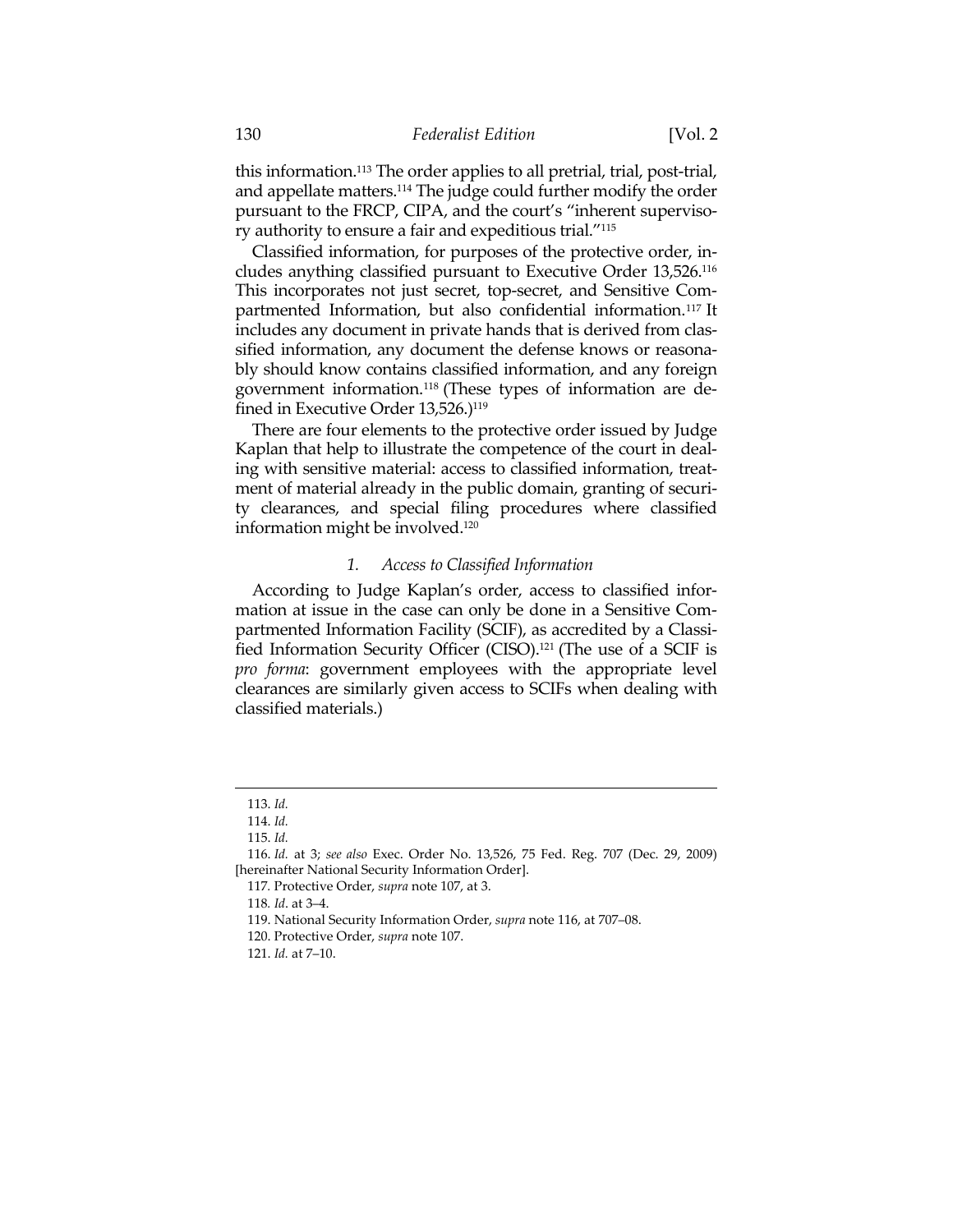The order names the primary CISO, as well as the alternates.122 It requires defense counsel to seek guidance from the CISO regarding the appropriate storage, handling, transmittal, and use of classified information. 123 Any removal of documents from the SCIF requires CISO agreement.<sup>124</sup> In return, the CISCO is prohibited from revealing to the government the contents of any conversations, the nature of the documents reviewed, or work generated by defense counsel. 125 All of the defense counsel's notes and documents are retained in the SCIF and prepared on word processing equipment provided by the CISO. 126 Defense counsel is only allowed to discuss classified information in the SCIF—not over the telephone or Internet, or in front of anyone not holding a CISCOgranted security clearance.127

The CISO oversees the security clearance process for the lawyers engaged in the case.128 In the order, Judge Kaplan specifically notes that the defendant (as opposed to defense counsel holding a security clearance and having a "need to know") will not be given access to any information, absent (a) leave of the court, or (b) without the written permission of the government.<sup>129</sup> The judge has thus effectively sequestered the defendant from his lawyers, who are to be provided with clearances in an expedited manner, so as to allow them to assist with Abu Ghayth's defense.

#### *2. Material Already in the Public Domain*

The second element to this order is that the material, if it is already in the public domain but the government has not declassified it, cannot be used, discussed, or otherwise come up in the case, in any form.130 Any documents must be marked "declassified" by the originating agency or department to remove the ma-

 <sup>122.</sup> *Id.* at 7 (naming Michael P. Macisso as the CISO and Christine E. Gunning, Jennifer H. Campbell, Branden M. Forsgren, Daniel O. Hartenstine, Joan B. Kennedy, Maura L. Peterson, Carli V. Rodriguez-Feo, Harry J. Rucker, and W. Scooter Slade as alternates).

 <sup>123.</sup> *Id.* 124*. Id.* at 10. 125. *Id.* 126*. Id.* at 14. 127*. Id.* at 14–15. 128*. Id.* at 8. 129*. Id.* at 9–10. 130*. Id.* at 6.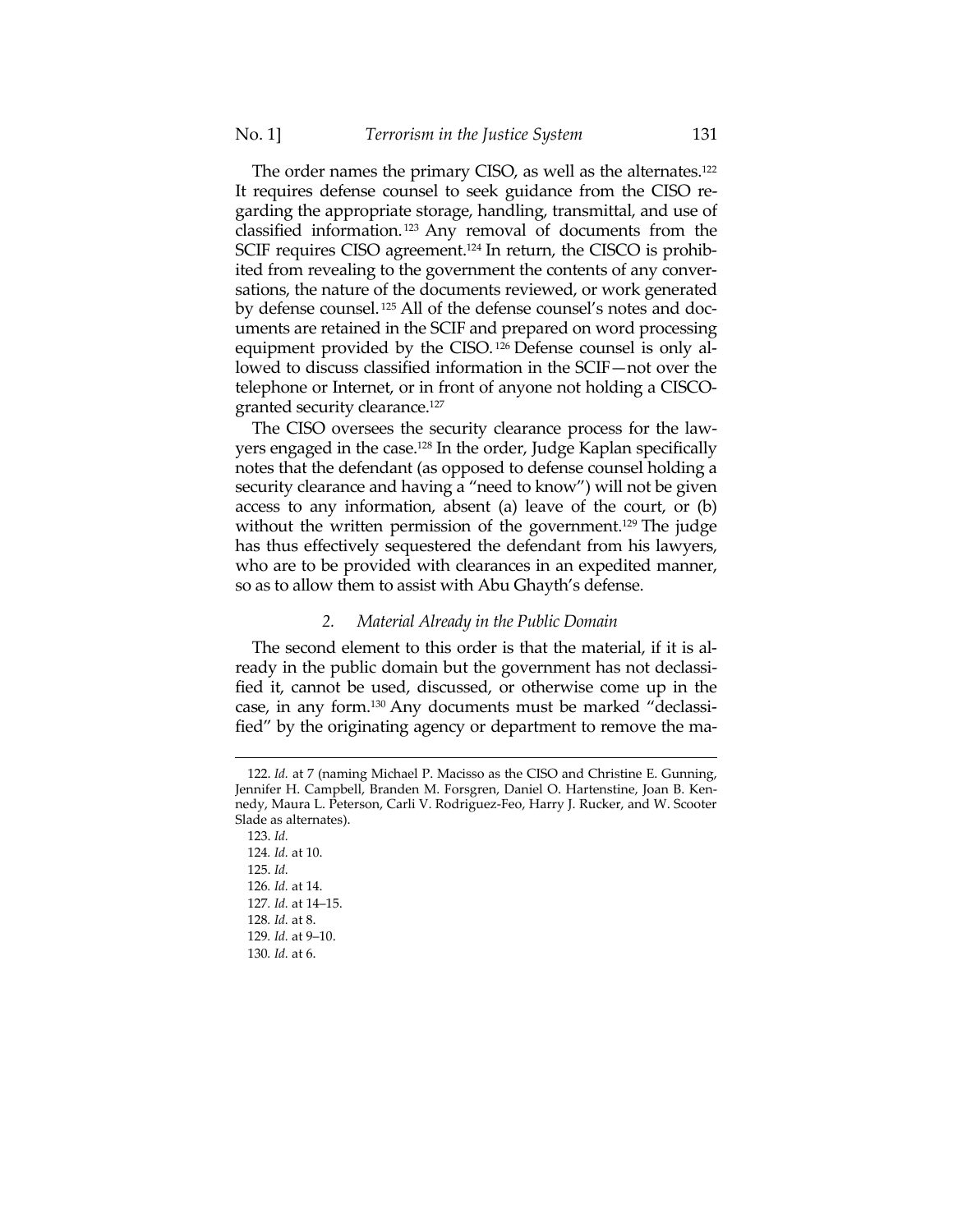terial from the classification restrictions. 131 The judge further notes, "[i]ndividuals who by virtue of this Order or any other court order are granted access to classified information may not confirm or deny classified information that appears in the public domain."132 Any classified information provided to the defense can only be used for preparation of the defense and may not otherwise be disclosed.133

## *3. Security Clearance Requirement for Defense Lawyers*

Only cleared government officials have access to classified information.134 Defense counsel are granted access once the CISO gives them a security clearance commensurate with the level of material sought, where defense counsel has a "need to know" the information in question, and where the attorneys have signed a memorandum of understanding agreeing to comply with the terms of the order.135

Defense counsel are required to fill out Standard Form 86, the Questionnaire for National Security Positions, as well as attached releases, and to submit their fingerprints to the CISO.136 The CISO, in turn, is required to "undertake all reasonable steps to process all security clearance applications."<sup>137</sup> The lawyers for the defendant take part in classified conferences, from which the defendant is excluded.

<sup>131</sup>*. Id.* at 6–7.

<sup>132</sup>*. Id.* at 6.

 <sup>133.</sup> *Id.*

<sup>134</sup>*. Id.* at 8.

<sup>135</sup>*. Id.* The memorandum of understanding reads: "Having familiarized myself with the applicable statutes, regulations, and orders . . . (1) I agree that I shall never divulge, publish, or reveal either by word, conduct or any other means, such classified documents and information unless specifically authorized in writing to do so by an authorized representative of the United States Government; or as expressly authorized by the Court pursuant to the Classified Information Procedures Act and the Protective Order entered in the case of United States v. Sulaiman Abu Ghayth, S13 98 Cr. 1023 (LAK) Southern District of New York. (2) I agree that this Memorandum and any other non-disclosure agreement signed by me will remain forever binding on me." *Id.*

 <sup>136.</sup> Protective Order, *supra* note 107, at 9. 137. *Id.*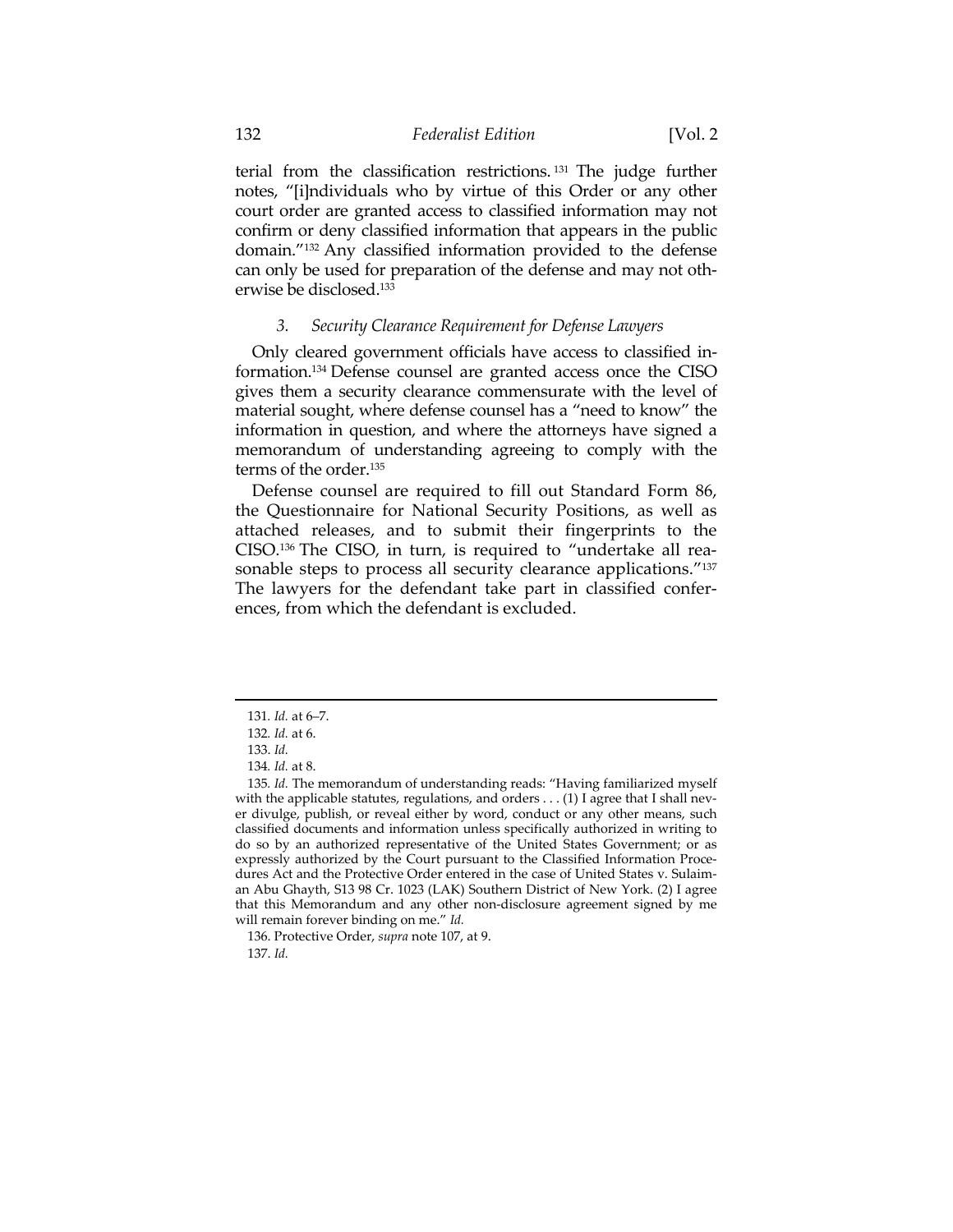#### *4. Special Filing Procedures for Classified Information*

There are special filing procedures in place for handling classified documents. The defendant must file them under seal with the CISO, with special markings attached.138 A "Notice of Filing" is then entered into the CM/ECF system, notifying the Court that the submission has been made.<sup>139</sup> The CISO examines the filing to see whether classified material is included, marks it appropriately, and retains the document under seal.140 The parts of the record that are not classified are immediately made public and placed in the record.141 The document is then delivered to the Court and the Government (unless it is an *ex parte* filing) under seal. 142

The government may file only the portions of pleadings or documents containing classified information under seal—the rest of the document must be made available to the public.143 The same rules that govern classified materials filed by the defendant apply.144 The CISO maintains a separate sealed record for classified material. 145 Pretrial conferences involving classified information are conducted *in camera,* with only individuals holding clearances and having a need to know in attendance.146

The judge has provided counsel with an opportunity to file a Notice of Intent to Request Redaction for the transcripts (which remain under seal).147 For Section 4 CIPA summaries, the judge has supplemented the ordinary written record with oral argument, of which a transcript is kept, sealed, put in a classified environment, and kept for appellate review.148

In addition to the above precautions and procedures, under CI-PA, the Court, upon a sufficient showing, may authorize the government to delete information from documents that are going to

<u> 1989 - Johann Barn, mars ar breithinn ar chuid ann an t-Alban ann an t-Alban ann an t-Alban ann an t-Alban a</u>

148. Protective Order, *supra* note 107, at 12.

 <sup>138.</sup> *Id.* at 10.

<sup>139</sup>*. Id.* at 10–11.

<sup>140</sup>*. Id.* at 11.

 <sup>141.</sup> *Id.*

 <sup>142.</sup> *Id.*

 <sup>143.</sup> *Id.*

<sup>144</sup>*. Id.* at 11–12.

<sup>145</sup>*. Id.* at 12.

<sup>146</sup>*. Id.* at 13.

<sup>147</sup>*. Id* at 11, 13. *See also* Notice of Intent to Request Redaction (form used for such purposes), *available at* http://www.nysd.uscourts.gov/file/forms/notice-ofintent-to-request-redaction [http://perma.cc/FR9F-QQX3].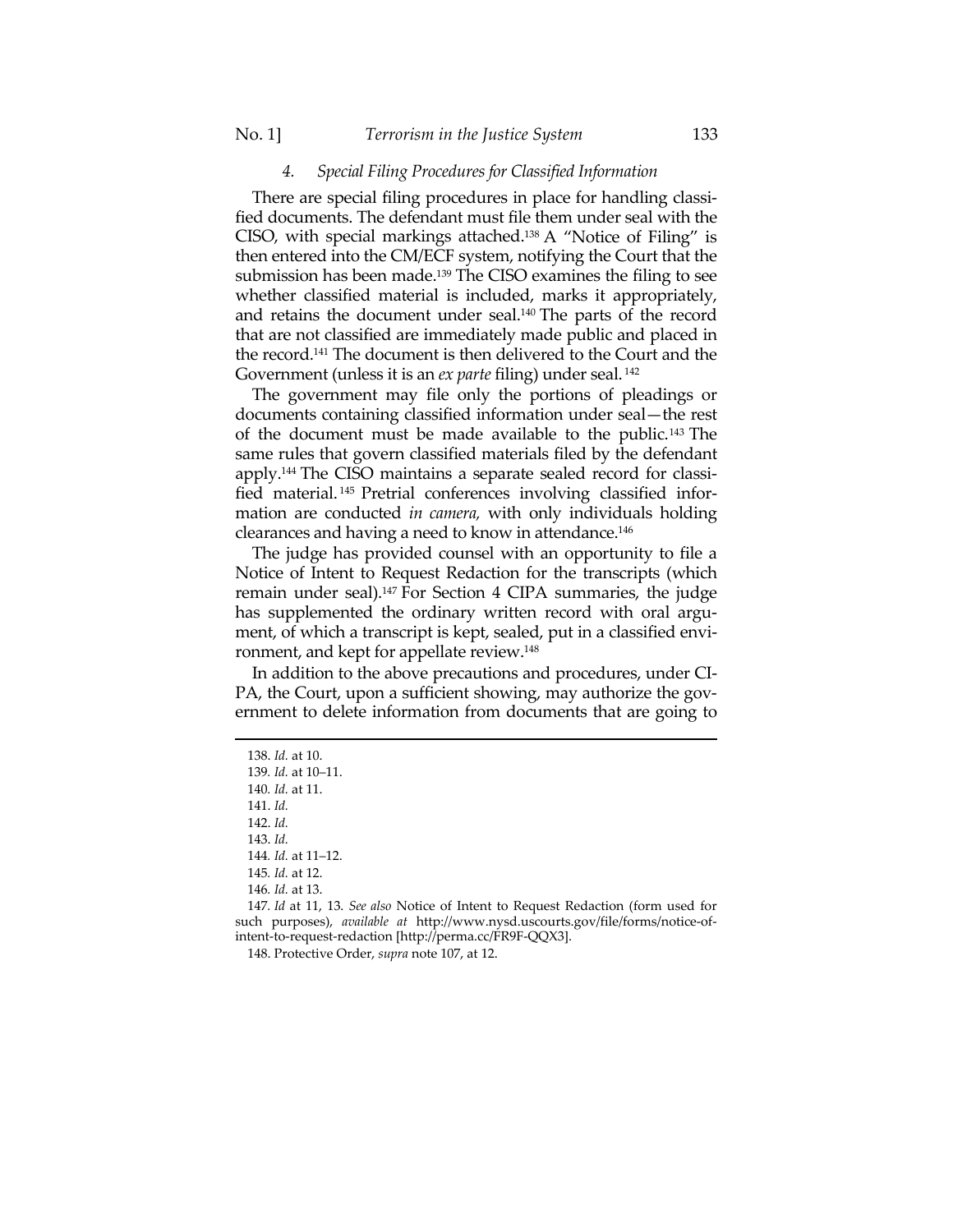be made available to the defendant, to substitute a summary of the information, or to substitute a statement admitting the relevant facts that classified information would tend to prove.149 Such a showing may be made *in camera* and *ex parte*. 150 If the District Court nevertheless orders the disclosure to the defendant of the classified information, the order is subject to an immediate and expedited interlocutory appeal.<sup>151</sup> Together, these procedures have given the court the ability to deal with classified information, making claims to the contrary somewhat obsolete.152

#### *C. Compulsory Process and Confrontation*

*Abu Ghayth* also sheds light on arguments related to compulsory process and the right to confront one's accusers.<sup>153</sup> Once again, these challenges do not appear to be insurmountable in the Article III context.

Sahim Alwan, who is one of the Lackawanna Six, testified at trial. (The Lackawanna Six was a group of six Yemenis from Buffalo, New York, who went to training camps in Afghanistan and came back.154 Alwan pled guilty in 2003 to providing material support to a terrorist organization.<sup>155</sup> He then testified at a military commission hearing and was released from prison early.156) In *Abu Ghayth*, Alwan stated, for the record, that he saw the defendant in a guest house in Afghanistan discussing *bayah* (which is an Islamic concept of an oath) with Bin Laden, and trying to impress upon people what that meant.157 The prosecution played

 <sup>149.</sup> CIPA § 4; *2054 Synopsis of Classified Information Procedures Act (CIPA)*, DEPT. JUST. CRIM. RESOURCE MANUAL, http://www.justice.gov/usao/eousa/foia\_reading\_ room/usam/title9/crm02054.htm [http://perma.cc/LSS2-9DKK] (last visited Aug. 13, 2014).

 <sup>150.</sup> *Id*.

 <sup>151.</sup> *Id.*

 <sup>152.</sup> The defendant must also comply with CIPA § 5. *Id.*

 <sup>153.</sup> *See supra* Part I.

 <sup>154.</sup> DINA TEMPLE-RASTON, THE JIHAD NEXT DOOR: THE LACKAWANNA SIX AND ROUGH JUSTICE IN THE AGE OF TERROR, xiii–xiv, 45 (2007).

<sup>155</sup>*. Id*. at 201.

 <sup>156.</sup> Christopher M. Matthews, *Al Qaeda Trainee Describes Training Camp During Terror Trial*, WALL ST. J., Mar. 6, 2014, http://online.wsj.com/news/articles/ SB10001424052702303824204579423753034928002 [http://perma.cc/ALM8-M76A]. 157. *Id.*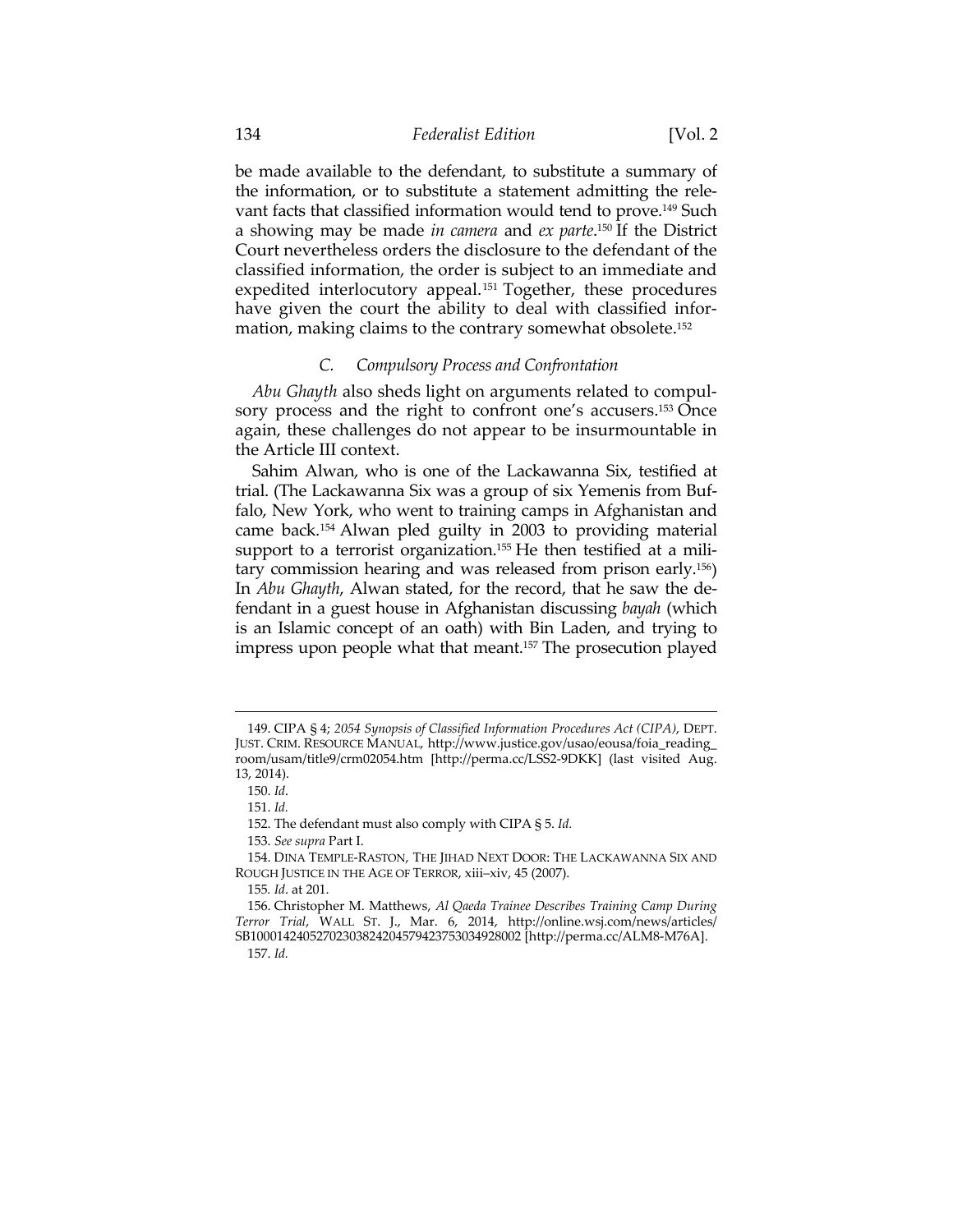al Qaeda videos for the jurors, and Alwan testified that he saw Abu Ghayth in one of these videos, talking about the U.S.S. *Cole*. 158

Not all of the testimony has been so straightforward; nevertheless, the Article III court has been able to construct procedures to ensure that the defendant's right to confront witnesses has been met. As part of his defense, for instance, Abu Ghayth requested access to perhaps the most notorious detainee in U.S. custody: Khalid Sheikh Mohammed. Despite government objections, Judge Kaplan allowed the defendant to depose him while he was still being held in Guantánamo Bay.159 He did this by allowing defense counsel to draft questions and then requiring that the defense team meet with the government and the judge in conference.160 Once agreed to, the questions were submitted to the witness, who responded, with answers returned to defense counsel. 161 This process avoided some of the key objections offered by the government, such as interrupting ongoing interrogation programs, or sending messages.162

As for the problem of geography, for overseas witnesses, Judge Kaplan allowed CCTV to be used, and the court devised a system for using technology to allow for witnesses located elsewhere to be questioned during the course of the trial.<sup>163</sup>

There are other solutions to witness concerns that were not used in this case that also offer a way forward. For potential witness intimidation, for instance, courts may permit individuals to testify under pseudonyms, or to use special entrances or exits. Light disguises may be worn to ensure that the jurors may still assess the witness's demeanor or indicia of credibility. Court sketches may be suppressed. Witnesses may be shielded from public view, seen only by the jurors and judge, or remote video deposition may occur. Together, these procedures suggest that the difficulties presented by Constitutional requirements related to compulsory process and confrontation can be accommodated in an Article III context.

 <sup>158.</sup> *Id.*

<sup>159</sup>*. See* United States v. Abu Ghayth, S14 98 Crim. 1023 (LAK), 2014 WL 1613197, at \*14 (S.D.N.Y. Apr. 22, 2014).

<sup>160</sup>*. Abu Ghayth*, 2014 WL 1613197 at \*14.

<sup>161</sup>*. Id*. at \*16–17.

<sup>162</sup>*. See id*. at \*14–15.

<sup>163</sup>*. Abu Ghayth*, 2014 WL 144653 , at \*11 (S.D.N.Y. Jan. 15, 2014).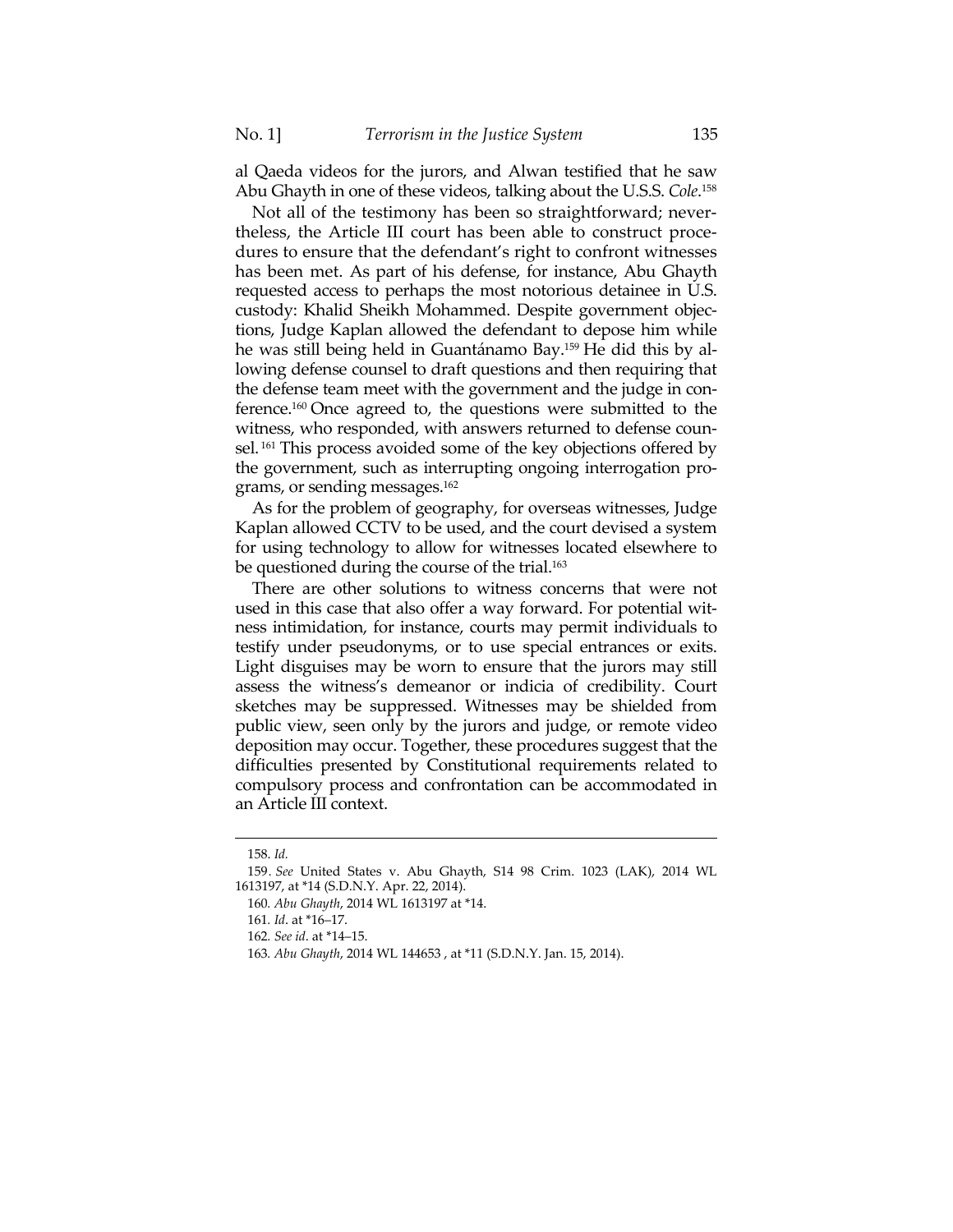#### 136 *Federalist Edition* [Vol. 2

## *D. Swift and Impartial Trial by a Jury*

In regard to the Constitutional guarantee to a speedy trial, in *Abu Ghayth*, there were, admittedly, some delays.164 It took a year to bring the defendant to trial.165 Some of those delays were defense-based.166 Some were government-initiated.167 One year, however, is not an inordinate amount of time particularly in light of the elaborate negotiations with regard to classified materials involved.

With regard to juror selection—and juror intimidation in particular, selection in the case was anonymous.<sup>168</sup> This approach helps to protect jurors from coercive behavior, as well as media attention. Another way this could be done might be to close the *voir dire* to the public. To accommodate a public right of access, judges can release redacted transcripts or allow select media representatives to attend. Partial sequester and gag orders may help to address juror bias. As for one's peers, as the court acknowledged in *Abu Ghayth*, under 18 U.S.C. § 3238, wherever a defendant is brought into the United States, under federal rules, that is where they can be tried. Other steps may be taken by the court to protect jurors, such as juror disguise, placing jurors behind screens, or having only remote viewing of the proceedings.

# *E. Self-Representation*

We are left, then, with the final point, which is the right to self-representation. As I mentioned at the beginning, this area deserves further scrutiny. Abu Ghayth did not appear *pro se*; however, were he to do so, many of the solutions forged by the judge to deal with classified materials would flounder, because the procedures have relied in large measure on granting clearances to Abu Ghayth's defense attorneys and on ensuring a certain distance between the attorneys and their client. For suspects linked to terrorist organization, revealing information

<sup>&</sup>lt;u> 1989 - Johann Barn, mars ar breithinn ar chuid ann an t-Alban ann an t-Alban ann an t-Alban ann an t-Alban a</u> 164*. See generally* United States v. Abu Ghayth, S14 98 Crim. 1023 (LAK), 2014 WL 144653 (S.D.N.Y. Jan. 15, 2014).

 <sup>165.</sup> *Id.*

 <sup>166.</sup> *Id.*

 <sup>167.</sup> *Id.*

<sup>168</sup>*. Jury Selection Continues In Terrorism Trial Of Bin Laden's Son-In-Law*, CBS N.Y. (Mar. 4, 2014), http://newyork.cbslocal.com/2014/03/04/jury-selection-continues-interrorism-trial-of-bin-ladens-son-in-law/ [http://perma.cc/75A2-YF7Q].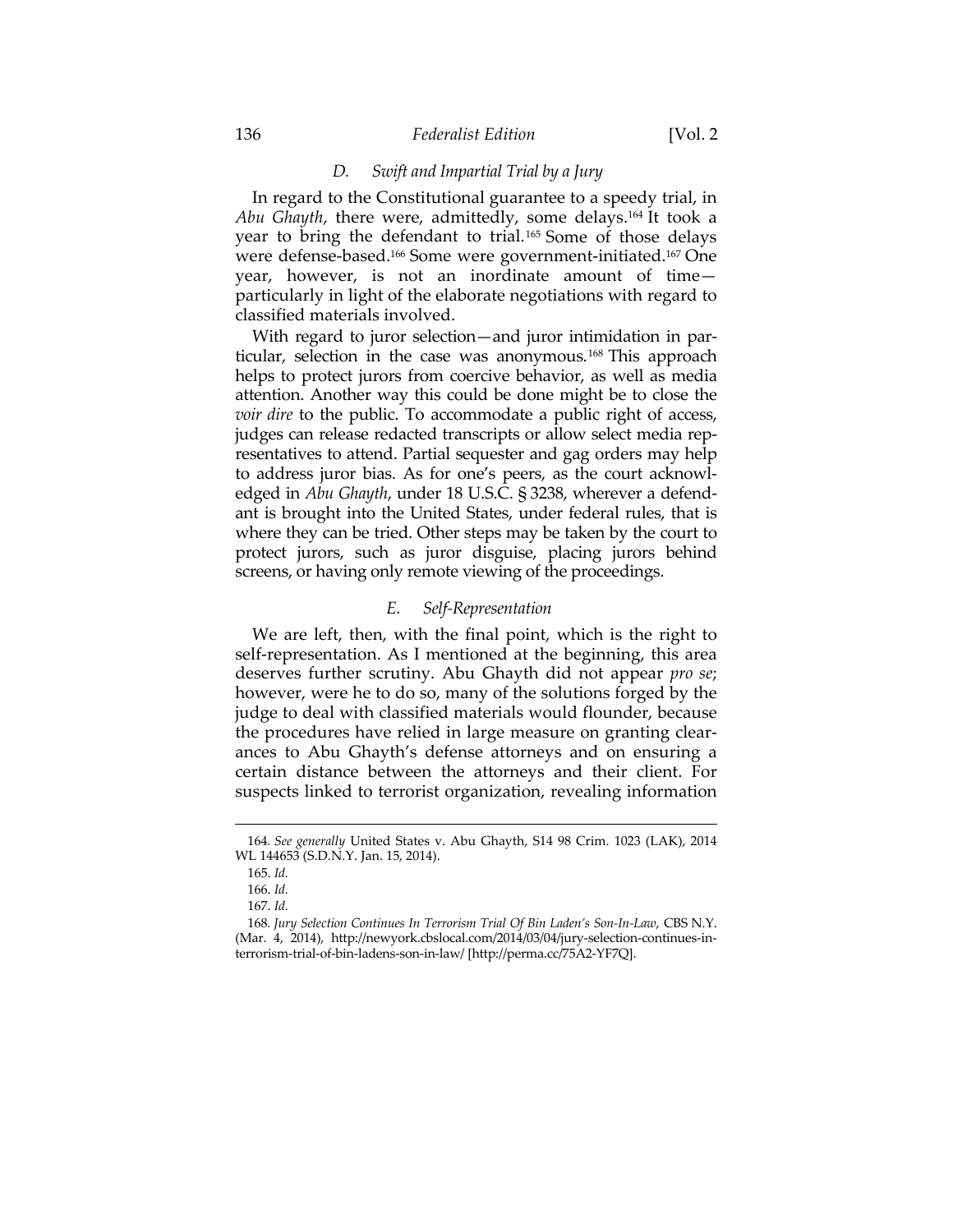that details vulnerabilities, or sources and methods, can be met with significant risks to U.S. persons and property, as well as U.S. national security.

As a matter of criminal law, as aforementioned, there is tension between the right to appear *pro se* and the Sixth Amendment right to assistance of counsel.169 That is, if access to counsel is crucial to ensuring fairness, then recognizing a right to deny counsel may undermine the fairness of the subsequent proceedings. Why, then, recognize the underlying right to appear *pro se*?

In 1942 Justice Frankfurter addressed the correlation between these rights, understanding them as both stemming, in similar fashion, from the position of the accused.170 The question was thus one of fundamental fairness *as informed by the position of the defendant*, who must be provided with the ability to present his best defense: "To deny an accused a choice of procedure in circumstances in which he, though a layman, is capable . . . of making an intelligent choice" was to treat Constitutional safeguards as "empty verbalisms."171 The Constitution did not require that defendants accept an attorney; it merely provided one, allowing the individual to decide whether or not to avail himself of someone trained in the law.

Frankfurter's reasoning in *Adams v. United States* was *dicta*; it nevertheless remains central to the underlying rationale of why the ability to appear *pro se* is integral to the Constitutional design. The Supreme Court has thus repeatedly referred to this right in support of related holdings. In *Carter v. Illinois*, for instance, the Supreme Court noted, "Neither the historic conception of Due Process nor the vitality it derives from progressive standards of justice denies a person the right to defend himself . . . ."172 In *Price v. Johnson*, Justice Murphy referred to the defendant's "recognized privilege of conducting his own defense at trial" as a concomitant of the defendant's right at the trial stage

<sup>169</sup>*. See, e.g.*, Maurice M. Garcia, *Defense Pro Se*, 23 U. MIAMI L. REV. 551 (1969); Joseph D. Grano, *The Right to Counsel: Collateral Issues Affecting Due Process,* 54 MINN. L. REV. 1175 (1970); Mike Riddle, Comment, *The Right to Defend Pro Se*, 3 TEX. TECH. L. REV. 89 (1971).

 <sup>170.</sup> Adams v. United States *ex rel.* McCann, 317 U.S. 269 (1942).

<sup>171</sup>*. Id.* at 279–80.

 <sup>172.</sup> Carter v. Illinois, 329 U.S. 173, 174 (1946).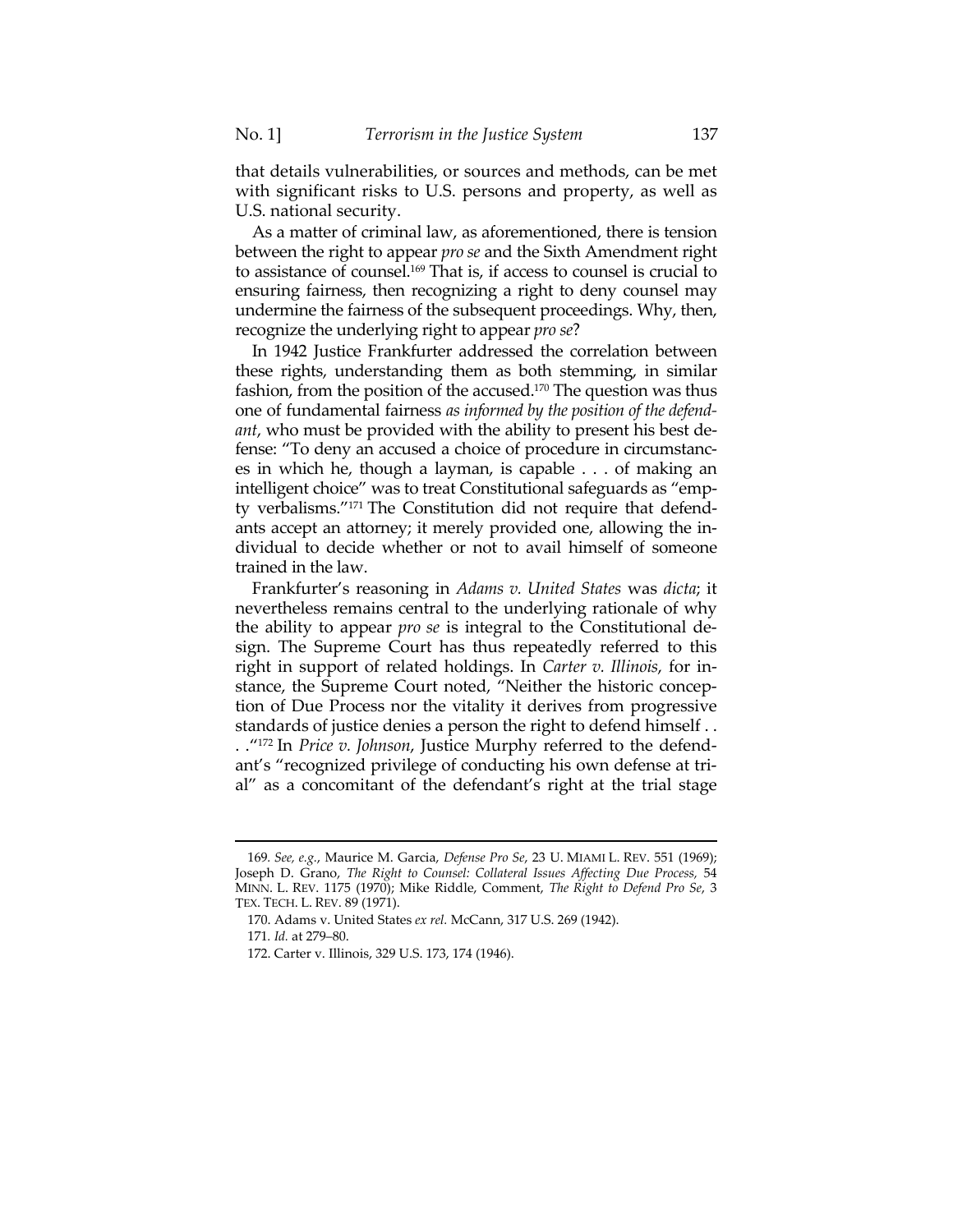(albeit distinct from the rights that attach on appeal).173 Later, in *Moore v. Michigan*, the Court noted that while a defendant had a constitutional right to counsel at the time of the pleadings, such a right could not be used to justify "forcing counsel upon an accused who wants none."174 The courts have thus repeatedly, over time, recognized the right to one's self defense, even as it relates to broader questions of due process and fairness.

In *McKaskle*, the Court came back to Frankfurter's rationale, noting that "[t]he right to appear pro se exists to affirm the dignity and autonomy of the accused and to allow the presentation of what may, at least occasionally, be the accused's best possible defense."175 Although the Court also noted the importance of allowing a *pro se* defendant "to control the organization and content of his own defense, to make motions, to argue points of law, to participate in the voir dire, to question witnesses, and to address the court and the jury at appropriate points in the trial,"176 the purpose of requiring participation at these stages was to help to build the best defense possible.177 Assuming that the rationale provided by Justice Frankfurter is the correct reading of the right to appear *pro se*, then the questions regarding classification may not be as daunting as first appear.

 The right itself is not absolute. This has been recognized by numerous Courts, which, even before *Faretta*, recognized the right to one's own self defense.178 And there are a number of ways in which the right to appear *pro se* can be augmented by

 <sup>173.</sup> Price v. Johnston, 334 U.S. 266, 285 (1948).

 <sup>174.</sup> Moore v. Michigan, 355 U.S. 155, 161 (1957); *see also* Comment, *The Right to Ap*pear Pro Se: The Constitution and the Courts, 64 J. CRIM. L. & CRIMINOLOGY 240 (1973).

 <sup>175.</sup> McKaskle v. Wiggins, 465 U.S. 168, 176–177 (1984). The Court continued: "In determining whether a defendant's Faretta rights have been respected, the primary focus must be on whether the defendant had a fair chance to present his case in his own way. Faretta itself dealt with the defendant's affirmative right to participate, not with the limits on standby counsel's additional involvement." *Id.* at 177.

<sup>176</sup>*. Id.*

 <sup>177.</sup> Discussion continues as to how to further assist pro se defendants in their ability to present the best defense. *See, e.g.*, Jona Goldschmidt, *Ensuring Fairness or Just Cluttering Up the Colloquy? Toward Recognition of Pro se Defendants' Right to Be Informed of Available Defenses*, 61 DRAKE L. REV. 667 (2013).

<sup>178</sup>*. See, e.g.,* Haslam v. United States, 431 F.2d 362, 365 (9th Cir. 1970), *cert. denied*, 402 U.S. 976 (1971); United States v. Warner, 428 F.2d 730, 733 (8th Cir. 1970), *cert. denied*, 400 U.S. 930 (1970); Unitd States v. Sternman, 415 F.2d 1165, 1169–70 (6th Cir. 1969); Juelich v. United States, 342 F.2d 29, 31 (5th Cir. 1965); United States v. Johnson, 333 F.2d 1004, 1005 (6th Cir. 1964).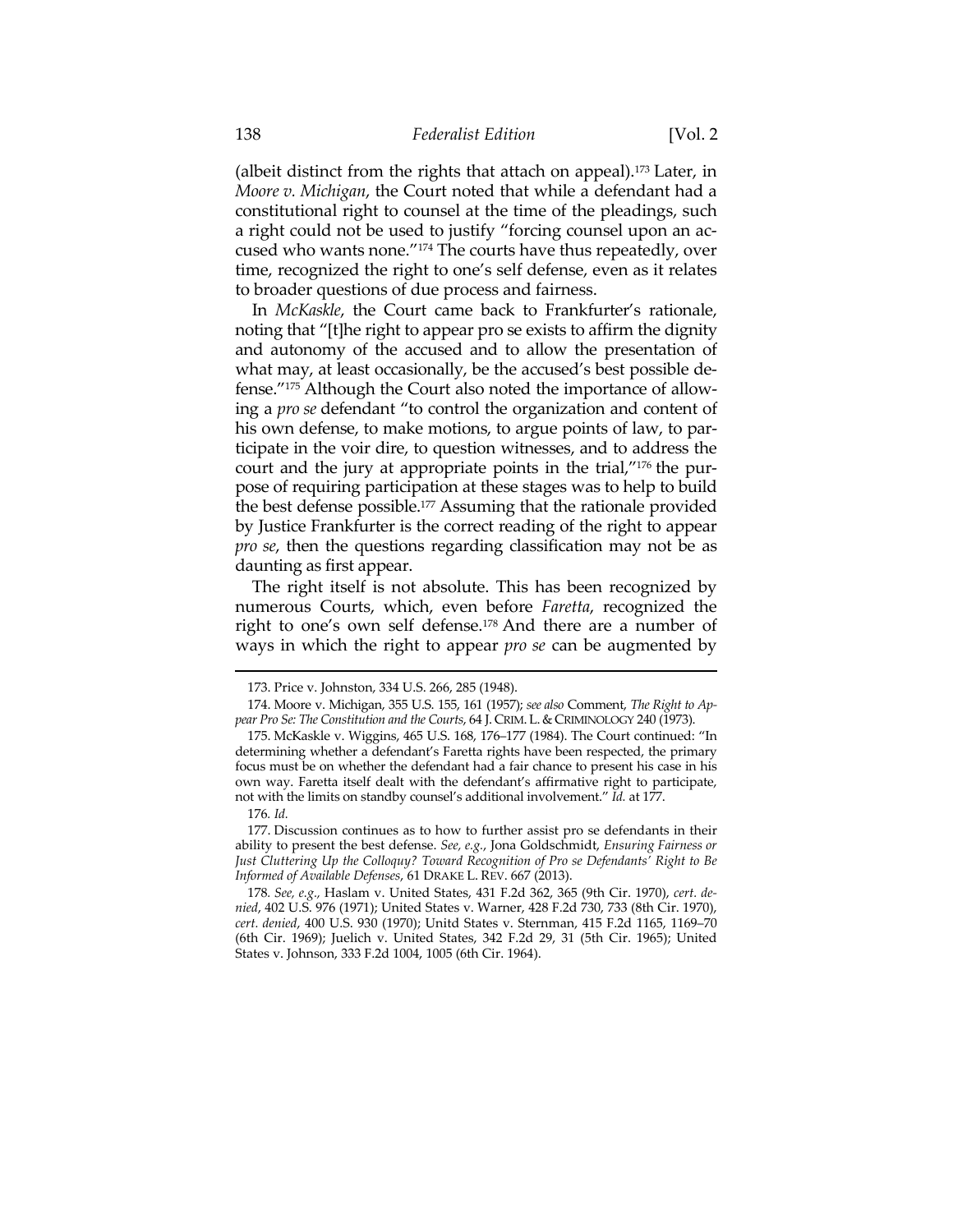protections for the defendant. The court, for instance, could appoint special defense counsel—e.g., either a government attorney selected for the purpose (and sequestered from the prosecution), or a private attorney provided with the appropriate security clearance<sup>179</sup> This approach already has been adopted in Article III courts for criminal cases involving terrorist charges.<sup>180</sup> For this process, the court may have to consider whether to make an appointment outside the routine selection of lawyers pursuant to the Criminal Justice Act. A similar action would be necessary if counsel for defendants are denied a security clearance or refuse to participate in the process.

Where a defendant may still insist on proceeding *pro se*, the court can appoint a counsel that has obtained a clearance as a backup. Failure to provide counsel of any sort, who could see the classified materials, would almost certainly result in a lack of fairness to the defendant in the course of the trial.

It was precisely concern about the impact of *pro se* representation on the fairness of a trial that contributed to Congress's insistence in the 2006 Military Commissions Act (MCA) that defendants be provided with counsel. 181 Under that statute, military defense counsel is detailed to every military commission.182 Counsel must be a judge advocate who has graduated from an accredited law school or is a member of the bar of a Federal court or of the highest court of a state, and certified to perform duties as defense counsel before courts-martial by the Judge Advocate General of the armed force of which he is a member.183 No individual who has acted as an investigator, prosecutor, judge, or member of a military commission can then be appointed as military defense counsel in the same case.184 Article III courts have upheld the

 <sup>179.</sup> For more specific examples of these types of challenges and the various options courts can use to solve them, see generally ROBERT TIMOTHY REAGAN, NA-TIONAL SECURITY CASE STUDIES: SPECIAL CASE-MANAGEMENT CHALLENGES (2013).

<sup>180</sup>*. See, e.g.,* United States v. Abdulmutallab, 739 F.3d 891 (6th Cir. 2014) (Abdulmutallab representing himself *pro se* at the trial stage at which point the court appointed standby counsel, and Travis A. Rossman arguing for Abdulmutallab on appeal); s*ee also* Vickie Thomas, *'Underwear Bomber' Case Fizzle – But Why?*, CBS DETROIT (Oct. 13, 2011, 12:39 PM), http://detroit.cbslocal.com/2011/10/13/ underwear-bomber-case-fizzles-but-why/ [http://perma.cc/A5SZ-QGVZ].

 <sup>181. 10</sup> U.S.C. § 948k (2012).

 <sup>182.</sup> *Id.*

<sup>183</sup>*. Id.* § 948k(c)(1)–(2).

<sup>184</sup>*. Id.* § 948k(e).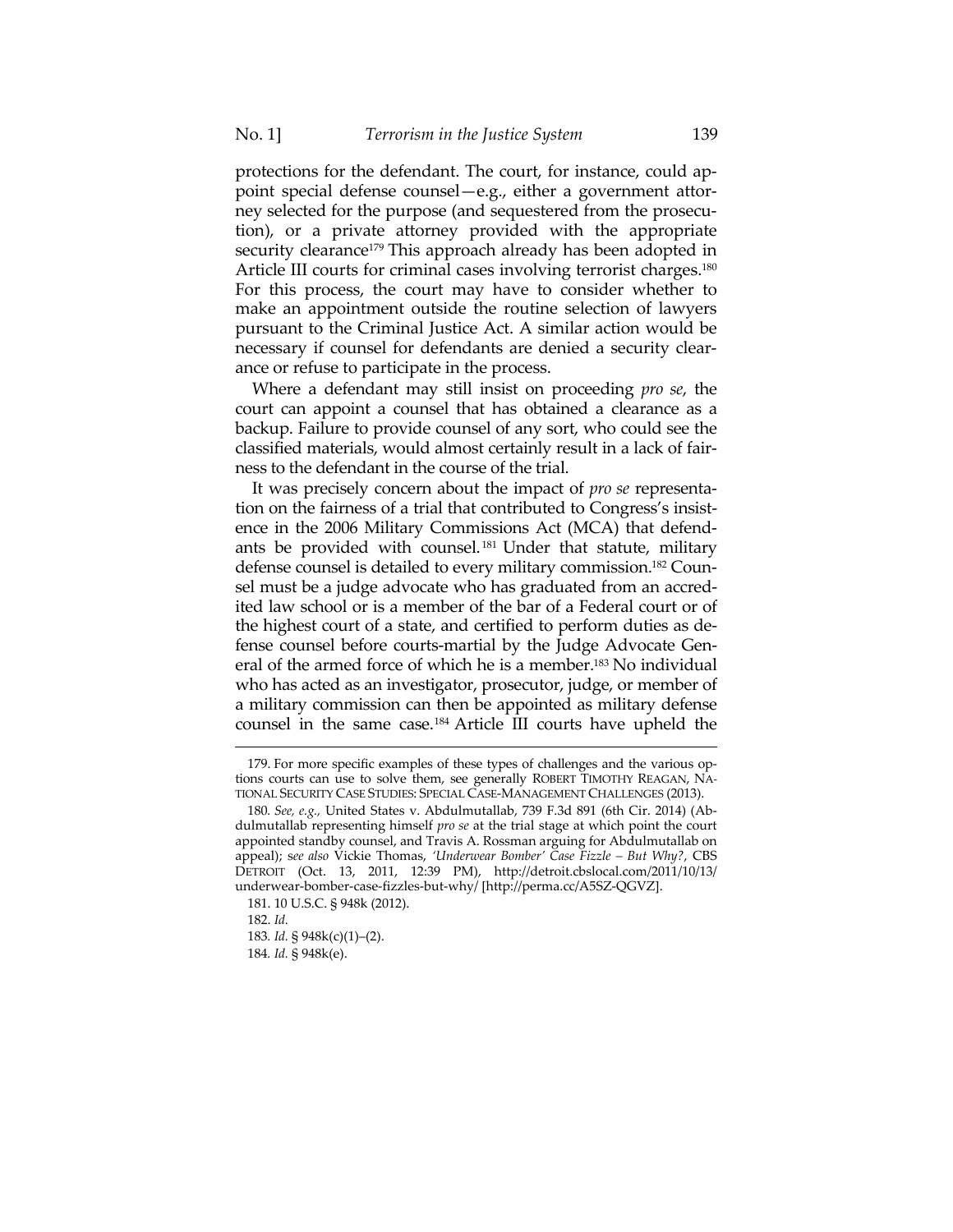MCA's statutory requirement even where defendants have protested the provision of counsel.185

In civil cases, Congress has provided for a right to appear *pro se* in federal court.186 This right, in similar manner, has been circumscribed. For instance, corporations and partnerships must be represented by counsel; non-attorney parents may not appear on behalf of their children *pro se*, outside of efforts to appeal denial of social security benefits; and in class action lawsuits, a *pro se* litigant may not represent the class.187

Terrorist cases may represent a similar exception to the general right, requiring, in the interests of placing the defendant in the strongest possible position to present the best defense and, thus, to ensure the fairness of the proceedings, that counsel be appointed, granted security clearances, and provided with access to classified evidence. While this solution is not without drawbacks, it would address the underlying concern whence the right to appear *pro se* derives.

Other steps may be taken to reinforce the purpose for which the right to appear *pro se* is being limited. For instance, it is important that such a step is taken early in the proceedings to avoid delays. This contributes to the underlying purpose as well: namely, to ensure fairness and construction of the best defense possible (and

<sup>185</sup>*. See, e.g.*, Motion of the United States to Require Petitioner's Counsel to Demonstrate Authority to Pursue the Appeal or, in the Alternative, to Dismiss the Appeal, Al Bahlul v. United States, 767 F.3d 1 (D.C. Cir. 2014) (No. 11-1324); Response to the United States' Motion to Require Counsel to Demonstrate Authority to Pursue Appeal or, in the Alternative, to Dismiss, *Al Bahlul*, 767 F.3d 1 (No. 11-1324); Reply of the United States to Petitioner's Response to the Motion to Require Counsel to Demonstrate Authority to Pursue the Appeal or, in the Alternative, to Dismiss, *Al Bahlul*, 767 F.3d 1 (No. 11-1324); Surreply to the United States' Motion to Require Counsel to Demonstrate Authority to Pursue Appeal or, in the Alternative, to Dismiss, *Al Bahlul*, 767 F.3d 1 (No. 11-1324); Order, *Al Bahlul*, 767 F.3d 1 (No. 11-1324) ("ORDERED that the motion to require petitioner's counsel to demonstrate authority to pursue the appeal or, in the alternative, to dismiss the appeal be denied. Respondent has not demonstrate the requested relief is warranted. The Military Commission Act directs that a person convicted by military commission 'shall be represented' before this court by appellate counsel appointed under procedures established by the Secretary of Defense. 10 U.S.C. § 950h(a), (c) (2012). As respondent acknowledges, petitioner's counsel was duly appointed by the Chief Defense Counsel. Respondent's evidence does not provide an adequate basis for the court to question counsel's authority to represent the petitioner in this case.").

 <sup>186. 28</sup> U.S.C. § 1654 (2012).

 <sup>187.</sup> *Id.*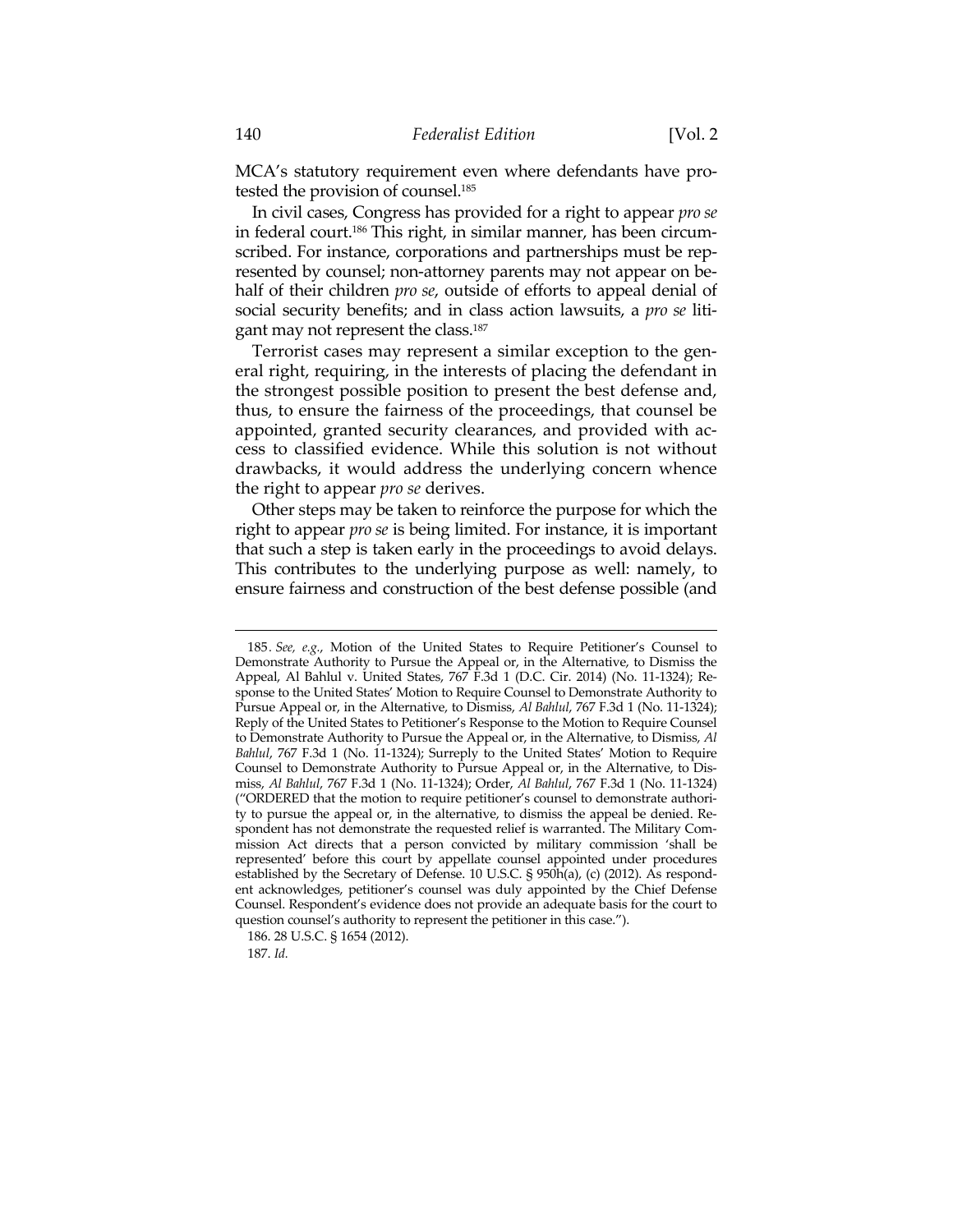not merely to speed things along).188 Similarly, selection of a new attorney may ensure that any previous counsel, which may not have been adequately representing the client, do not have an opportunity to continue in that capacity. The purpose of having standby counsel is not to represent the court's interest. It is to ensure that the defendant has adequate representation, thus contributing in a meaningful way to the fairness of the proceedings.

Not all terrorism trials may require that a *pro se* defendant be appointed counsel. In 1977, for instance, Marie Haydee Beltran Torres, a member of the Fuerzas Armada de Liberacion Nacional (FALN), took part in a bombing of the Mobil Oil Building in Manhattan.<sup>189</sup> Indicted for her role in the attack, Torres claimed that U.S. courts lacked jurisdiction over Puerto Rico and refused to take any part in her trial or sentencing hearing.<sup>190</sup> Fifteen years later, the Second Circuit denied Torres' claim that she had been denied her rights as protected by the Fifth, Sixth, and Eighth Amendments. The Court found that Torres had knowingly and intelligently waived her Sixth Amendment right to counsel, that the due process clause had not been violated by the absence of mitigating evidence during sentencing, and that the sentence of life imprisonment under the relevant statute fell short of cruel and unusual punishment in violation of the Eighth Amendment. 191 Classified matters apparently played zero role in the proceedings. Other examples from terrorism trials present themselves.192

Preventing entirely *pro se* appearances as a general matter carries a risk that reaches to the fundamental right involved. In some circumstances, however, appointment of standby counsel, provided with appropriate clearances, may be warranted.

As a final note, a significant problem with the *pro se* critique in the context of civilian trials is that it holds equally true for military

<sup>188</sup>*. See* Poulin, *supra* note 62, at 686 ("Trial courts often force defendants to proceed pro se and then exercise their discretion to select standby counsel as a tool to limit delay of the trial rather than to ensure the trial's fairness.").

 <sup>189.</sup> Torres v. United States, 140 F.3d 392 (2d Cir. 1998).

 <sup>190.</sup> *Id.*

 <sup>191.</sup> *Id.*

 <sup>192.</sup> *See, e.g.*, United States v. Moussaoui, 365 F.3d 292 (4th Cir. 2004) (Moussaoui representing himself for 18 months); Muhammad v. Virginia, 619 S.E.2d 16 (Va. 2005), *cert. denied*, 547 U.S. 1136 (2006) (John Allen Muhammad, one of the Beltway snipers in October 2002, appearing *pro se* in Virginia at the trial stage).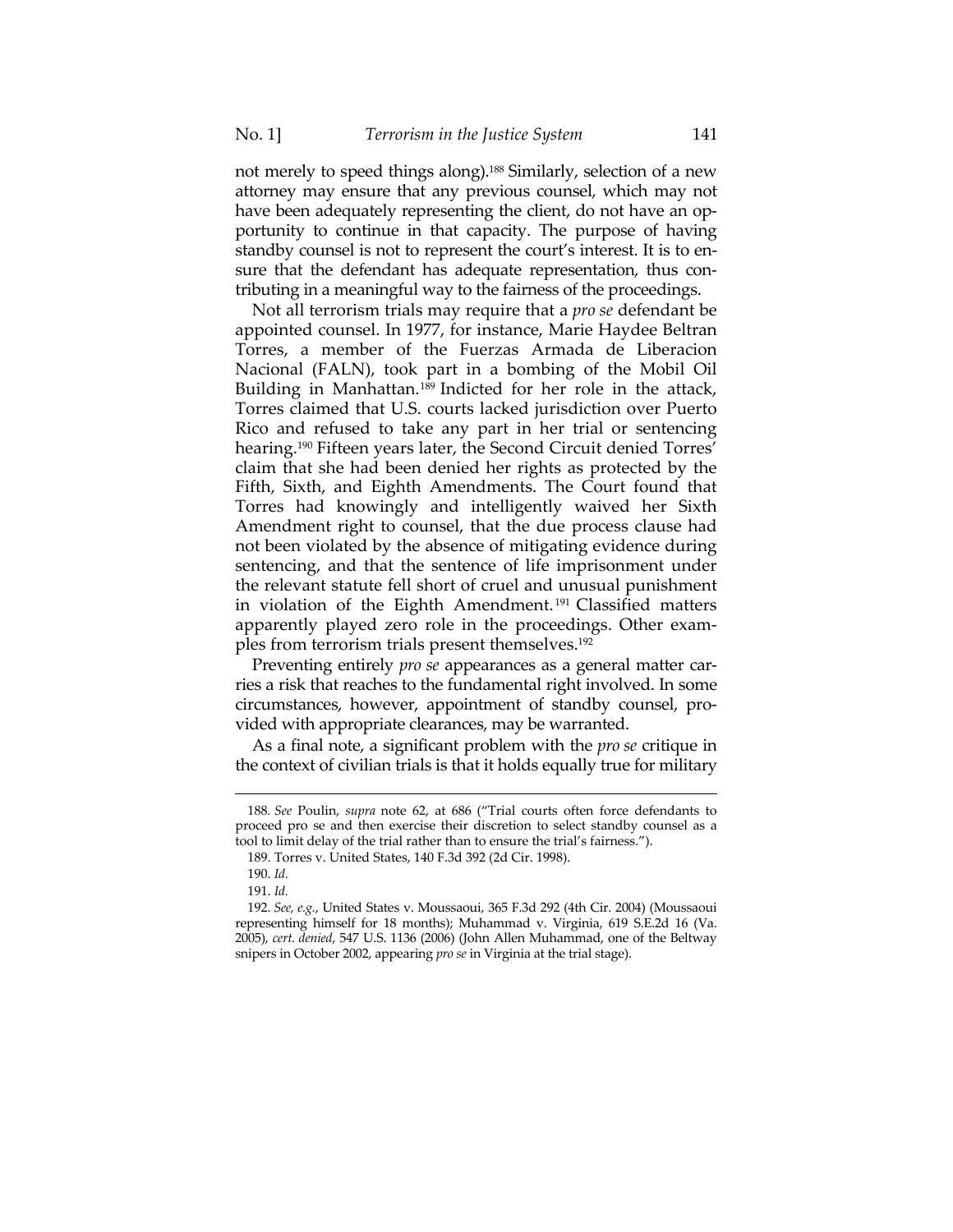commissions. That is, it militates neither on the side of civilian courts nor on the side of military courts. Either way, it may be impossible to honor a defendant's wishes to proceed *pro se* when classified materials are involved.

# IV. CONCLUDING REMARKS

The United States has made good use of its Article III courts for terrorism cases, and there is every reason to expect that it will be able to continue to do so in the future.<sup>193</sup> In 2013 the Federal Judicial Center put out a 498-page publication on how ordinary courts could meet the challenges that accompany national security cases. 194 A companion document summarizes case-management principles that judges have found helpful in dealing with counterterrorism, espionage, and other programs involving government secrecy.195 These documents underscore the viability of the criminal justice system.

Objections to proceeding through Article III courts for matters involving terrorism primarily divide into five categories: rules of evidence, classified material, the right to confront witnesses, swift and public trial, and self-representation.

One risk of arguing that the ordinary system is inadequate, is that cases will be moved to the military system, with substantive and international repercussions for U.S. diplomatic relations and national security. Citizens may be deprived of their right to take part in the execution of justice, even as forum competition follows, altering the metrics of success. Perceptions of incompetence may further erode the judiciary's effectiveness in other areas.

Many of the claims regarding the inability of ordinary courts to handle terrorism cases, moreover, do not stand up to scrutiny. It would be difficult to come up with a more relevant example than the case currently underway: *United States v. Abu Ghayth*. Examination of the proceedings provides a good illustration of how the judiciary may competently handle the challenges involved. One area that may, in some circumstances, still prove troublesome is

 <sup>193.</sup> *See, e.g.*, Reggie B. Walton, Preface, *Prosecuting International Terrorism Cases in Article III Courts*, *in* 39 GEO. L.J. ANN. REV. CRIM. PROC. iii (2010); Stephen I. Vladeck, *Terrorism Trials and the Article III Courts after* Abu Ali, 88 TEX. L. REV. 1501 (2010). 194. *Id.*

 <sup>195.</sup> REAGAN, *supra* note 179.